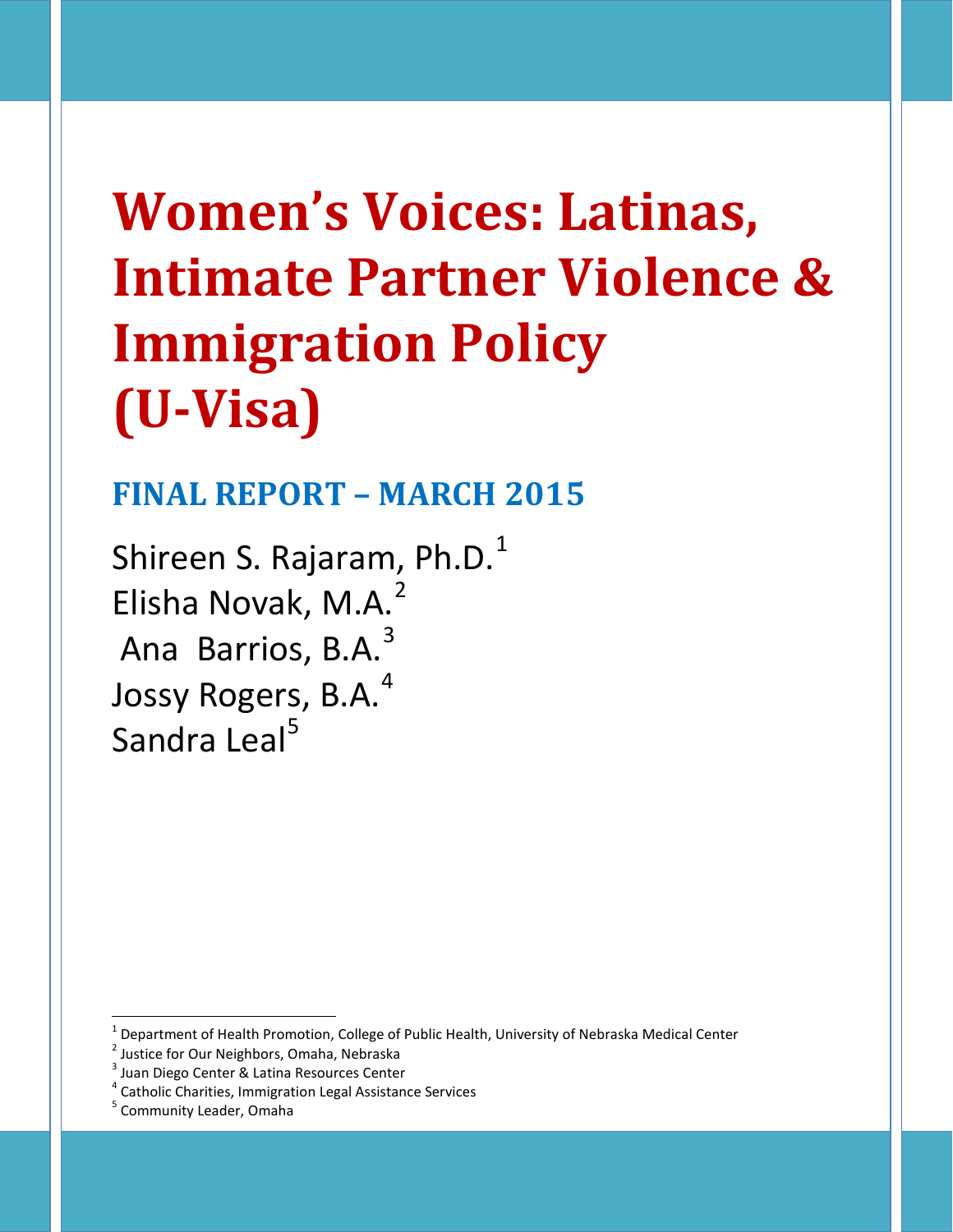#### **ACKNOWLEDGEMENTS**

- **This project was funded in part by the Women's Fund of Omaha.**
- **Significant in-kind support was provided by: Juan Diego Center, Catholic Charities, Latina Resources Center, Justice for Our Neighbors - Nebraska, Women's Center for Advancement, and the College of Public Health at the University of Nebraska Medical Center.**
- **We thank Esteban Davila, former employee of the Women's Center for Advancement for his contributions to this project.**
- **Our sincere gratitude and thanks to all the participants in this study, particularly Latina survivors of domestic violence, without whose support this project would not be possible.**

#### **Suggested Citation:**

Rajaram, S.S., Novak., E., Barrios, A., Rogers, J. & Leal, S. (2015) Women's Voices: Latinas, Intimate Partner Violence & Immigration Policy (U-Visa). Final Report. A Collaborative Effort of the College of Public Health at the University of Nebraska Medical Center, Justice for our Neighbors, Juan Diego Center, Latina Resources Center, Catholic Charities, and Women's Center for Advancement.

#### **Disclaimer:**

 reflect the views of collaborating organizations or funders. The views expressed in this report are those of the authors and do not necessarily

**Contact Information:**

**For more information please contact Dr. Shireen S. Rajaram [\(ssrajaram@unmc.edu\)](mailto:ssrajaram@unmc.edu).**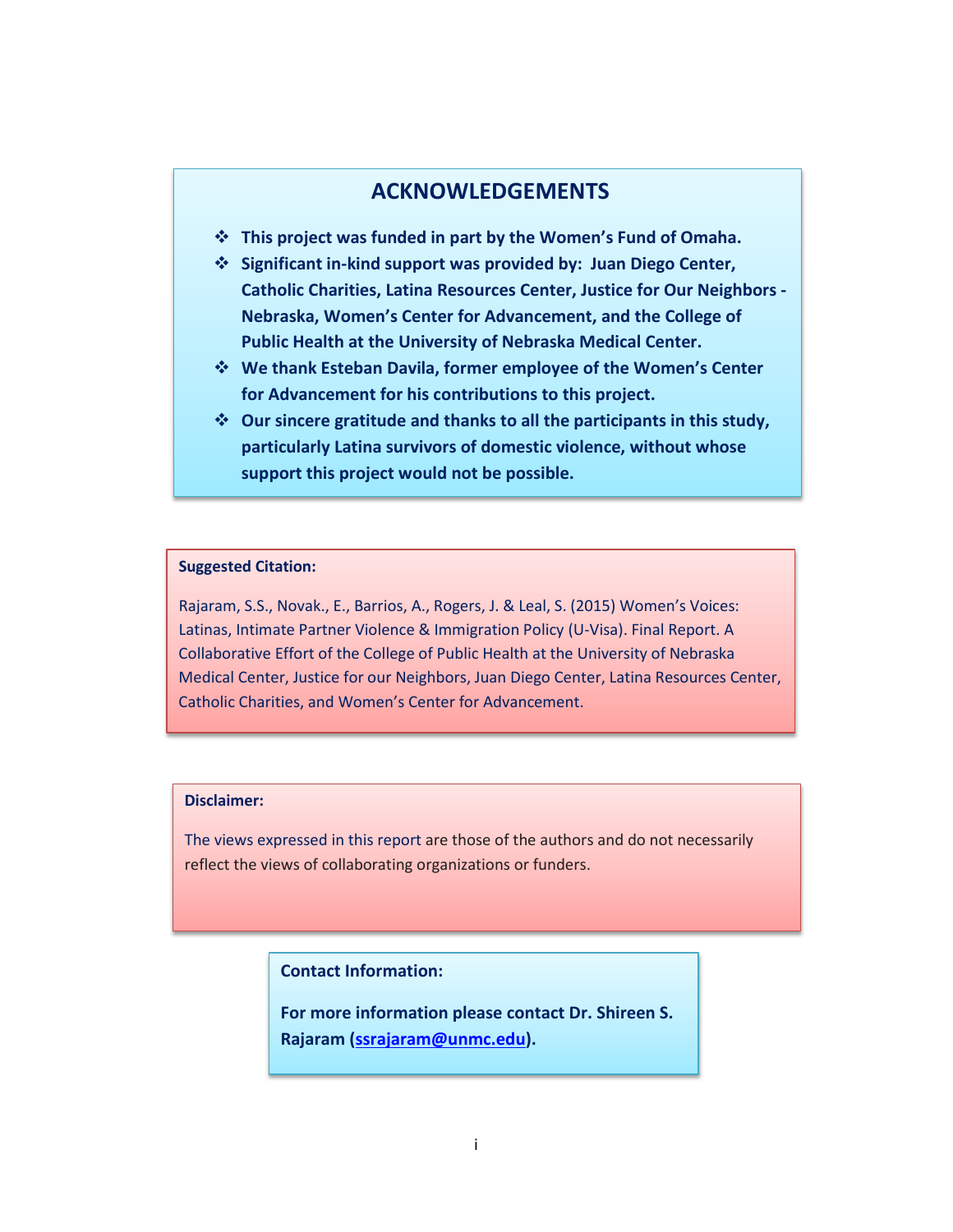## **Table of Contents**

| Appendices:                                                              |
|--------------------------------------------------------------------------|
| Appendix A – Knowledge and Attitude of Hispanics / Latinos toward        |
|                                                                          |
| Appendix B – Asset Mapping of Services for Latina IPV Survivors – Omaha, |
|                                                                          |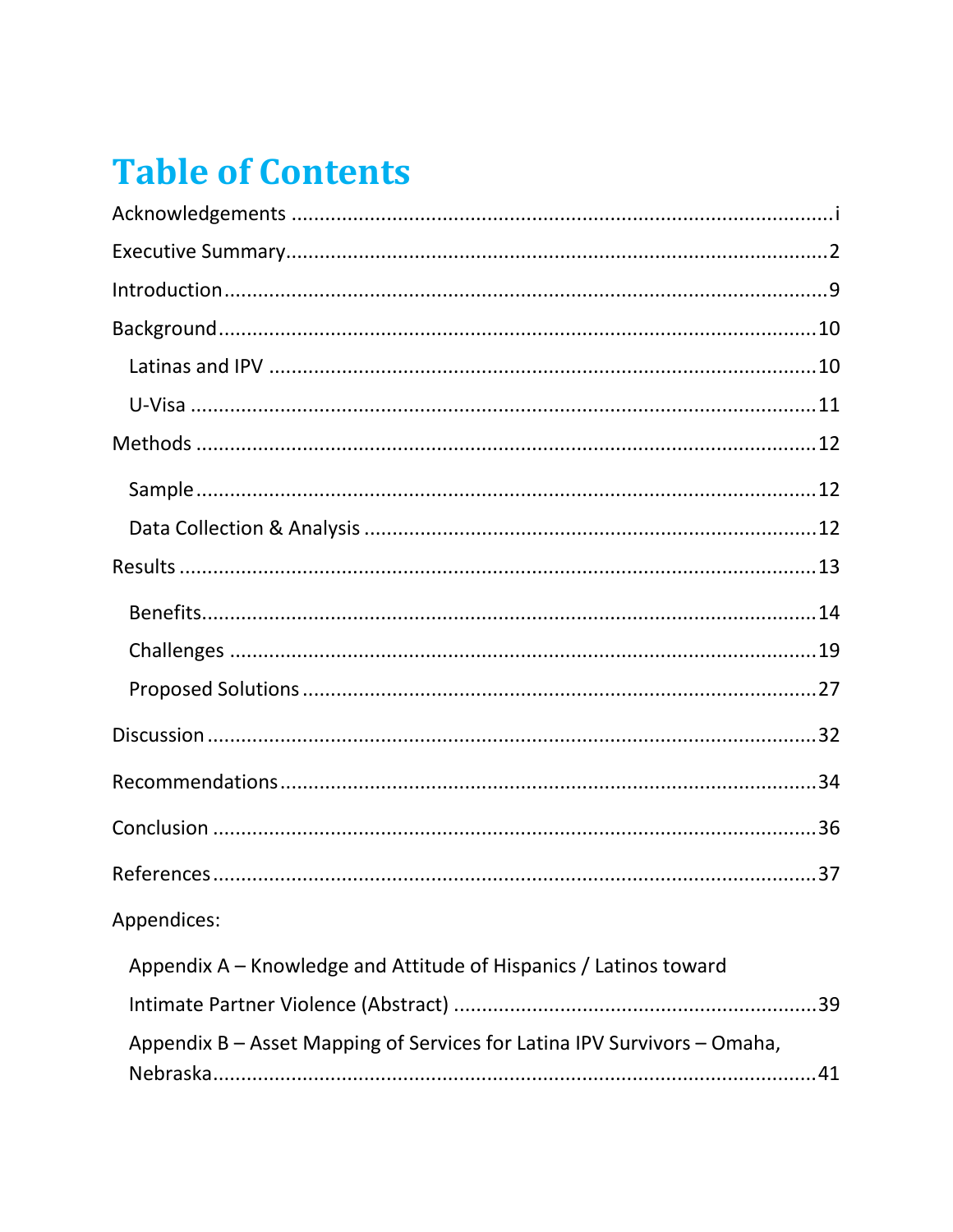#### **EXECUTIVE SUMMARY**

Intimate Partner Violence (IPV) is a serious public health issue and affects the lives of millions of people in the U.S. and worldwide.<sup>1</sup> The lack of legal immigration status is often used as a tool of power and control in IPV against women. Legislation and social policies at the federal level such as the U.S. Violence against Women Act (VAWA 2000),<sup>2</sup> and the Victim of Trafficking and Violence Prevention Act (TVPA 2000)<sup>3</sup> provide support for vulnerable immigrant women who might lack legal documentation and are victims of IPV. It is designed to provide lawful immigration status to noncitizen crime victims who are willing to assist authorities in investigating crimes, including domestic violence. It provides women with work authorization and a social security number.

The U-Visa allows for temporary legal status for up to 4 years through deferred action. After three years of continuous and lawful presence with a U-Visa, women can apply for permanent residency. After 5 years with lawful permanent residency status, they can apply for citizenship.<sup>4</sup> The goal of the U-Visa is to encourage immigrant victims of crimes to report and cooperate with law enforcement. The largest proportion of U-Visa recipients are victims of domestic violence.<sup>5</sup> There is a cap of 10,000 U-Visas for principle applicants a year.<sup>4,6</sup>

This in-depth, qualitative study, based on principle of community based participatory research of 15 Latinas and 5 service providers (of the U-Visa) is a collaborative partnership between academia (University of Nebraska Medical Center [UNMC], College of Public Health), and

community-based organizations, including the Juan Diego Center, Catholic Charities, Latina Resources Center, Justice for our Neighbors – Nebraska and Women's Center for Advancement.

The aim of this study is to better understand the experience of Latinas, who have their U-Visa and have been victims of domestic violence. While obtaining legal documentation is critical to becoming economically self-sufficient, a better understanding of the opportunities and challenges that women might face in the U-Visa process, will provide researchers and social service providers with the necessary evidence to identify gaps in services. This information will help in designing effective public health interventions to meet the needs of women as they move towards emotional, social and

Improved Mental Health – Less Fear. *Emiliana: "…I am no longer afraid that one day I won't get home because immigration has come for me. So, because they just get there to your job, and take you, and there are times you cannot see your family anymore. So, I am not afraid anymore…and more than anything for my children, they are the most important."*

Note: Only pseudonyms are used.

economic stability. The focus of this study is on women who have received their U-Visa under the TVPA 2000.<sup>7</sup>

#### **BACKGROUND**

The term "intimate partner violence" or "domestic violence" refers to physical, sexual, or psychological harm by a current or former partner or spouse. This type of violence can occur among heterosexual or same-sex couples, and among people of different racial/ethnic, religious or social class backgrounds.<sup>8</sup> Intimate partner violence can result in serious short- and long-term consequences, including severe physical injury, poor mental health, and chronic physical health problems,<sup>1,9</sup> and can lead to hospitalization, disability, or death.<sup>1,9</sup> The costs of IPV are estimated to be \$5.8 billion each year.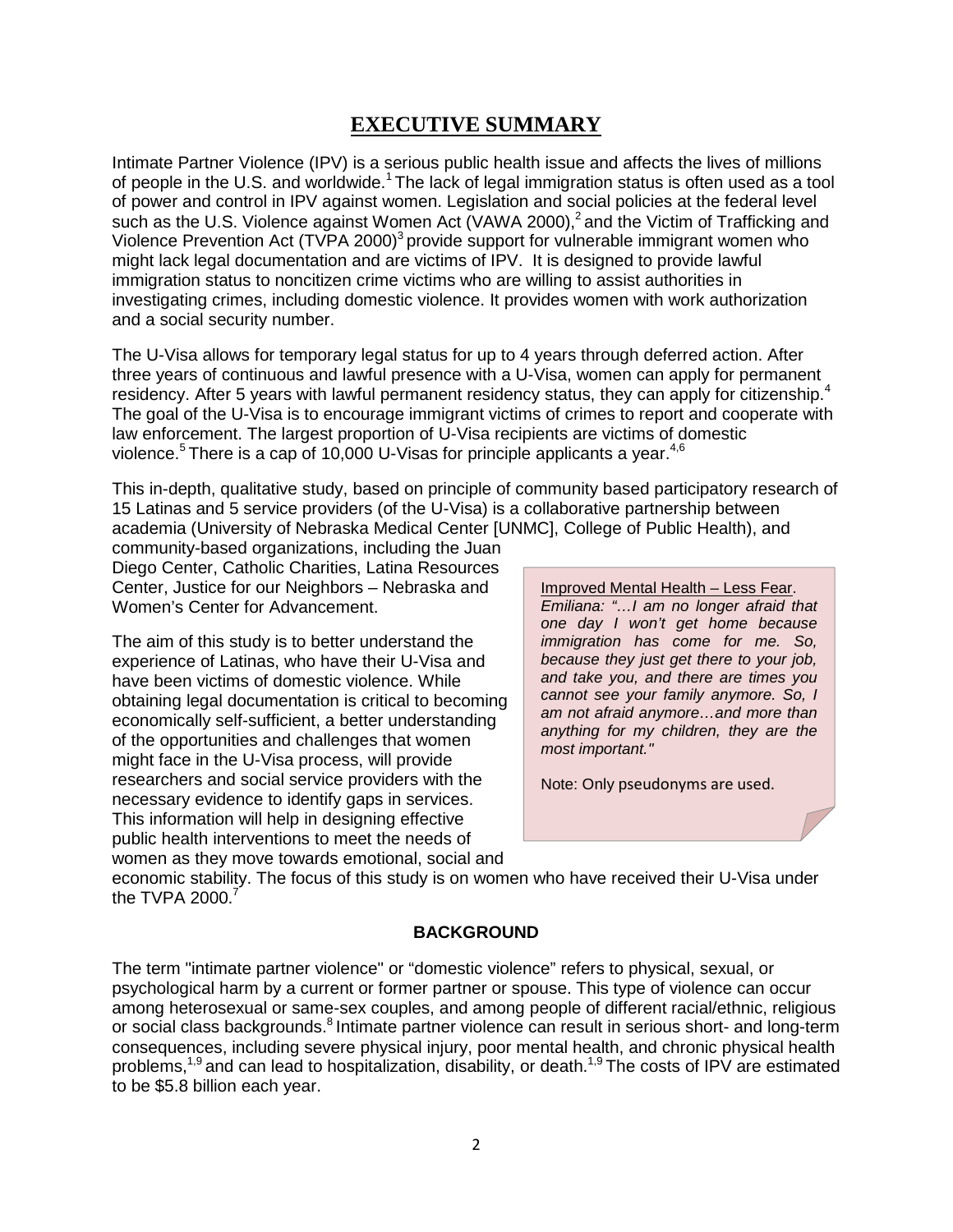One of the worst health disparities affecting the Latino community is that of IPV.<sup>10</sup> There have been inconsistent findings as to whether the rate of IPV is higher in the Latino community compared to other racial/ethnic groups. However, data suggests that Latino IPV victims suffer from more serious forms of IPV and also experience more negative health consequences compared to other groups.<sup>1,9-11</sup> For example, Latinas are more likely to suffer worse mental health consequences such as depression and suicidal ideation, and to die from homicide, than non-Latino white IPV female victims.<sup>9,11,12</sup>

Latino intimate partner violence survivors may also experience other barriers such as language, cultural and immigration status barriers in awareness, and access to and utilization of services.<sup>13,6,10</sup> Additionally, the undocumented status of some Latinos may further exacerbate the situation.<sup>14,15</sup> Many immigrant women fear seeking help through formal channels due to fear of deportation, distrust of law enforcement or because of negative experiences in their home countries. $6,13,16$ 

#### **RESEARCH METHODS**

The sample included a total of 20 participants, including 15 women recipients of the U-Visa, who experienced IPV and 5 representatives from community-based organizations who provided no-

to low-cost U-Visa services to women. Data was collected through in-depth, one-on-one interviews of 60-90 minutes duration. Women were provided with a \$20 Hy-Vee gift card as a token of appreciation for their participation in this study. Transcripts were analyzed for key themes using NviVo, $17$  a qualitative software. Key themes were reviewed, and dominant themes were extracted from the data by the research team members.

*Key Findings*

#### **Sample**

• Women recipients of the U-Visa were between the ages of 27 and 61 years, and the majority of women were in their 20s and 30s.

• All women lived in a metropolitan area in Nebraska and were originally from either Mexico or Guatemala. All but one had children.

• All service providers were from a metropolitan area in Nebraska and were representatives of community-based organizations that provided free- to low-cost U-Visa services to women.

#### **Benefits of the U-Visa**

- **Improved Mental Health – Less Fear:** The receipt of the U-Visa was a transformative and life-changing experience. Women no longer had to fear being caught by immigration officials, sent back to their country of origin and separated from their children.
- **Renewed Confidence & Self Esteem:** Women experienced a renewed sense of self with enhanced self-esteem and confidence. Novia, a service provider, remarked that women, often "come from being in the shadows and hiding your whole life…and are now able to show themselves."

#### Less Exploitation.

Milagro: "*When the incident happened I had no knowledge of how the legal system worked, and I was very scared…I though, since I was not legal here, I had no rights, so I was not going to do anything about it and just stay put. Like a little chicken when they get cold, they just don't move, don't eat and eventually die... in those classes [domestic violence classes]. I learned…that I have rights in this country."*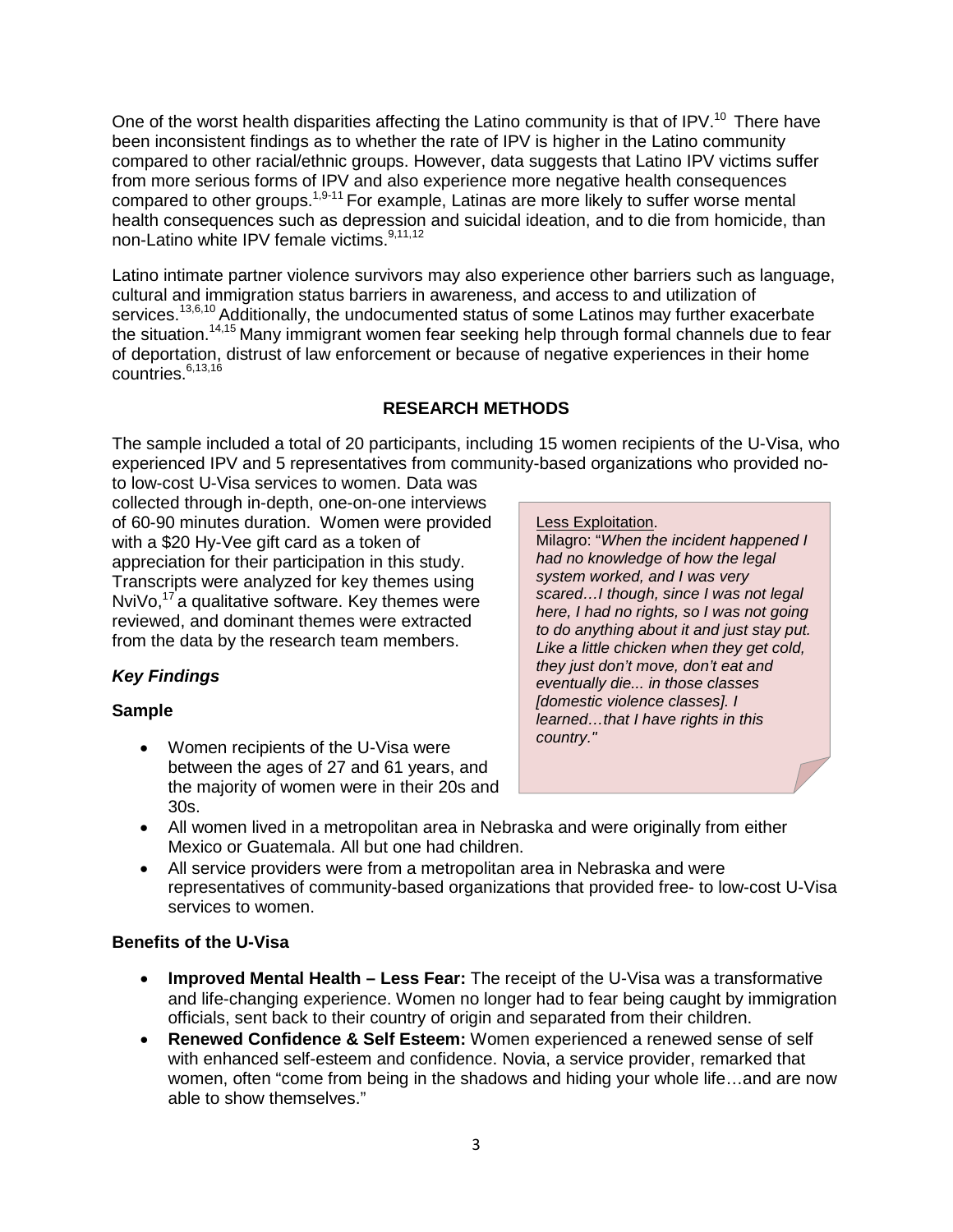- **Less Exploitation:** Women revealed that they often felt disrespected and taken advantage of (workplace, housing, etc.) because of their lack of legal status. Since they did not have knowledge of their rights or were fearful of retaliation, they did not speak out, prior to obtaining their U-Visa.
- **Economic Well-Being:** With work-authorization and a social security number, women were able to obtain better jobs, including better work-hours, remuneration and benefits.
- **Housing:** Many women stayed in a domestic violence shelter while waiting for their U-Visa. Improvement in their housing situation was gradual and dependent on whether they were able to obtain a better job with their U-Visa.
- **Hope – Future Plans:** With their new status, women made plans to "get ahead" (*Adelante*) and improve both their lives and that of their children.
- **Community Benefit:** Having a U-Visa helps women rebuild their lives and become contributing members of society. They no longer have to live hidden lives.

#### **Challenges of the U-Visa**

• **Uncertainty:** Women experienced much fear and anxiety about the uncertainty of the outcome of their U-Visa application. The fact that women had provided detailed personal information to law

#### Hope – Future Plans

Fabiola: : "*For me this is one of the best things from that visa that it includes your kids…I think it is fair, because equally he [oldest son] was abused…maybe they don't get the beatings, but in seeing it and living it like us…My son did not have papers and today he also has the opportunity to live in peace in this country. And for me this is one of the greatest things."*

enforcement and had revealed that they were undocumented to the Department of Homeland Security made them feel very fearful and vulnerable.

- **Economic Hardships:** Women could not legally work while awaiting their U-Visa since they had not as yet obtained their work-authorization document. This resulted in considerable economic hardship and stress.
- **Housing:** Without a paycheck, women were often not able to pay rent, and the only option left, in many instances, was to live in a domestic violence shelter. Unfortunately, the availability of domestic violence shelters is limited for an extended stay, while they await their U-Visa and work-authorization. One woman went from one shelter to another across the state, with her children, often at the mercy of public transportation.
- **Access to Public Benefits:** While waiting for their U-Visa, women cannot access most public benefits including purchasing health insurance through the online marketplace. Even after they receive their U-Visa, and work authorization, women need to wait five years until they obtain their lawful permanent resident (LPR) status, per statutes in Nebraska, to access any public benefits such as Medicaid, SNAP (Supplemental Nutrition Assistance Program) or subsidized housing.
- **New Identity:** Obtaining the U-visa was a big relief to women, although it meant that they had to assume a new identity with their new social security number and real name. Sara revealed: *"Yes, I feel like, strange that at work, they call me by my name. You always have to work with another name…and now when they call me by my name, I ask myself, "Are they calling me?"*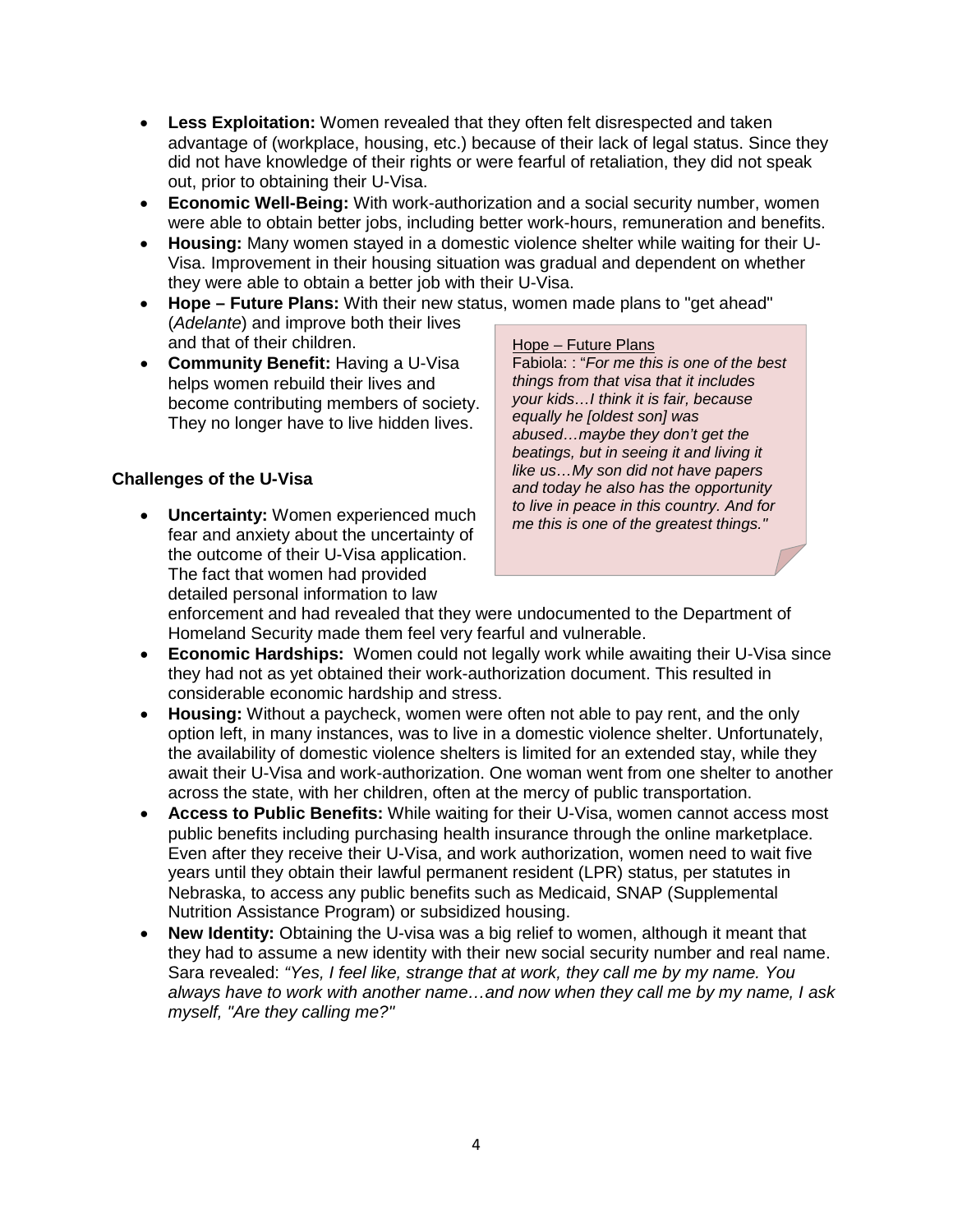• **Non-disclosure – Stigma:** Despite the fact that women were overjoyed and grateful to have their legal papers and work

authorization, they were embarrassed, ashamed and reluctant to share the good news with friends and family. To do so would require disclosure that they were a survivor of domestic violence, and they perceived this to be a stigmatized status. Consequently, fewer women are made aware of information pertaining to immigration relief for undocumented IPV

Non Disclosure – Stigma Martina: *"... there are times that I say I would like to go and tell many people, if it wasn't for the embarrassment. Well, like those like me, as a Hispanic, well, the embarrassment of telling others."*

victims since this information is not openly discussed or widely distributed.

- **Travel Restrictions:** Although the U-Visa provides women access to a state identification and a driver's license, giving them freedom to travel within the U.S., unfortunately, they are unable to travel outside the U.S. for fear that they may not be allowed to re-enter the country.
- **Emotional Support & Counseling:** Women emphasized the need for counseling services for themselves and their children. However, there is limited availability of freeor low-cost, bilingual counseling in the Omaha area. Additionally, financial constraints kept women from paying out-of-pocket to access private counseling services. Laura, a service provider stated that women might be more receptive to learning more about and pursuing the U-Visa if they went through counseling, first, and had a chance to work through some of the trauma of the domestic violence experience.
- **Informational Support:** Women expressed that they did not have a clear idea of what the U-visa entailed. They stated that they would like a lot more information about the Uvisa process, the benefits, challenges, and access to social services such as food pantries, shelters and other services that could sustain them as they went through the U-

visa process. Women were very appreciative of the assistance that they received from community-based organizations (CBOs) in obtaining their visa. They had trust in the CBOs and were relieved that the information they provided, as part of the application process, would be kept confidential.

• **Access to other legal assistance:** Service providers commented that they would like to have better access to reliable, free to low-cost legal services for women to help them with some of their other legal issues such as child custody, divorce, protection orders, etc., that are not related to their U-Visa application.

#### Need Information

Reyna: *"We need more advice. Someone to tell you to show how to do things…It took me so long, because I never went to a place where truthfully they told me the truth…That is a great help that this place offers. They assist the people that don't have a lot of resources...I don't know. One wants to take a piece of your heart and give it to them. Because it changes your life."*

• **Support from Law Enforcement:** The U-Visa application needs to include a "certificate of helpfulness" indicating that the victim has cooperated with the police in the domestic violence case. Often the police provide this documentation, and their signature is discretionary. Service providers had mixed experience in working with law enforcement. While some were pleased with the responsiveness of law enforcement, others experienced delays in getting the police report and also stated that no explanation was provided when a certification of the U-Visa was rejected.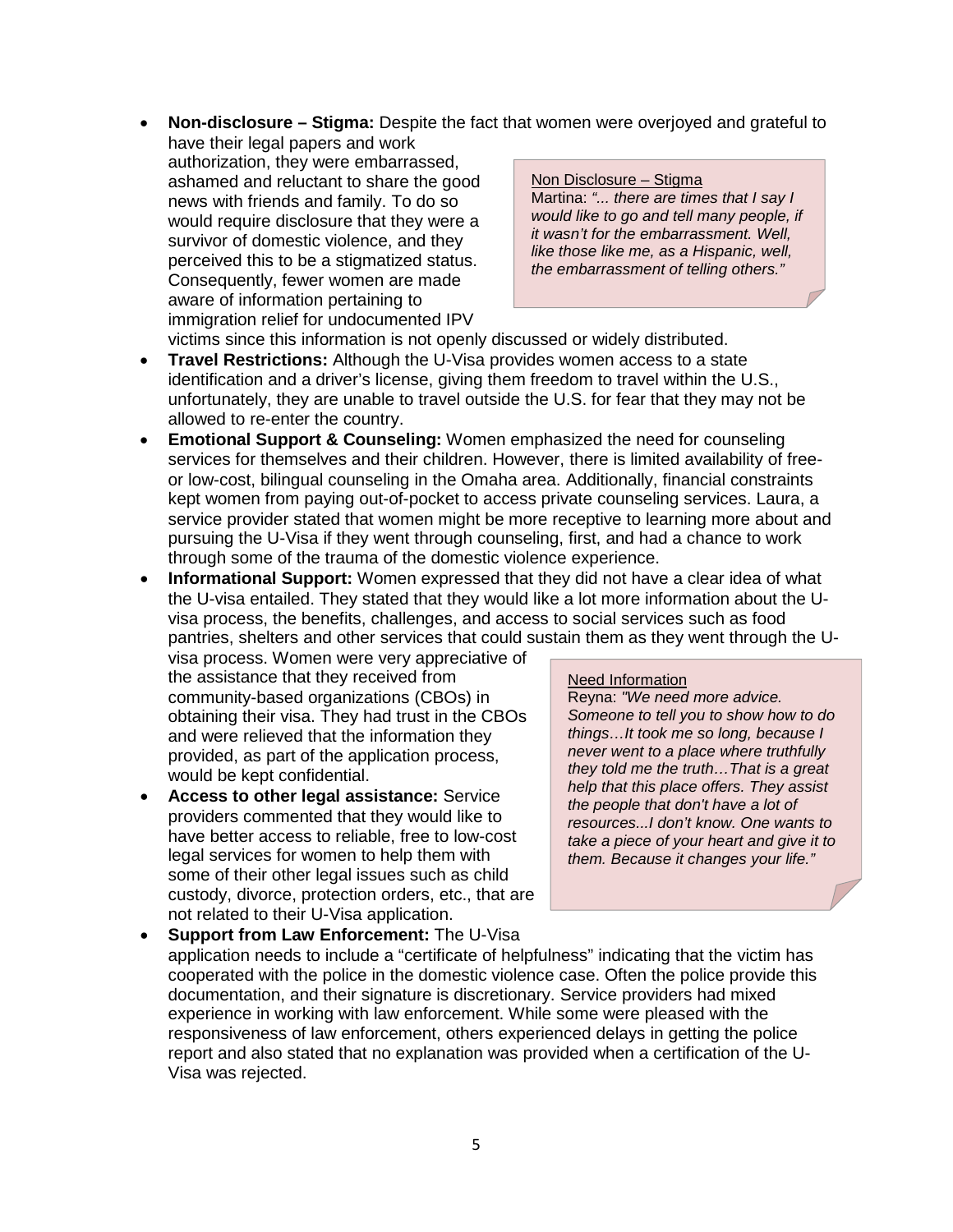#### **RECOMMENDATIONS**

- **Increase Community Awareness of IPV and Rights of Women:** Increase outreach/education on gender violence and sexual assault, rights of women and building healthy relationships and attachments.
- **Increase Community Awareness of Immigration Relief for Undocumented IPV Survivors:** Increase outreach/education in the community on rights of immigrants and the U-Visa -- benefits, process of application, and agencies providing no- to low-cost services.
- **Increase Community Awareness of Support Services:** Increase outreach/education in the community on support services such as pantries, shelters/housing, ESL and GED classes, etc., available for women regardless of their immigration status.

Increased Community Awareness *Reyna: "A lot of women have been murdered because they gave (a man) another chance. I was at the point of dying by this man. We need education."*

- **Improve Access to Bilingual Counseling:** Provide women and their children with better access to bilingual counseling that will help improve their mental health and quality of life. Counseling will strengthen their U-Visa application by demonstrating they have endured physical and mental suffering relating to the IPV.
- **Provide Better Housing Options:** Provide stable and affordable housing for women that meets both short-term (e.g., domestic violence shelters), and long-term needs (e.g., transitional housing programs) while they are waiting for their U-Visa and until they can obtain a stable job.
- **Provide Other Wrap-around Supportive Services:** Increase inter-agency collaboration and case-management of women to ensure that they have access to supportive services such as transportation, childcare, ESL and GED classes, job/life skills (e.g., writing resume, job interviews, buying a car, improving financial literacy, assistance in finding a job, access to other legal services, etc.), particularly during the U-Visa waiting-period.
- **Needs Assessment of Supportive Services for U-Visa Applicants:** Gather systematic data on the needs of women applying for a U-Visa to ensure that resources can be garnered to address their needs fully.
- **Evaluation of Impact of the U-Visa:** Gather systematic data to demonstrate the social, emotional and economic impact of the U-Visa at the individual, family and community level.
- **Increase Yearly Cap for U-Visas:** Increase current annual cap of 10,000 U-Visas for the principal applicant to reduce the backlog, and case load for providers, and lengthy wait-time for women.
- **Expand the Derivatives of U-Visa:** Expand the derivatives of the U-Visa (e.g., include children up to 25 years and parents [even if principle applicant is not under age 21]) to support family unity.
- **Expand Qualifying Crimes for U-Visa:** Expanding the types of crimes allowed under the U-visa (e.g., include hate-crimes, bullying-assault, etc.).
- **Waiver of 5-year Eligibility:** State waiver of the 5-year permanent-residency requirement before people can access public benefits such as Medicaid.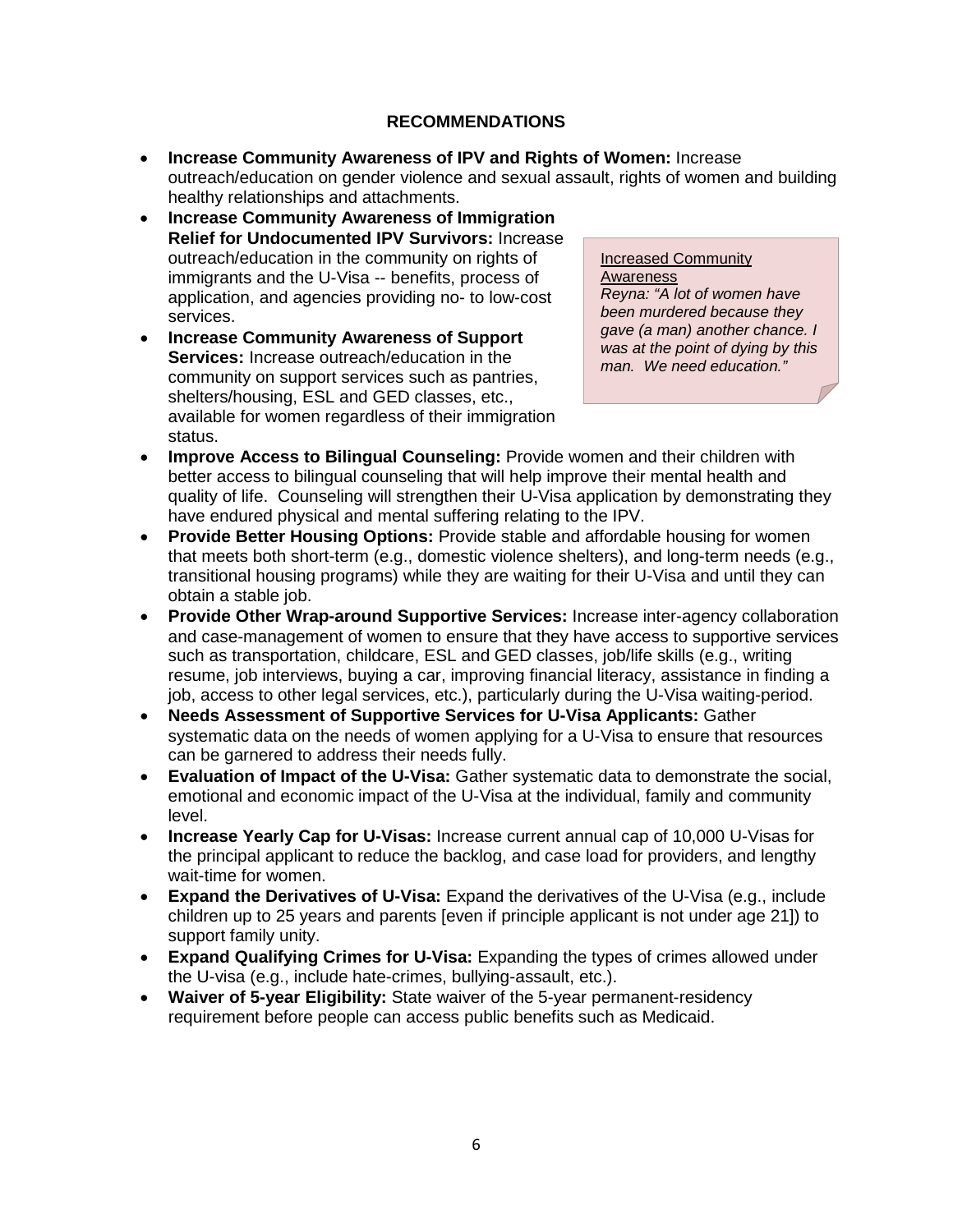#### **CONCLUSION**

Obtaining the U-Visa is a transformative and life changing experience for Latina survivors of intimate partner violence. It provides them and their families with an opportunity toward enhanced social, emotional and economic stability. It results in improved public health for women and the community. Indeed, immigration policy is health policy. $<sup>7</sup>$ </sup>

**Conclusion** Quetzali: "*Well…I don't feel like a prisoner anymore…I feel like I am free even though I am not in my country but, I feel free."*

Challenges remain, that can be addressed by

concerted individual, community, institutional, and societal efforts at the local, state, and federal level. A strong collaborative partnership between community-based organizations and academia is key in helping women *Adelante* (get ahead).

#### **REFERENCES**

1. Breiding MJ, Chen J, Black MC. Intimate partner violence in the United States—2010. *Atlanta, GA: National Center for Injury Prevention and Control, Centers for Disease Control and Prevention*. 2014;7.

2. Violence against Women's Act of 2000. http://www.ncsl.org/issues-research/immig/violence-againstwomen-act-of-2000.aspx. Updated 2000. Accessed March 15, 2013.

3. TVPA. Victims of trafficking and Violence Protection Act 2000. http://www.state.gov/documents/organization/10492.pdf. Published 2000. Updated 2014. Accessed Dec 27, 2014, .

4. Department of Homeland Security, United States Citizenship and Immigration Services. U-Visa law enforcement certification resource guide for federal, state, local, tribal and territorial law enforcement. . 2014.

5. Orloff LE, Feldman PE. National survey on types of criminal activities experienced by U-visa recipients. http://iwp.legalmomentum.org/reference/additionalmaterials/immigration/u-visa/research-reports-anddata/Orloff-Feldman%20Final%20U%20visa%20recipients%20criminal%20activity%20survey.pdf/view. Updated 2011. Accessed November 29, 2011.

6. Hass G, Yang E, Monahan K, Orloff L, Anver B. Barriers and successes in U visas for immigrant victims: The experiences of legal assistance for victims grantees. *Arts Social Sci J S*. 2014;1:2.

7. Rajaram S., Barrios, A., Novak., E., Rogers, J. & Leal, S. Immigration policy as health Policy–Women's voices and intimate partner violence. Paper presentation. American Public Health Association Meetings. New Orleans. 2014.

8. Villalón R. *Violence Against Latina Immigrants: Citizenship, Inequality, and Community.* NYU Press; 2010.

9. Black MC, Basile KC, Breiding MJ, et al. Intimate partner violence and adverse health consequences: Implications for clinicians. *Am J Lifestyle Med*. 2011;5(5):428-439.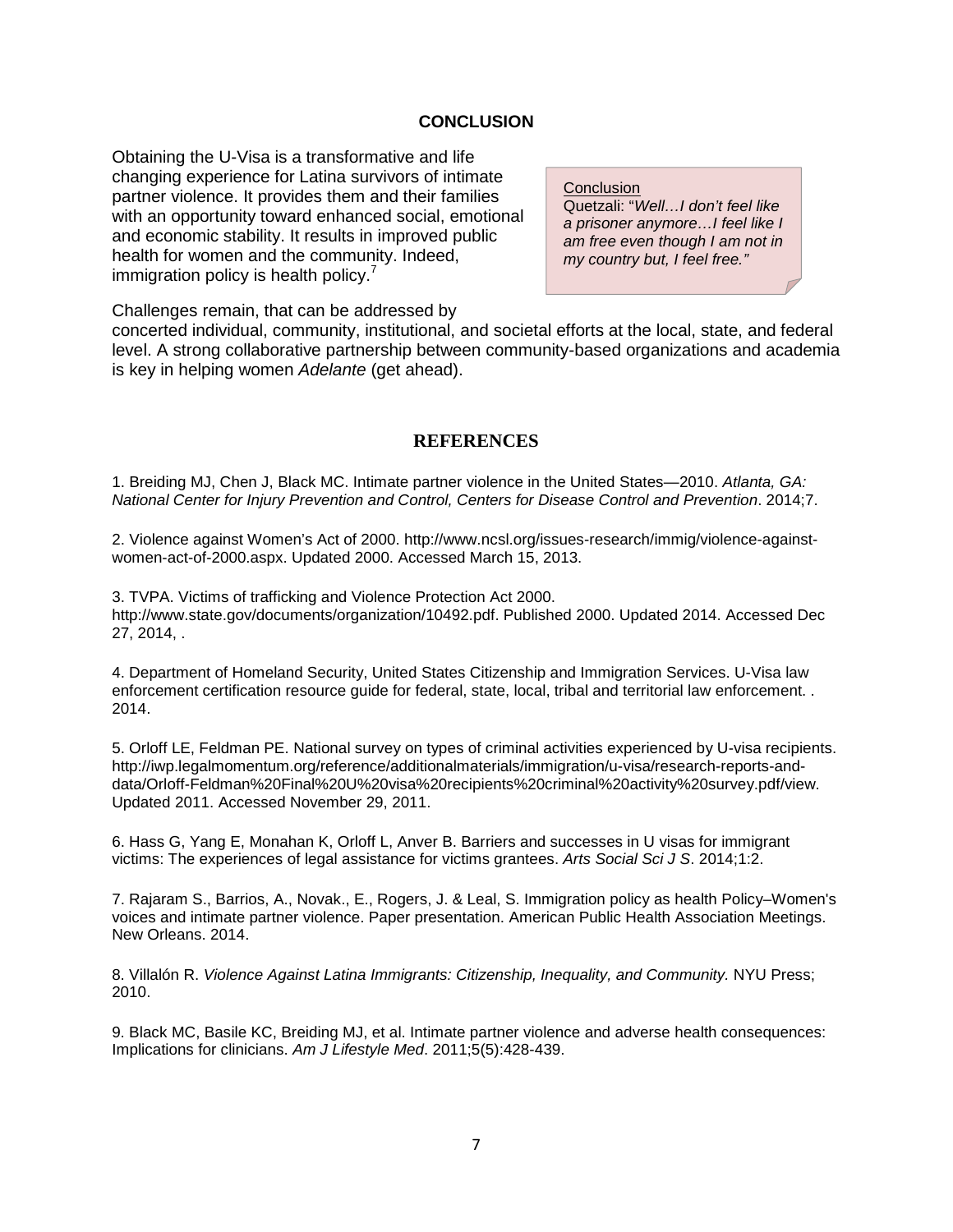10. Gonzalez-Guarda R, Cummings A, Becerra M, Fernandez M, Mesa I. Needs and preferences for the prevention of intimate partner violence among Hispanics: A community's perspective. *J Primary Prev*. 2013;34(4):221-235.

11. Bonomi AE, Anderson ML, Cannon EA, Slesnick N, Rodriguez MA. Intimate partner violence in Latina and non-Latina women. *Am J Prev Med*. 2009;36(1):43-48. e1.

12. Krishnan SP, Hilbert JC, Van Leeuwen D. Domestic violence and help‐seeking behaviors among rural women: Results from a shelter‐based study. *Fam Community Health*. 2001;24(1):28-38.

13. Rizo CF, Macy RJ. Help seeking and barriers of Hispanic partner violence survivors: A systematic review of the literature. *Aggression and Violent Behavior*. 2011;16(3):250-264.

14. Klevens J. An overview of intimate partner violence among Latinos. *Violence Against Women*. 2007;13:111-122.

15. Ramos A, Rajaram S, Gouveia L, et al. Health profile of Nebraska's Latino Population. A collaborative effort of the College of Public Health at the University of Nebraska Medical Center, the Office of Latino and Latin American Studies at the University of Nebraska at Omaha and the Office of Health Disparities and Health Equity at the Nebraska Department of Health & Human Services. 2013.

16. Bauer HM, Rodriguez MA, Quiroga SS, Flores-Ortiz YG. Barriers to health care for abused Latina and Asian immigrant women. *J Health Care Poor Underserved*. 2000;11(1):33-44.

17. Bazeley P, Jackson K. *Qualitative Data Analysis with NVivo.* Sage Publications Limited; 2013.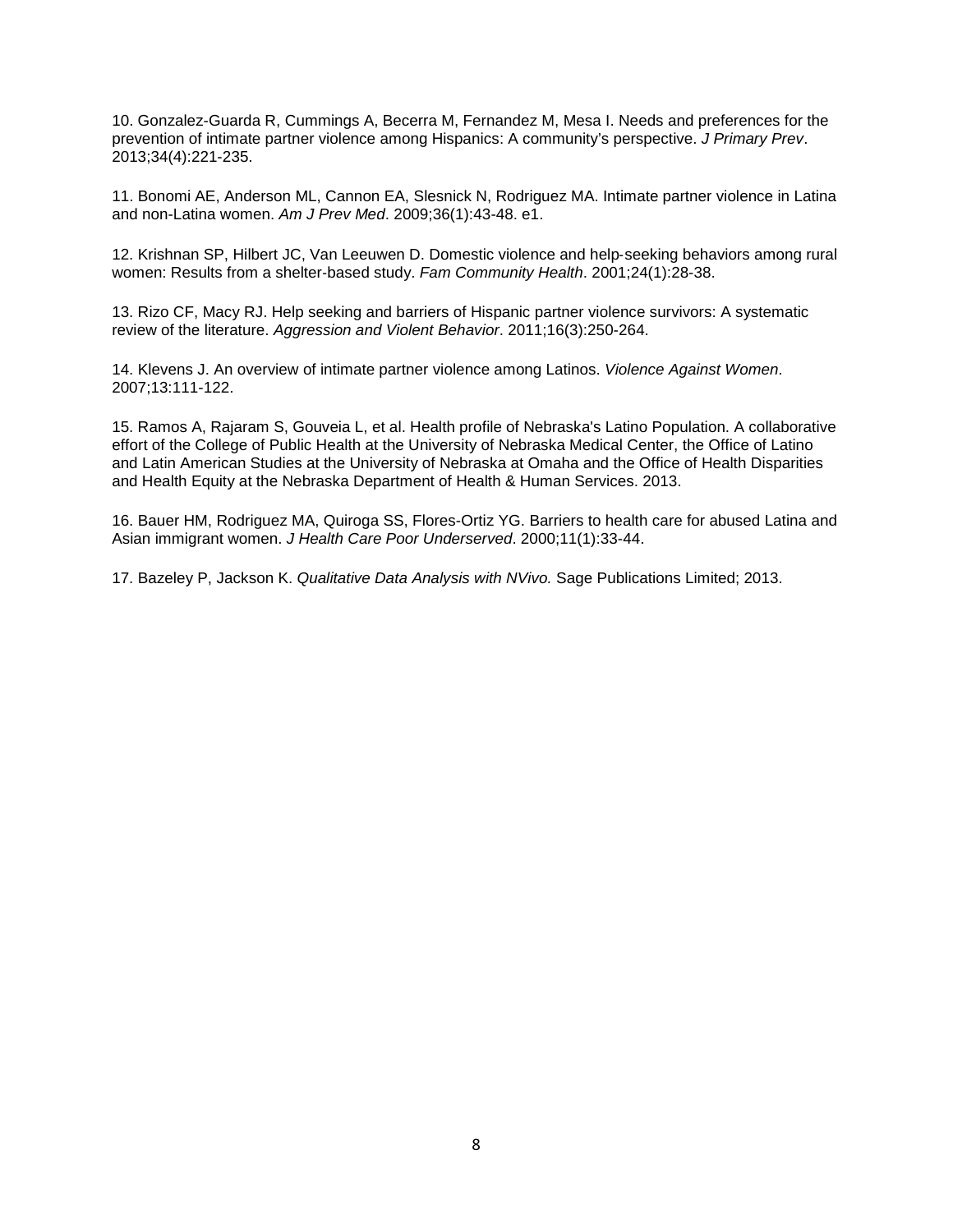#### **INTRODUCTION**

Intimate Partner Violence (IPV) is a serious public health issue and affects the lives of millions of people in the U.S. and worldwide.<sup>1</sup> The lack of legal immigration status is often used as a tool of power and control in IPV against women. Legislation and social policies at the federal level such as the U.S. Violence against Women Act (VAWA 2000), <sup>2</sup>and the Victim of Trafficking and Violence Prevention Act (TVPA 2000) <sup>3</sup>provide support for vulnerable immigrant women who might lack legal documentation and are victims of IPV. VAWA and TVPA created the U-Visa, a special nonimmigrant visa for people who have been victims of certain crimes, including domestic violence. It is designed to provide lawful immigration status to noncitizen crime victims who are willing to assist authorities in investigating crimes. The goal is to encourage immigrant victims of crimes to report and cooperate with law enforcement. The largest proportion of U-Visa recipients are victims of domestic violence.<sup>4</sup>

This in-depth, qualitative study of 15 Latinas and 5 service providers (of the U-Visa) is a collaborative partnership between academia (University of Nebraska Medical Center [UNMC], College of Public Health), and community-based organizations, including the Juan Diego Center, Catholic Charities, Latina Resources Center, Justice for our Neighbors – Nebraska, and Women's Center for Advancement.

The aim of this study is to better understand the experience of Latinas, who have their U-Visa and have been victims of domestic violence. Indeed, the health and well-being of immigrants is largely determined by context of reception in the receiving community and country. 5,6 Immigrant women's vulnerability is based not only on gender but on the intersection of their other identities including race, ethnicity, language, religion, immigration status, crossnational frames of reference (legal and cultural), socioeconomic status, etc.<sup>7</sup>

While obtaining legal documentation is critical to becoming economically self-sufficient, a better understanding of the opportunities and challenges that women might face in the U-Visa process, will provide researchers and social service providers with the necessary evidence to identify gaps in services. This information will help in designing effective public health interventions to meet the needs of women as they move towards emotional, social and economic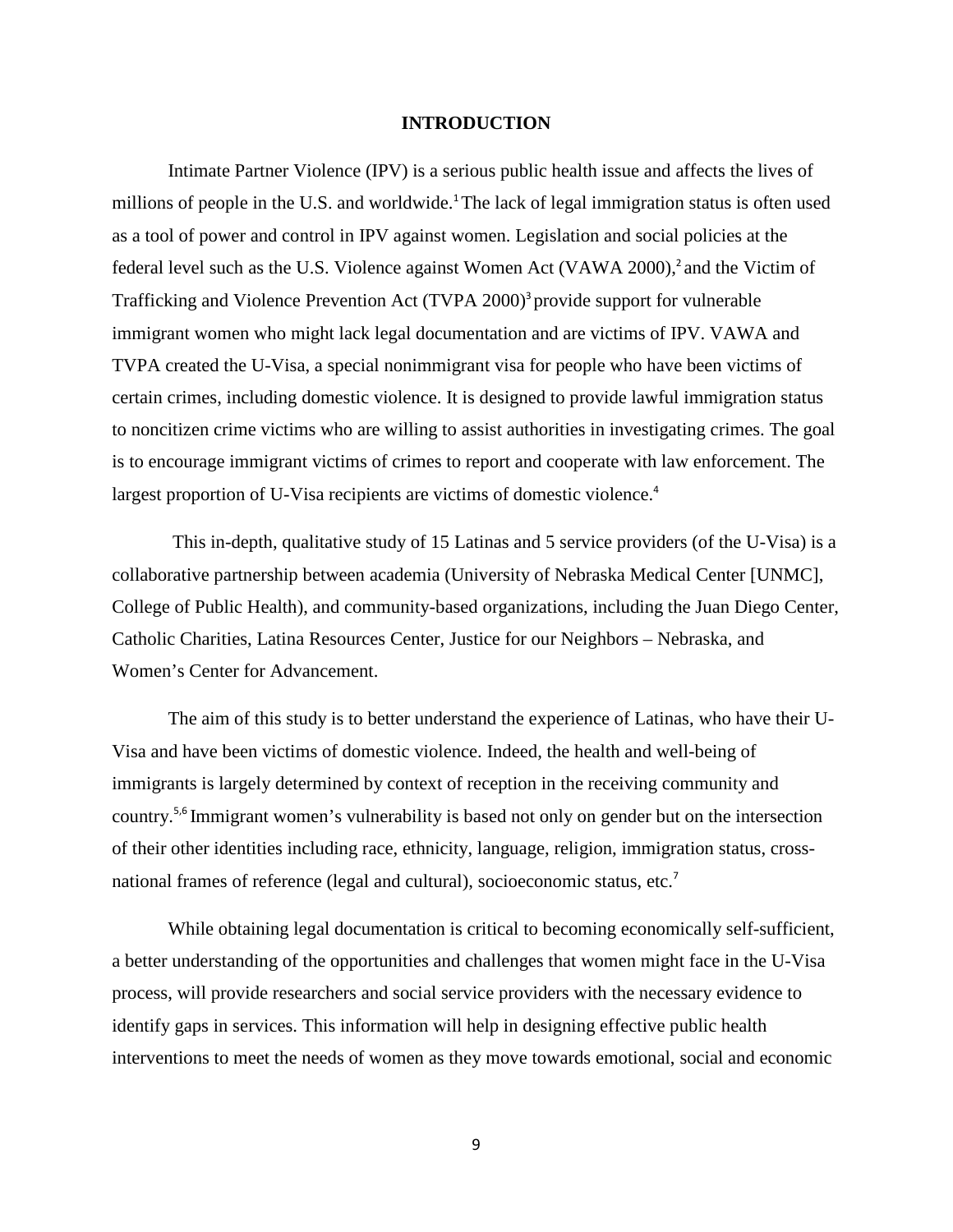stability. The focus of this study is on women who have received their U-Visa under the VTVPA  $2000$ <sup>8</sup>

#### **BACKGROUND**

The term "intimate partner violence" or "domestic violence" refers to physical, sexual, or psychological harm by a current or former partner or spouse. This type of violence can occur among heterosexual or same-sex couples, and among people of different racial/ethnic, religious or social class backgrounds. 9

Intimate partner violence can result in serious short- and long-term consequences, including severe physical injury, poor mental health, and chronic physical health problems,<sup>1,10</sup> and can lead to hospitalization, disability, or death.<sup>1,10</sup> The costs of IPV are estimated to be \$5.8 billion each year. Victims of severe IPV lose nearly 8 million days of paid work -- the equivalent of more than 32,000 full-time jobs -- and almost 5.6 million days of household productivity each year.<sup>11,12</sup>

The social consequence of violence includes poor access to services, strained relationships with health providers and employers, isolation from social networks, poverty, and homelessness.<sup>13-15</sup> More than 1 in 3 women (35.6%) in the U.S. have experienced rape, physical violence, and/or stalking by an intimate partner in their lifetime.<sup>10</sup> Additionally, an estimated 47.1% of women experienced at least one act of psychological aggression by an intimate partner during their lifetime. Women are disproportionately affected by IPV.<sup>1</sup>

#### *Latinas and IPV*

One of the worst health disparities affecting the Latino community is that of IPV.<sup>16</sup>There have been inconsistent findings as to whether the rate of IPV is higher in the Latino community compared to other racial/ethnic groups. However, data suggests that Latino IPV victims suffer from more serious forms of IPV and also experience more negative health consequences compared to other groups.1,10,16,17 For example, Latinas are more likely to suffer worse mental health consequences such as depression and suicidal ideation, and to die from homicide, than non-Latino white IPV female victims.<sup>10,17,18</sup> Additionally, research shows that battered Latinas have been found to seek help less often from both informal and formal sources.<sup>19</sup> Studies on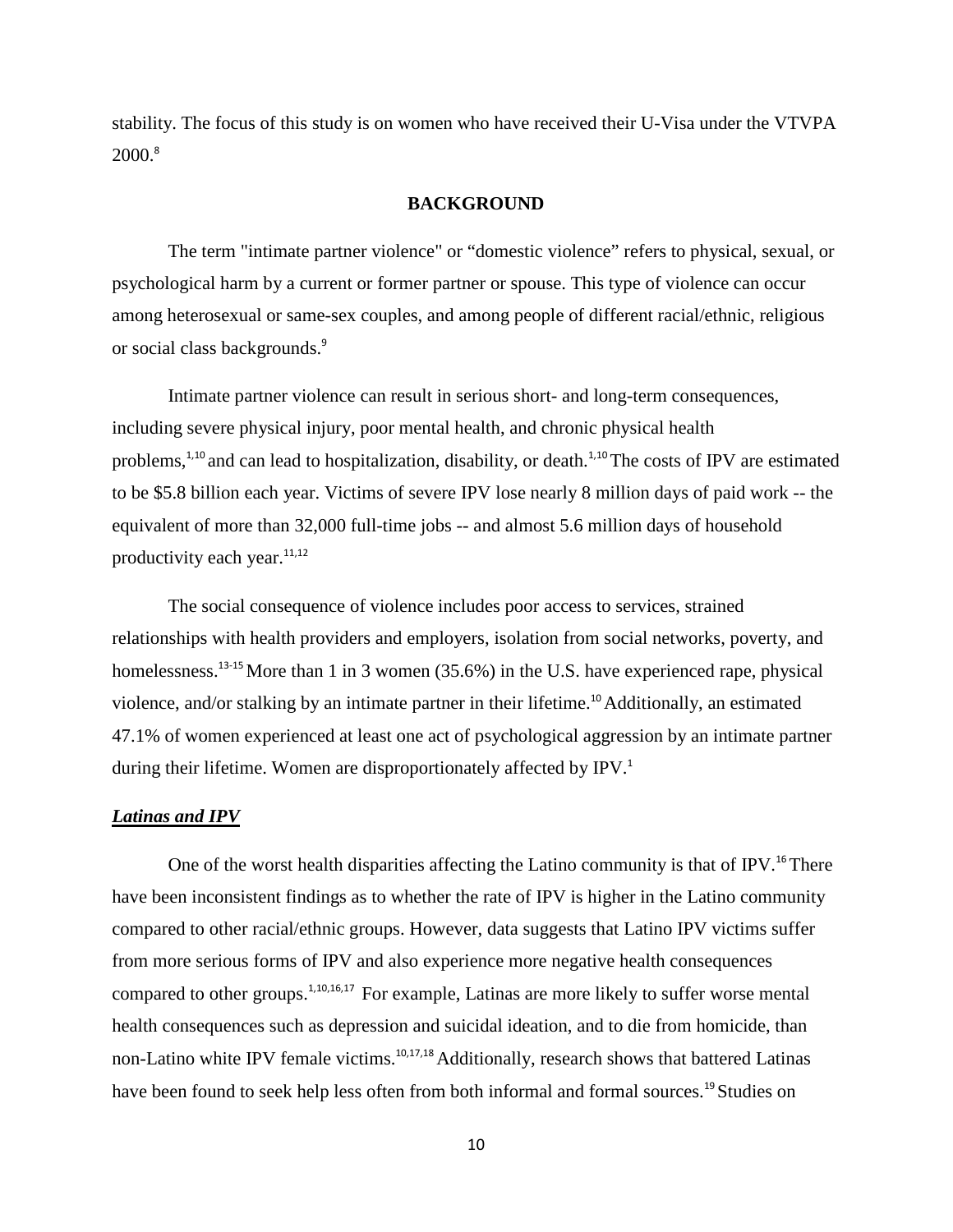women in domestic violence shelters indicate that they tend to stay longer in an abusive relationship before seeking assistance.<sup>20</sup>

The process of immigration presents new stressors as people are exposed to entirely different socio-cultural and economic systems.<sup>21,22</sup> Latinos may also experience other language, cultural and immigration status barriers in awareness, and access to and utilization of services.<sup>23,22,16</sup> A study of Latina IPV victims indicates that culture and immigration experiences might affect beliefs and make the experience of IPV different for Latinos.<sup>24</sup> Additionally, the undocumented status of some Latinos may further exacerbate the situation.<sup>25 26</sup> Indeed, immigration status is one of the issues of power and dominance that comes into play in intimate partner violence. Many immigrant women fear seeking help through formal channels due to fear of deportation, distrust of law enforcement or because of negative experiences in their home countries.<sup>22,23,27</sup>

#### *U-Visa*

The U-visa is a valuable crime fighting tool that helps law enforcement officials build trust with immigrant crime victims and their communities. The U-Visa provides women with the protection and support they need to come forward and report the crime. This visa helps both victims and law enforcement by protecting immigrant victims of IPV from the perpetrator and deportation. It provides women with work authorization and a social security number. The U-Visa allows for temporary legal status for up to 4 years through deferred action. After three years of continuous and lawful presence with a U-Visa, women can apply for permanent residency. After 5 years with lawful permanent residency status, they can apply for citizenship.<sup>28</sup>

In addition to experiencing abuse, there are other requirements before women can obtain the U-Visa. For example, they will also need to provide a "certificate of helpfulness" from a qualifying government agency and prove that they did suffered mental or physical abuse. A counselor's evaluation or statement helps to document that abuse and suffering resulted from the crime. Women, as the principle or primary applicant of the U-Visa can also apply for a "derivative visa" for their spouse and children (under 21 years), and in some cases for parents and siblings as well. There is a cap of  $10,000$  U-Visas for principle applicants a year.<sup>22,28</sup>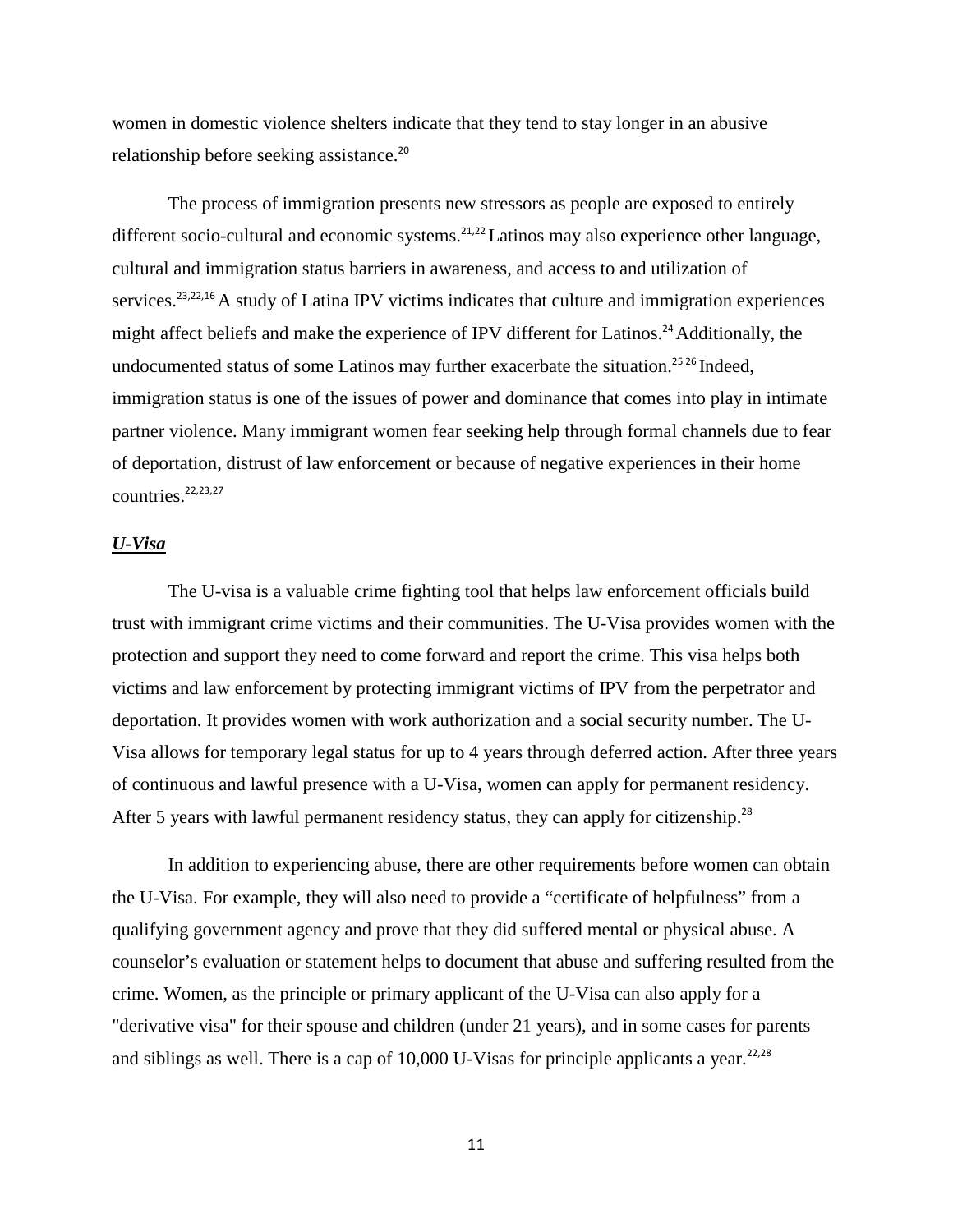A better understanding of women's experience with the U-Visa will help in designing interventions to meet the socio-emotional and economic needs of women as they move toward stability and self-sufficiency.

#### **METHODS**

This study was conducted by a community-campus research team in a metropolitan area in Nebraska, and partners included a community leader and representatives from Catholic Charities, Latina Resources Center, Women's Center for Advancement, and the Juan Diego Center, Justice for our Neighbors – Nebraska, and University of Nebraska (UNMC), College of Public Health. The study was based on principles of community-based participatory research reflected in a collaborative process with inclusion of input and insights from team members at every step of the research process, including determination of the research topic, drafting of the interview guide, and analysis and interpretation of research finding*s.* 

#### *Sample*

The sample included a total of 20 participants, including 15 women recipients of the U-Visa, who experienced IPV and 5 representatives from community-based organizations who provided no- to low-cost U-Visa services to women. The sample size was determined by the themes that emerged from the analysis; when saturation was reached, or when the themes repeat and no new information emerged, the number of participants was deemed to be sufficient.<sup>29</sup>

#### *Data Collection & Analysis*

A letter explaining the study was sent by the principle investigator (SR) of the study to community-based organizations who provided U-Visa services to women survivors of domestic violence. Service providers directly contacted women who were at least 19 years of age. If women were interested, service providers assisted in scheduling a face-to-face interview at a time and place convenient for both the women and the interviewer.

To ensure appropriate support and protection for women, they were provided with a list of resources in the community to meet their social service, physical and mental health needs. Women were not asked for their address, social security number or any personal information other than their first name and last initial. Also, they were not asked about their experience with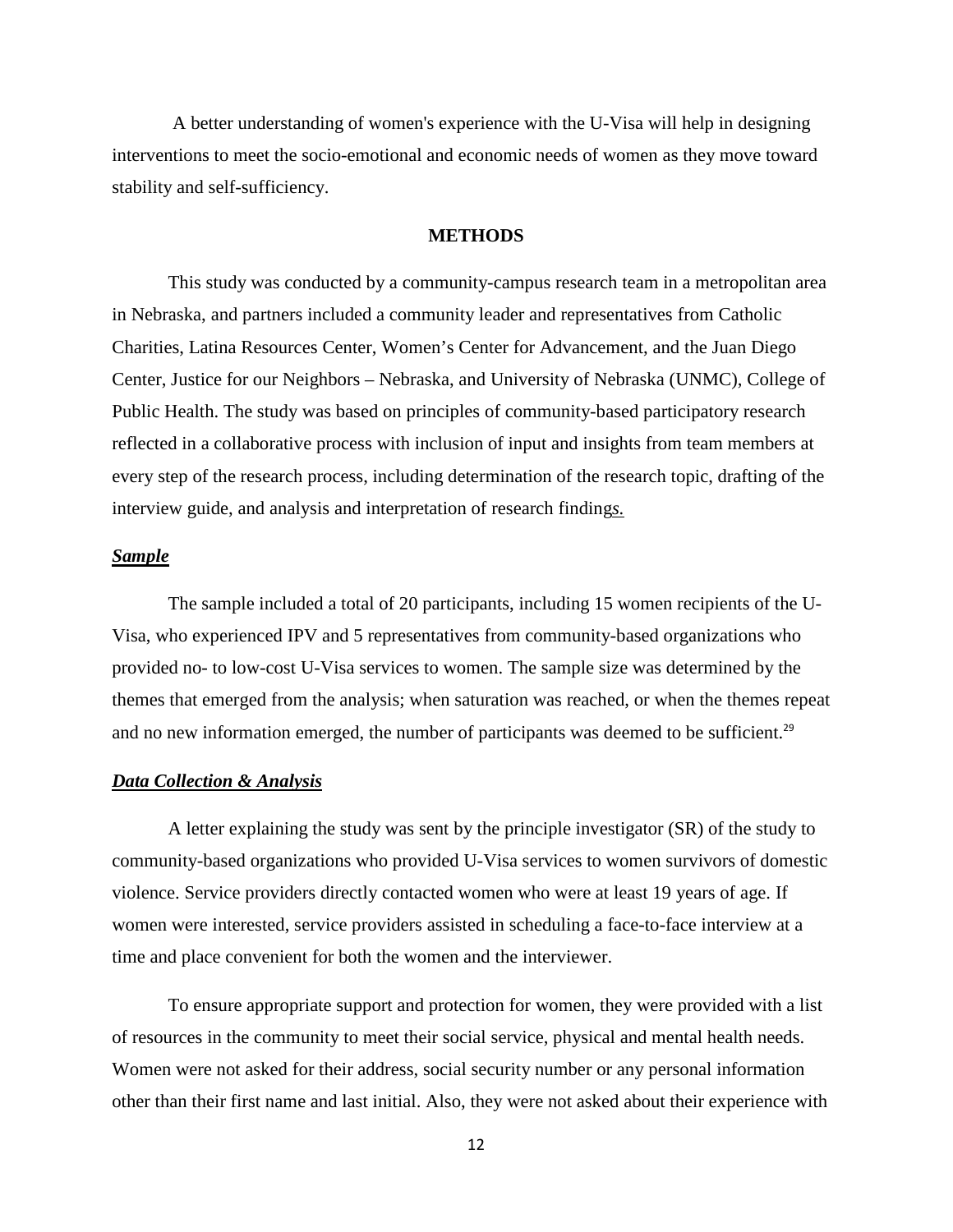domestic violence. The focus of the interviews was on advantages and challenges of obtaining the U-Visa. It should be noted that that as a requirement to qualify for a U-Visa to demonstrate substantial suffering, many women had previously obtained counseling.

All data collection was conducted by two research team members, trained in qualitative research methodology, through in-depth, one-on-one interviews of 60-90 minutes duration. Interviews were digitally recorded (with permission of participants), transcribed, and translated (if in Spanish), using pseudonyms. Fourteen interviews with women who obtained their U-Visa were conducted in Spanish and one in English. Women were provided with a \$20 Hy-Vee gift card as a token of appreciation for their participation in this study. All 5 interviews with service providers were in English.

The interview guides for women and service providers were drafted by the research team and focused on women's experience with the U-Visa. Providers were asked about their perspectives on women's experience and possible solutions to address identified barriers. Permission was obtained from the UNMC Institutional Review Board prior to the commencement of the study. Transcripts were analyzed for key themes using  $NviVo<sub>30</sub>$  qualitative software. Key themes were reviewed, and dominant themes were extracted from the data by the research team members. Pseudonyms are used for all participants.

#### **RESULTS**

Women recipients of the U-Visa were between the ages of 27 and 61 years, and the majority of women were in their 20s and 30s. All women lived in a metropolitan area in Nebraska and were originally from either Mexico or Guatemala. All but one had children. Many had children who were young, and born in the U.S., while their other children were born in their country of origin. All service providers were from a metropolitan area in Nebraska and were representatives of community-based organizations that provided free- to low-cost U-Visa services to women. Key themes are presented below.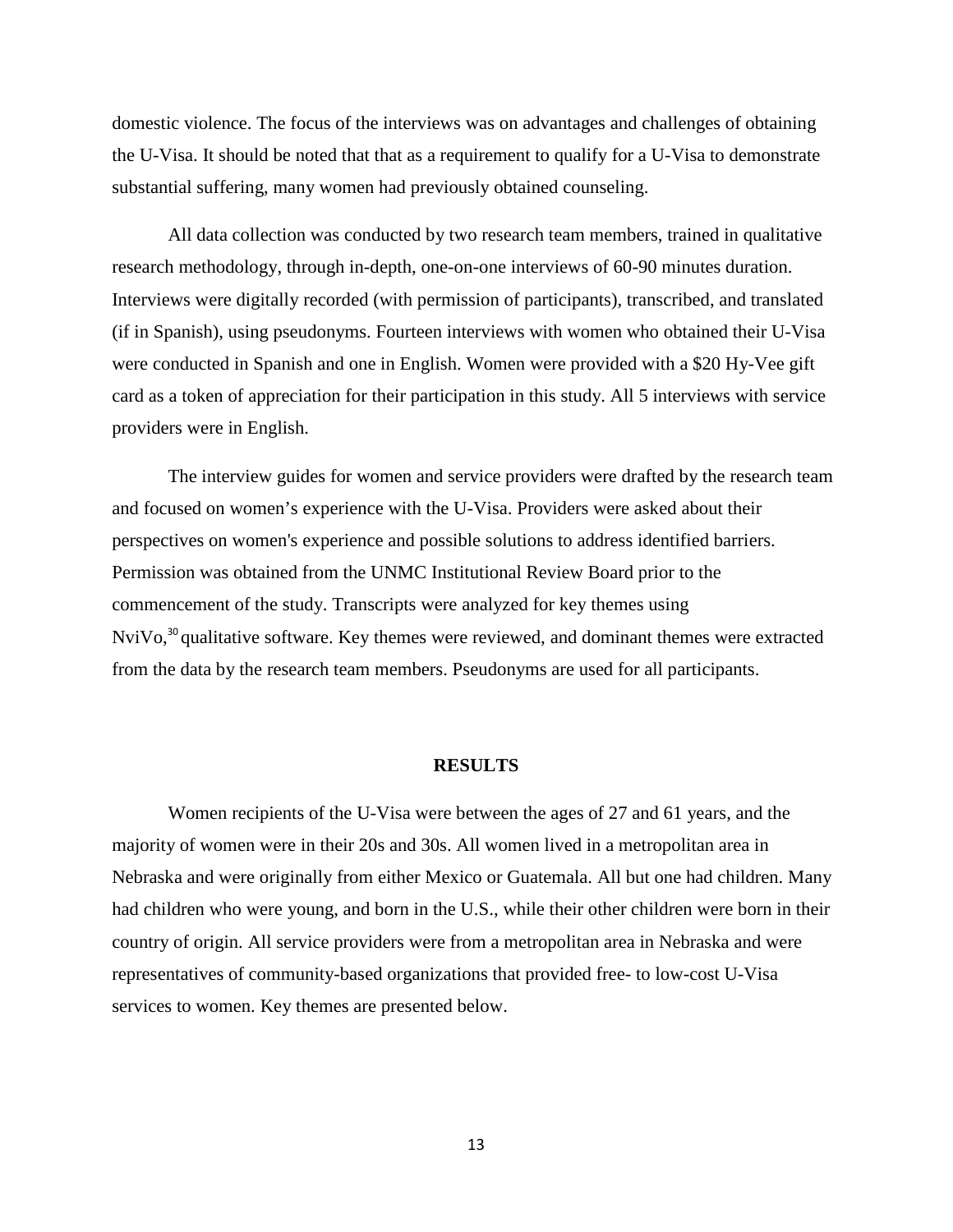#### *Benefits*

#### • **Improved Mental Health – Less Fear**

The receipt of the U-Visa was a transformative and life-changing experience for women. It was like an enormous weight had been lifted off their shoulders. Natalia, a service provider, expressed: "They become real human beings. Before they always felt like they were in chains. They did not feel free." Women experienced less stress and worry about their legal status.

Reyna stated: *"When my U-Visa came, I cried with happiness. My heart… for the first time in my life, I had something that was really mine. I didn't have to invent things… [I felt like I was] committing a crime [before]."*

With a U-Visa and new legal status, women were thankful that they no longer had to fear being caught by immigration officials and sent back to their country of origin. Women had lived in the U.S. for many years and had built their lives in this country. They feared that if they were deported, they would lose everything and would have to start from scratch in their home country. Additionally, many women had one or more children, born in the U.S. while others may have been born in their country of origin. Women feared that if they were deported, they would be separated from their U.S. born children.

As Milagro stated: *"…before, if I went shopping or just taking a ride, I was scared that immigration would catch us like a cat catches a mouse and they would deport us back to our home country…That is why now I can go anywhere without any worries that the immigration will catch me, and my daughters won't stay by themselves.*

Similarly sentiments were expressed by Emiliana: *"I think that is what has changed the most, it is that I am no longer afraid that one day I won't get home because immigration has come for me. So, because they just get there to your job, and take you, and there are times you cannot see your family anymore. So, I am not afraid anymore…and more than anything for my children, they are the most important."*

Immigration is a contentious issue in Nebraska. In 2006, the Immigration and Customs Enforcement conducted the largest workplace raid in the nation's history, sweeping meat packing plants across six states, including one in Grand Island where more than 250 people were arrested, and bussed to Iowa and in some cases, deported.<sup>31</sup>

With a U-Visa, women were able to obtain their driver's license giving them the freedom to travel. Before they obtained their visa, women were constantly fearful of being stopped by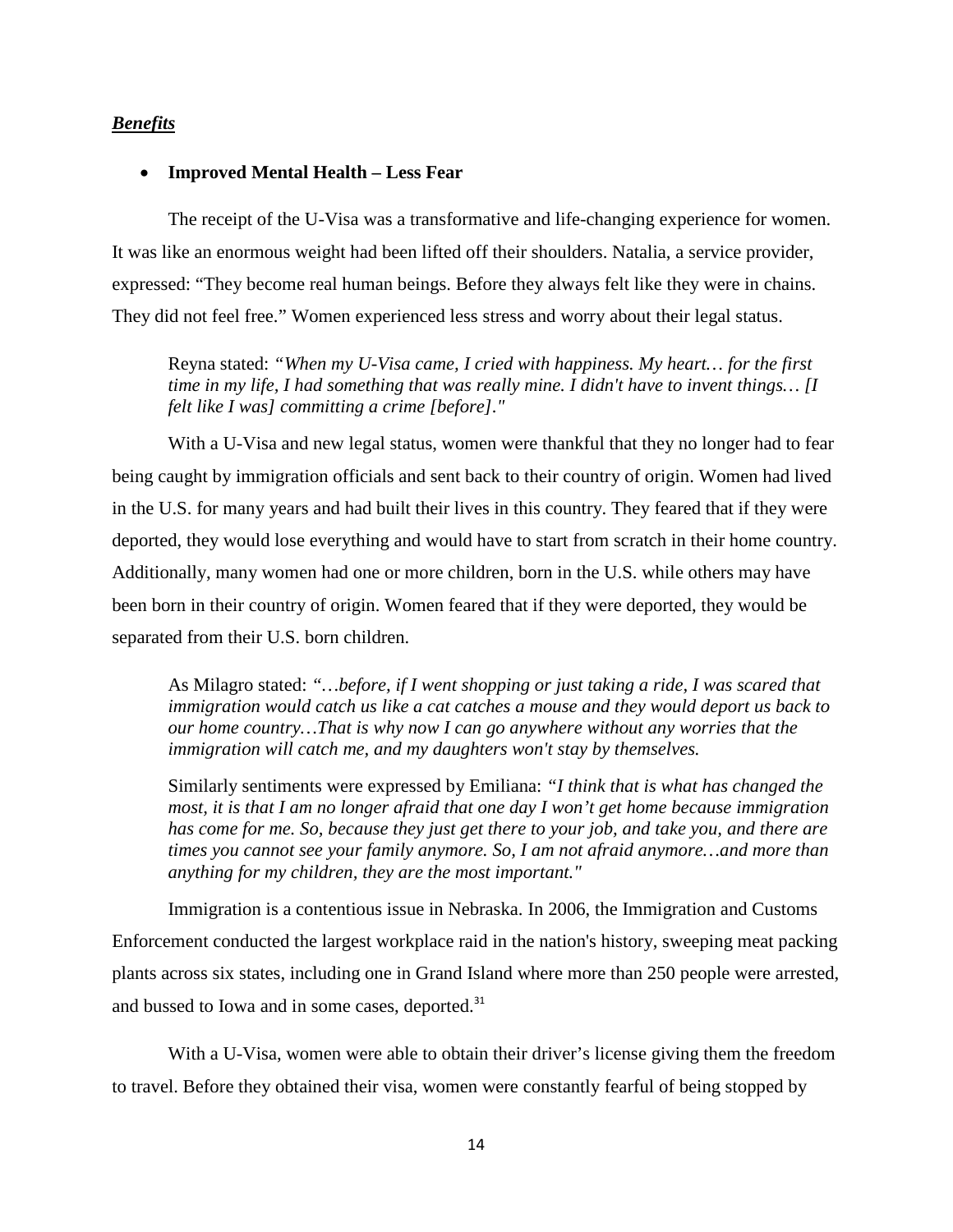police while driving and felt that they would be turned over to immigration authorities. Teresa explains: "But right now I have a driver license, and if the police are driving behind me, I don't get scared anymore." Indeed, a research study revealed that for 30.1% of U-Visa victims, traffic stops were the main trigger for immigration enforcement action.<sup>22,32</sup>

Service providers stated that they were often asked by women if they could freely travel in the U.S. while awaiting their U-Visa. Even though women were told that they were safe, still some restricted their travel for fear of being caught by the police. In Nebraska, as in some other states, residents cannot obtain their driver's license unless they have legal papers such as a social security number or a state identification.

Women had to wait until after their U-Visa application was accepted, they received deferred action and were granted work-authorization, before they could apply for state identification or a driver's license. Often the receipt of work-authorization takes between 6 months to a year, during which time women are not legally permitted to work or have access to a state identification or driver's license. However, during this waiting period per requirements of the U-Visa, women need to demonstrate their cooperation with law enforcement and attend meetings with police, prosecutors, appear at court hearings and receive advocacy services. In the meantime, their only option is to use public transportation or drive without a license.<sup>22</sup>

#### • **Renewed Confidence & Self Esteem**

Women experienced a renewed sense of self with enhanced self-esteem and confidence. They felt self-assured, empowered and more positive about themselves, and that they could get ahead and make plans for the betterment of themselves and their families. They felt confident that they could now achieve new goals.

#### As Sara stated: *"Well, in truth, I feel very different, much, much more confidence now in myself, that I can achieve many goals that before I didn't know, nor had I thought of."*

Service providers remarked that the U-Visa gave women hope, and a sense of self-worth. Laura, a service provider stated that, "It's given them I think a sense of…sense of power, you know, empowerment…I mean it takes a lot of guts to file it (U-Visa). Tammy, a service provider, articulated that women visibly looked happier and went from living in fear to actually thriving. Novia, a service provider, remarked that women, often "come from being in the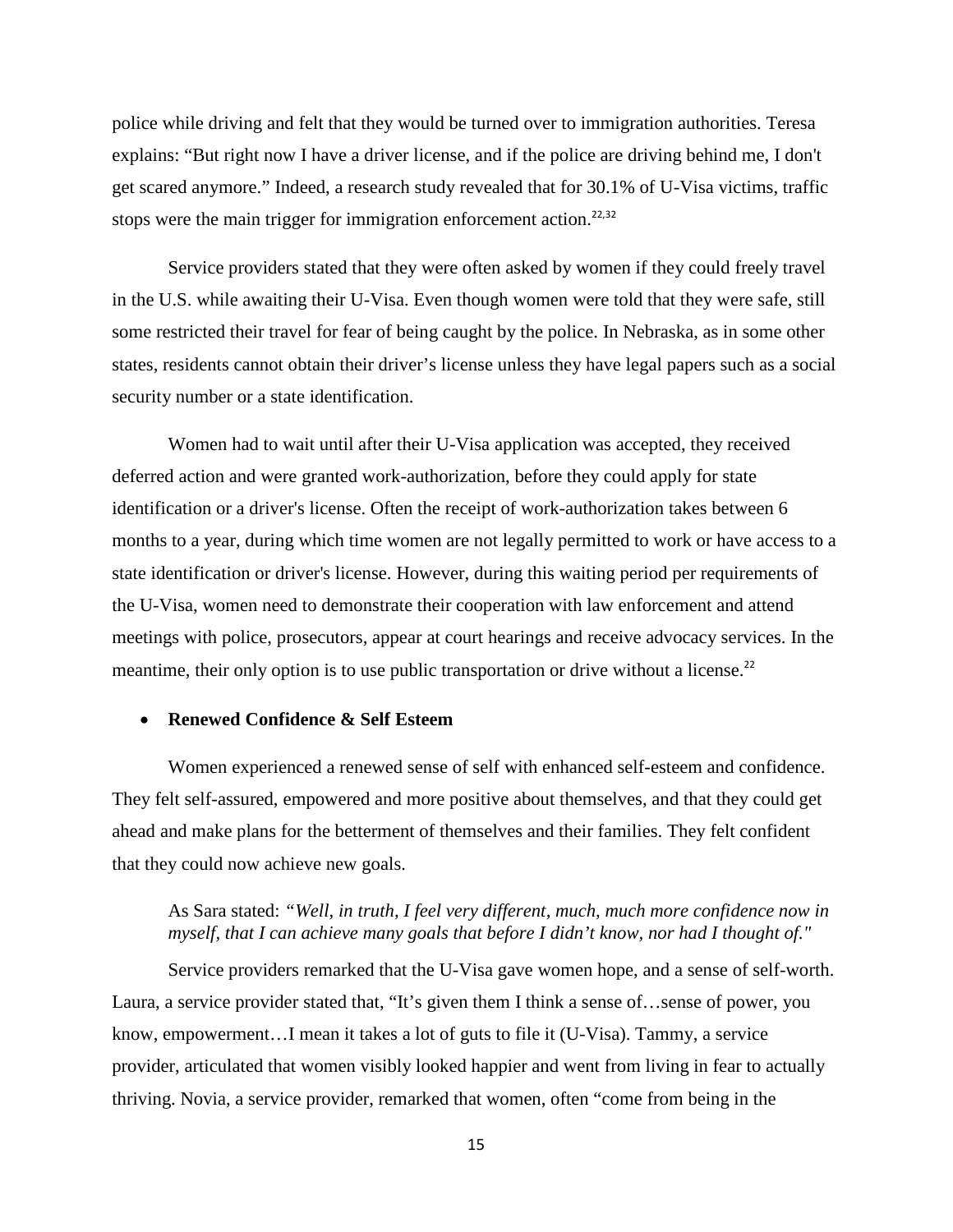shadows and hiding your whole life…and are now able to show themselves." Laura, a service provider, elaborated, "It's just amazing to see them. I mean they are like different people when you see them (after they receive the U-Visa)…#1 because they have gotten away from the abuse and #2 because so many times they are threatened with their immigration status and just to know that they did something on their own it's just huge,"

#### • **Less Exploitation**

Women revealed that they often felt disrespected and taken advantage of because of their lack of legal status. Many women experienced blatant exploitation in the workplace, housing and elsewhere. They perceived that their lack of immigration status was often used against them as a tool of exploitation and coercion.

For example, Quetzali elaborated, "*I had worked in restaurants but, you get exploited. I worked thirteen hours, seven days a week and got paid \$400. They would pay me whatever they wanted, and I could not say anything. The boss lady I worked for would tell me, "… if you don't have any papers, keep your mouth shut," and I would because I was afraid…now that I have papers, I don't let anyone humiliate me anymore. (Laughs)…. It seems that I now have a voice to defend myself. Yes, I do have a voice. Before…I was afraid and any threat I would always think, "what if"."*

Women feared that if they spoke up, their undocumented status would be reported to the authorities, leading to negative ramifications. Indeed, women felt that they would be detained by immigration, resulting in their deportation. Also, they were reluctant to quit their job and apply for a new one since they would be asked for their social security number. They were well aware that any chances of being hired for a decent job without legal papers were very small. Since they did not have knowledge of their rights or were fearful of retaliation, they did not speak out, prior to obtaining their U-Visa.

As Milagro reflected, "*When the incident happened I had no knowledge of how the legal system worked, and I was very scared…I though, since I was not legal here, I had no rights, so I was not going to do anything about it and just stay put. Like a little chicken when they get cold, they just don't move, don't eat and eventually die... in those classes [domestic violence classes]. I learned…that I have rights in this country."* 

Women attended the domestic violence classes as part of the U-visa process, and it helped increase their knowledge of their rights both as women, deserving of respect, and as legitimate residents of the country. Women felt empowered to speak out and resist exploitation.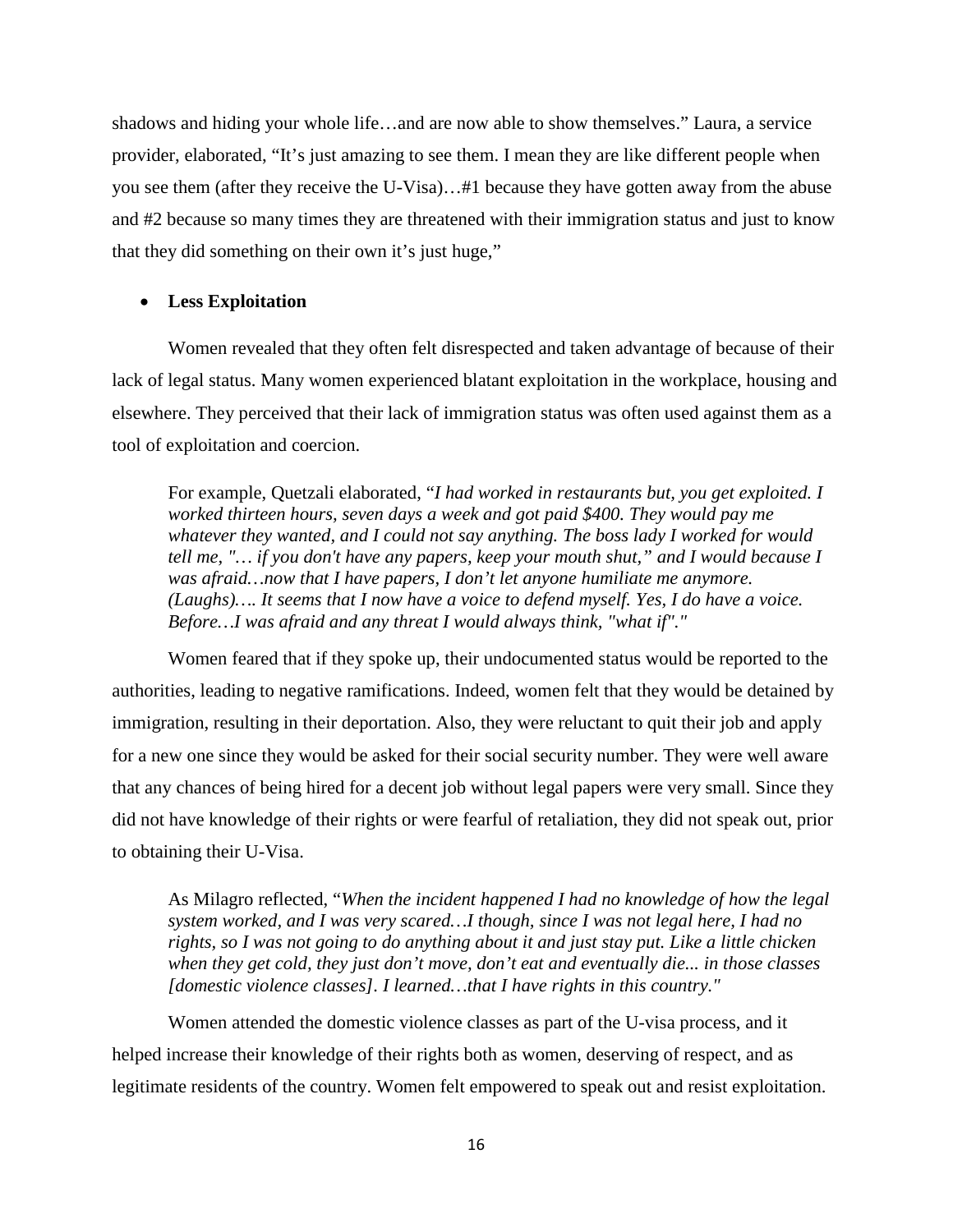It gave them strength to go forward with the U-Visa process. Their new level of confidence and self-esteem allowed them to have hope and plan for a better future.

#### • **Economic Well-Being**

With work-authorization and a social security number, women were able to obtain better jobs, including better work-hours and remuneration.

Fabiola remarked: *"Yes, now I am working less hours with better pay….Right now I am working in a factory, and I am getting paid \$9.80. I work my 32 hours and make the same than where I worked 70 hours, and I [can] spend more time with my children…"*

Additionally, women have access to better benefits including medical, dental, retirement plans, and life insurance. A service provider remarked that living in an urban metropolitan area in the Midwest with stable rates of employment helped women obtain jobs. Women also expressed that they were able to get better deals on services including housing and car insurance.

Emiliana stated, *"Yes because I used to pay \$145 for one car a month, and it was a basic insurance. And now, I pay \$190 for full coverage of a car and another vehicle, and that is before the car I had was older, and now they are newer cars. So, um, it looks like a form of abuse."*

• **Housing**

Many women stayed in a domestic violence shelter while waiting for their U-Visa. Improvement in their housing situation was gradual and dependent on whether they were able to obtain a better job with their U-Visa. Once they had a stable job, they were able to move from a friend's basement to an apartment or to a bigger apartment. They are also able to save money to buy a house at a later date. Jolene, a service provider, commented that women were often afraid to rent an apartment for fear that someone might call Immigration and Customs Enforcement (ICE) on them. Lack of legal papers is often a factor that triggers housing discrimination. In Fremont, a city in the state of Nebraska, it is legal to deny people rental housing if they are undocumented immigrant. Indeed, in 2014, the U.S. Supreme Court refused to review a lawsuit challenging a Nebraska city's ordinance that bans renting homes to undocumented residents of the state. $33$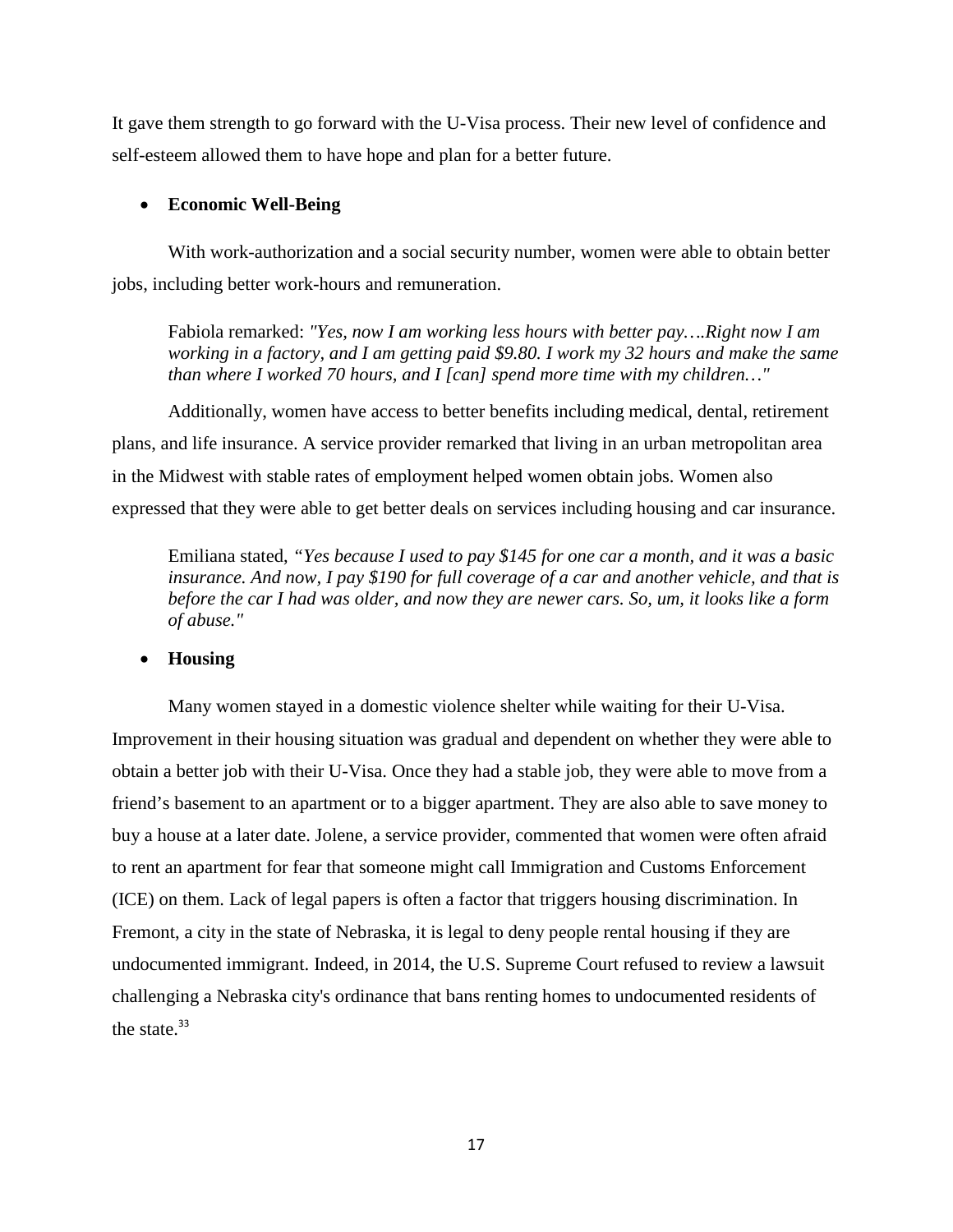Without a social security number, women struggled to buy a home. Sometimes women tried to buy a home through another person. Once women obtained their U-Visa, they could start building their credit history to buy a house in the future.

Emiliana mentioned, *"…sometimes it is necessary to have credit…it's is necessary to buy a house. They ask you for credit, and we didn't have one. And, now, yes, I was able to buy my house…and before, I could not."*

Any credit accumulated prior to obtaining their legal status and under a fake social security number could not be transferred to their new identity/social security.

#### • **Hope - Future Plans**

With their new status, women made plans to "get ahead" (*Adelante*) and improve both their lives and that of their children. Women were very keen on developing their language skills and enrolling in English as a second language (ESL) classes.

Fabiola stated: *"Together it is like taking two steps forward because only with a visa and no English, it is only taking one step. Or knowing English well, and not having papers is the same – only one step [forward]."*

Jolene, a service provider stated, *"Their spirit, their hope completely changes. When the clients have gotten approved, even just getting the receipt notice, it's amazing how much hope it gives them."* 

Women made plans to go back to school to get a degree or even complete their GED® (General Educational Development). Some women wanted to realize their dream of opening their own restaurant or business. Women were excited that they could provide better for their families, live in better housing and buy things for their children. As mentioned previously, the Uvisa derivative status allows for legal status for unmarried children under age 21, and also parents and siblings in some instances.

As Fabiola states: "*For me this is one of the best things from that visa that it includes your kids…I think it is fair, because equally he [oldest son] was abused…maybe they don't get the beatings, but in seeing it and living it like us…My son did not have papers and today he also has the opportunity to live in peace in this country. And for me this is one of the greatest things."*

Women stated that providing their children with legal papers allowed them to have better access to a good education, student scholarships, jobs, and a more promising future. Sara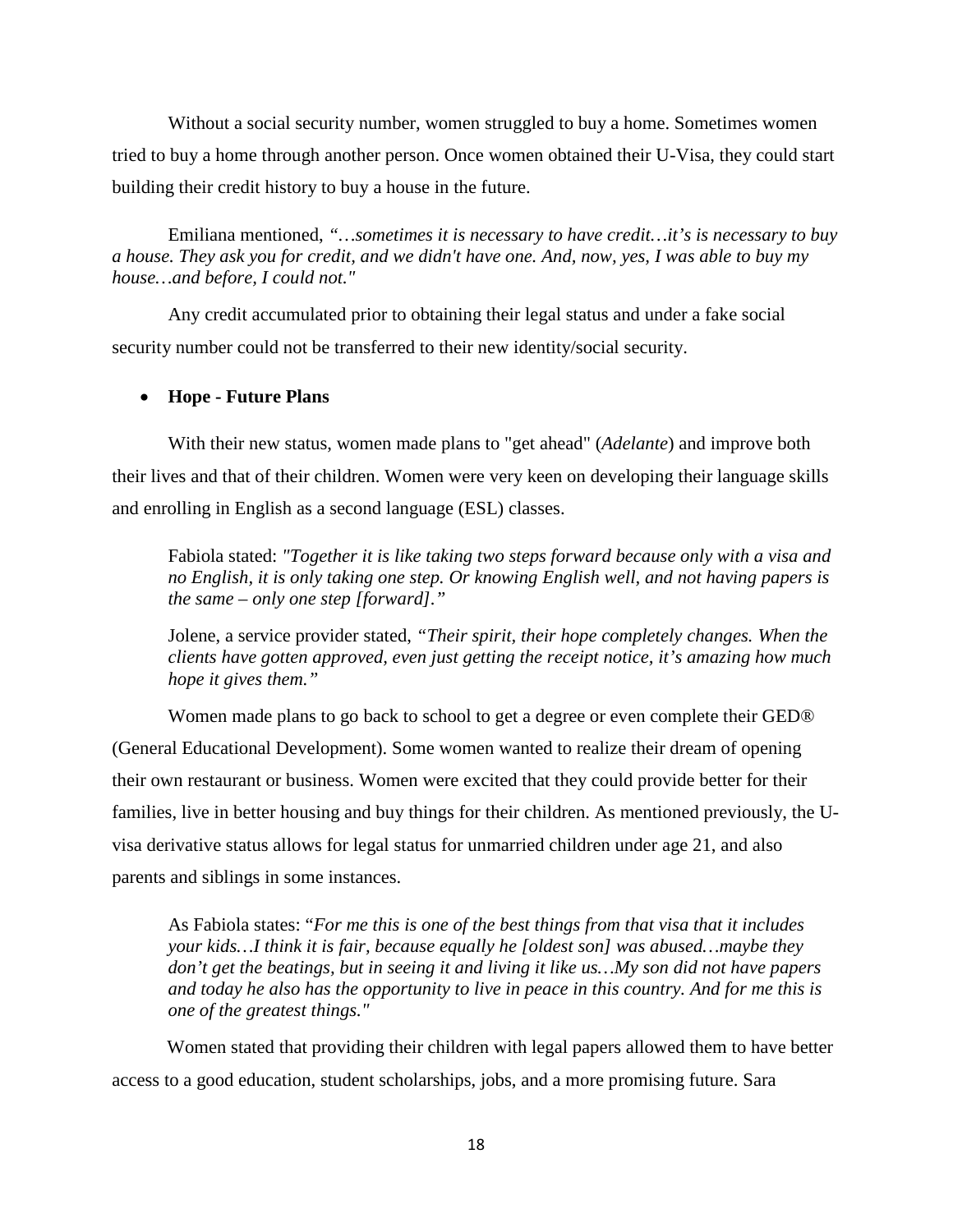emphasized that having a social security number would allow her daughter to continue her education. Without legal papers, she felt that many students drop out of high school and start working since they do not see the benefit of having an education. She said that the future prospects for young people are limited without legal papers, and they lose hope to better their lives.

Additionally, women felt that they now could have better access to services for their children -- especially their U.S. born children -- such as daycare and medical care. Without legal papers, women were reluctant to access these services for fear that they would be asked for their social security number, increasing the chance that their undocumented status would be detected.<sup>34</sup> Also, they feel confident that they could now fight for child support for their children.

#### • **Community Benefits**

Having a U-Visa helps women rebuild their lives and become contributing members of society. They no longer have to live hidden lives.

Natalia, a service provider Natalia mentioned: "*It's awesome, it's wonderful, it's very empowering. And for the children, they have children as well, you know so it is beneficial*  for the family, for the woman but also for the community. In the large scope the whole *community benefits out of that."*

#### *Challenges*

Women obtained many benefits through the U-visa. However, they also experienced many hardships and difficulties in going through the process to do so.

As Fabiola stated: *"Yes. To me yes…and frankly it is a…it is a fortune afterwards. Maybe, not in the means as how we got there, is not the best."* 

#### • **Uncertainty**

Women experienced much fear and anxiety about the uncertainty of the outcome of their U-Visa application. The fact that women had provided detailed personal information to law enforcement and had revealed that they were undocumented to the Department of Homeland Security made them feel very fearful and vulnerable. Fear of deportation and separation from their U.S. born children did not decrease after women applied for their U-Visa. Women did not trust immigration and felt that their fate was at the mercy of the system. They could not predict what the outcome of their visa application would be, leaving them despondent.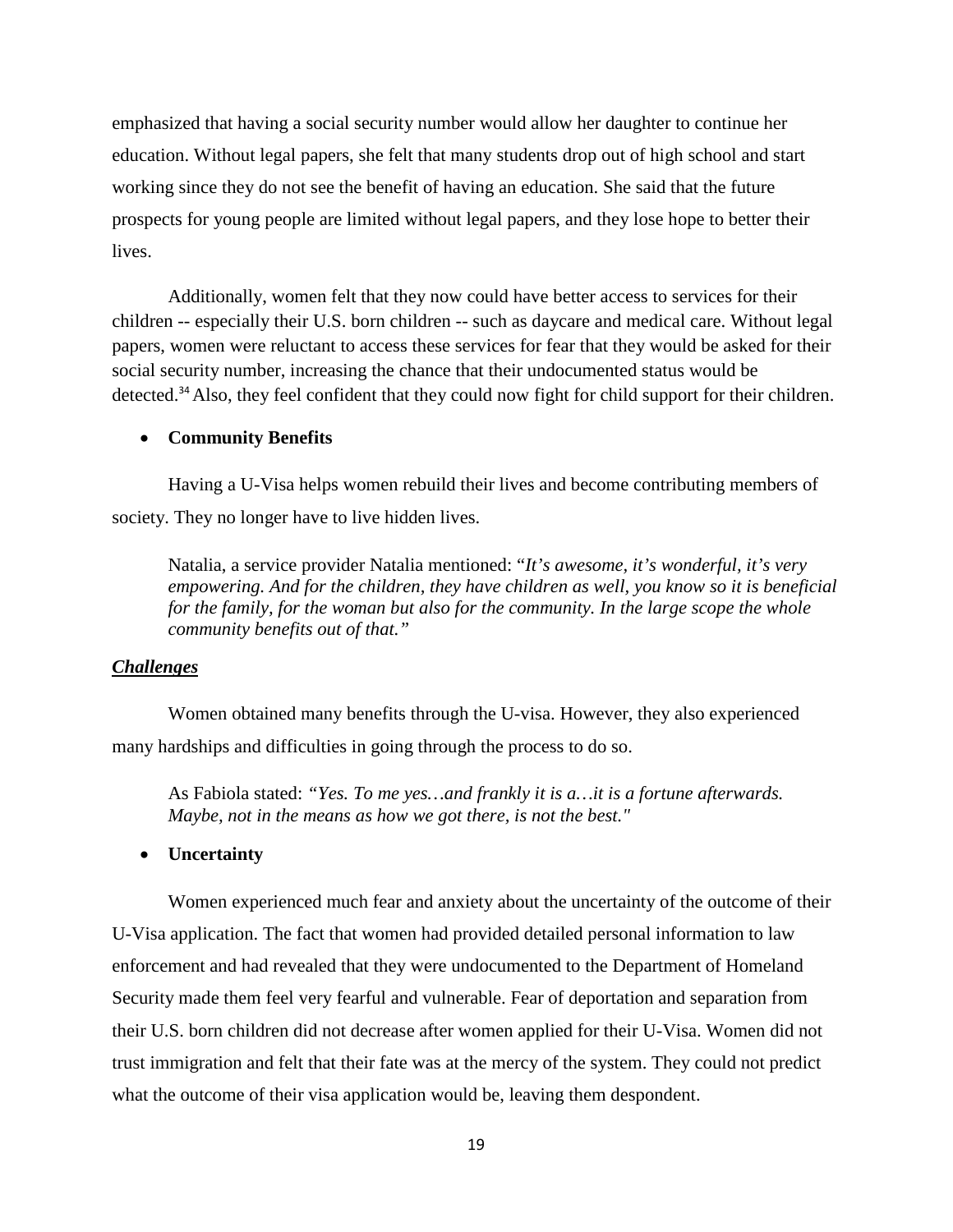Quetzal underscored: "*If I was going to get accepted. If I was going to get it. I lived with*  both hope and uncertainty at the same time. When you provide all your personal *information, you take a big risk…because I had given all my information, my address and even my picture…I felt much pressure, and it seemed like if someone was squeezing my heart."*

It can take between 6 months to 2 years, from filing to the actual granting of the U-visa application and it left women in a state of limbo and heightened anxiety. Not knowing what might become of their application added to their stress and worsened their fragile mental state.

#### • **Economic Hardships**

Women could not legally work while awaiting their U-Visa since they had not as yet obtained their work-authorization document. This resulted in considerable economic hardship and stress. Women were concerned that if they worked illegally, prior to receipt of their work authorization, it might jeopardize their chances of obtaining a U-Visa. Indeed, service providers advise women not to work until they obtained their work-authorization. Service providers articulated that women's inability to work legally until the acceptance of their U-Visa application, which can take from six months to two years, is a real challenge. This inability to work sometimes discouraged women from even applying for the U-Visa.

Sara emphasized: *That I could not work at all. Can you imagine me with four children and no one would help me? You know, to feed them, dress them, well…it is very hard to provide clothing for four children, and then they want to go somewhere, and you have to constantly keep telling them: "No."It was frustrating that Christmas came, and my daughter's birthdays, and I could not get them anything. To me that was the hardest part."*

Their struggle to provide for their family was especially difficult during the holidays. Women often borrowed money from friends and family since they felt they were not able to apply for government or bank loans. Their lack of financial resources and increasing debt was a constant source of stress, increasing their emotional fragility.

Maria further explained: *"They [friends] gave me \$100, \$200, and I would pay them little by little…right now, I owe like \$3,000 because I had to borrow money…Yes, there is a program that I heard where the government offers loans with low interests, but you have to have a social security number."*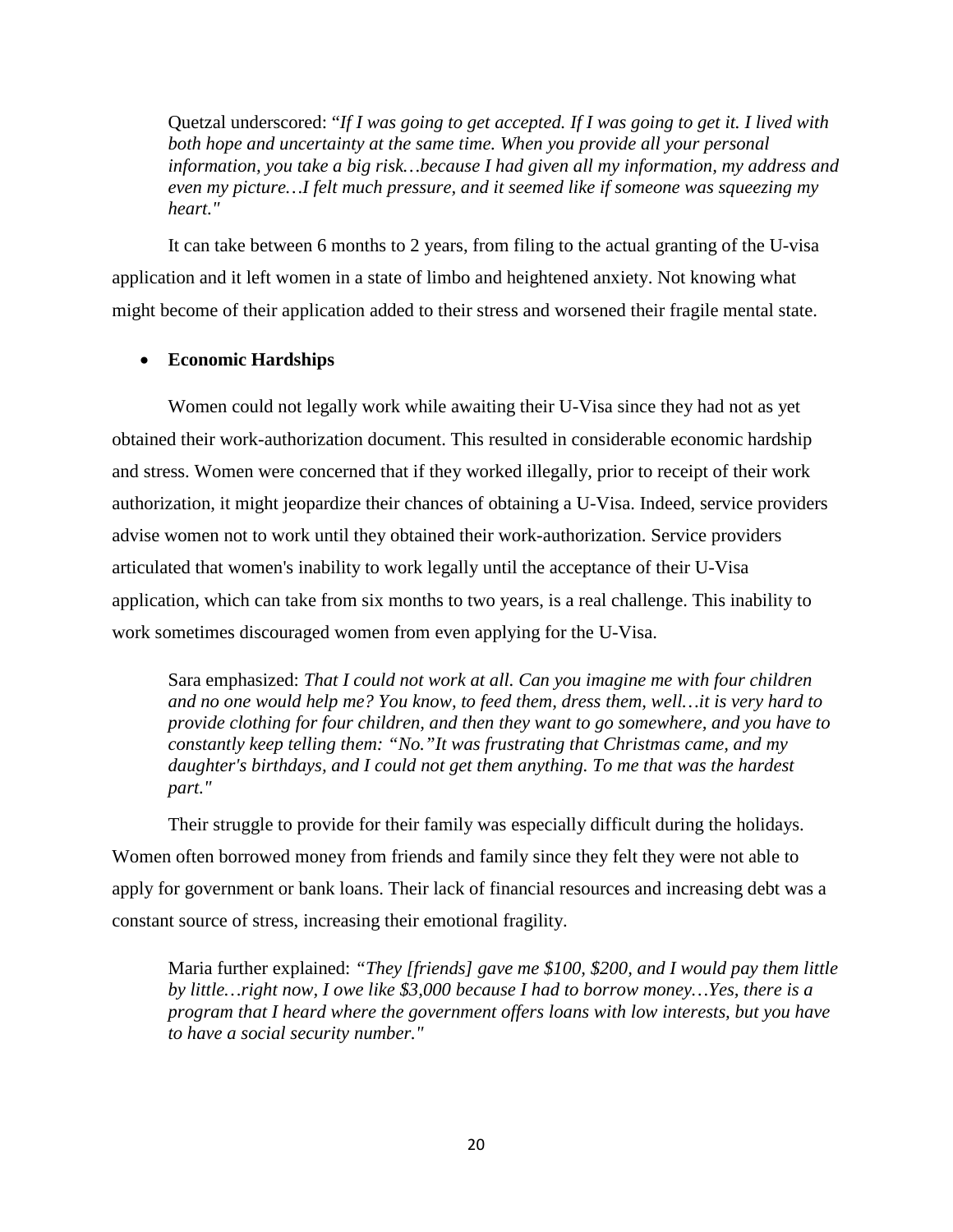#### • **Housing**

Without a paycheck, women were often not able to pay rent, and the only option left, in many instances, was to live in a domestic violence shelter. Sofia was thankful that at least, in this country, she could go to a shelter and she said, "…because I had a place to go, when I left, I had no place [other than a shelter] to go."

Unfortunately, the availability of domestic violence shelters is limited, for women and their children, particularly for an extended stay, while they await their U-Visa and workauthorization. Some domestic violence shelters are not able to take on more women due to limited capacity, and there is often a time-limit for stay at a shelter. One woman went from one shelter to another across the state, with her children, often at the mercy of public transportation.

She (Sara) remarked: *"I had to go to several different shelters…I lost all that I had. I went to a shelter, and I could not take anything with me because I lived in Nebraska City, and I had to move to Lincoln so I could go to a shelter. But before I came to Lincoln I had already moved to Hastings, that is close to Grand Island."*

If no shelters were available, service providers tried to help women relocate elsewhere. Jolene, a service provider, states that women may move in with friends or rent a basement with their kids, and, "they are all piled up in the basement because there is no other option at that time." Since they are undocumented, they cannot avail themselves of government-subsidized public housing. Novia, a service provider, elaborated that living in a shelter with children and without a job or stable housing made their lives precarious and stressful.

#### • **Access to Public Benefits**

While waiting for their U-Visa, women cannot access most public benefits. Nebraska's LB 599 (January 2013), allows pregnant women in Nebraska to obtain prenatal care through the State Children's Health Insurance Program (SCHIP), regardless of immigration status. Undocumented immigrants are not eligible for Medicaid. Additionally, since they are undocumented, they cannot purchase health insurance through the online marketplace nor can they apply for tax credits to buy health insurance.<sup>26,35</sup>

In fact, even after they receive their U-Visa, and work authorization, women need to wait five years until they obtain their lawful permanent resident (LPR) status, per statutes in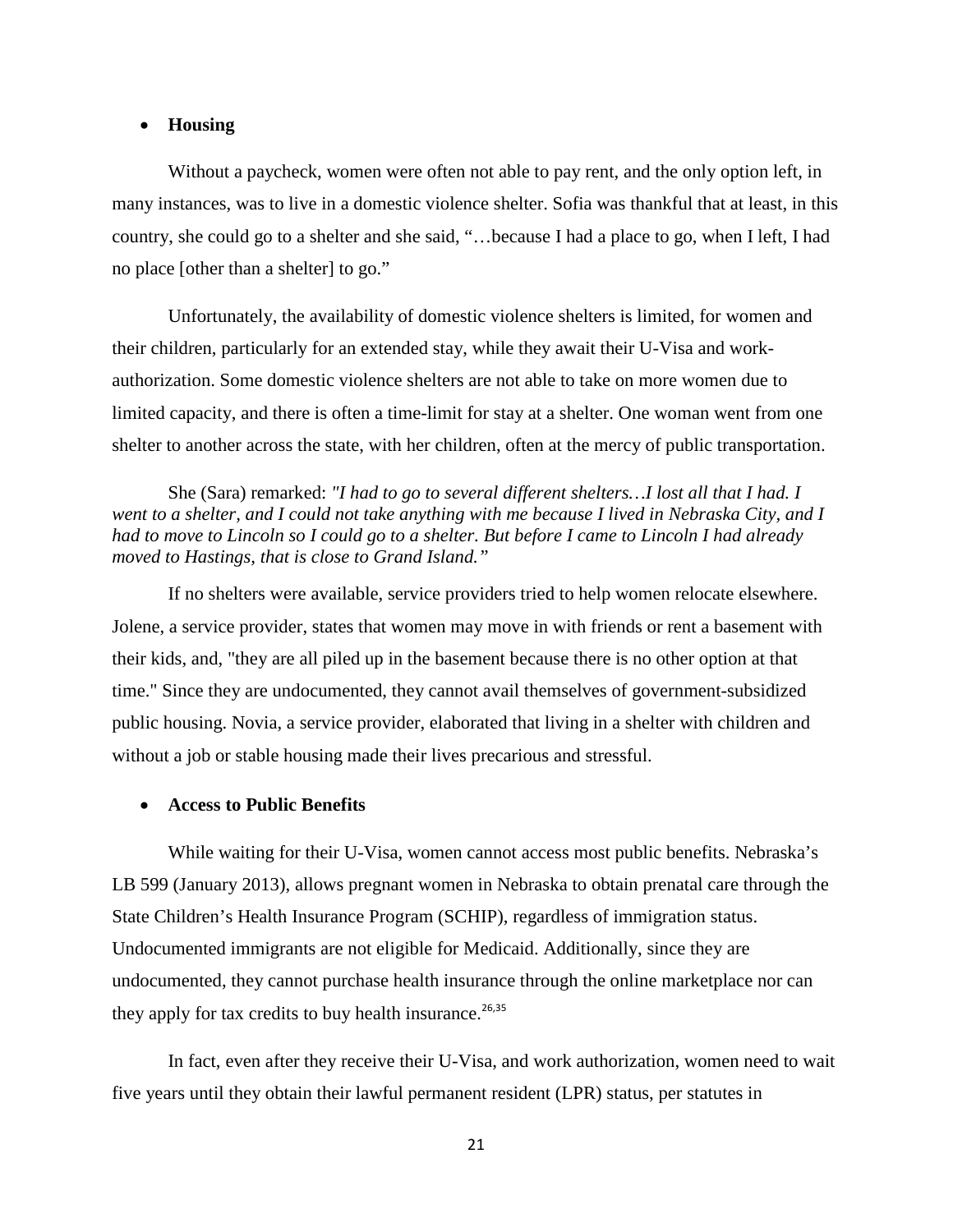Nebraska, to access any public benefits such as Medicaid, SNAP (Supplemental Nutrition Assistance Program) or subsidized housing. Service providers felt that this 5-year residency requirement in Nebraska kept women from getting back on their feet while they struggled to improve their job skills, get a job and provide for their families.

#### • **New Identity**

Obtaining the U-visa was a big relief to women, although it meant that they had to assume a new identity with their new social security number and real name.

Sara revealed: *"Yes, I feel like, strange that at work, they call me by my name. You always have to work with another name…and now when they call me by my name, I ask myself, "Are they calling me?"* 

Their work history accumulated while they were undocumented is often not transferable to their new identity. This lack of documented work history is taken to mean that they lack any prior work experience, further complicating their ability to get a job and move ahead.

Calendaria: *We start from zero…it's as if we are newborns. Even though I have been here for ten years…The problem is because I had another name…So, when they told me the visa [was approved], I had to leave there [former employment] immediately in order to leave that name clean."*

#### • **Non-disclosure - Stigma**

Despite the fact that women were overjoyed and grateful to have their legal papers and work authorization, they were embarrassed, ashamed and reluctant to share the good news with friends and family. To do so would mean that they would have to reveal they were a survivor of domestic violence, and they perceived this as a status that was stigmatized.

Martina elaborated: *"... there are times that I say I would like to go and tell many people, if it wasn't for the embarrassment. Well, like those like me, as a Hispanic, well, the embarrassment of telling others."* 

Juana shared similar sentiments: "*Because not even my parents know. No. Sometimes I would like to tell them, when they gave it [the U-visa] to me. I was very happy, and I wanted to tell them, but I said, no. I do not feel prepared. I only told one sister."*

Previous research highlights IPV as a stigmatized identity in society, which hinders women's ability to reach out for help.<sup>36</sup>Latinas IPV survivors reported fear, shame and desire to protect their family as barriers to help-seeking behavior.<sup>23</sup> Natalia, a service provider, stated that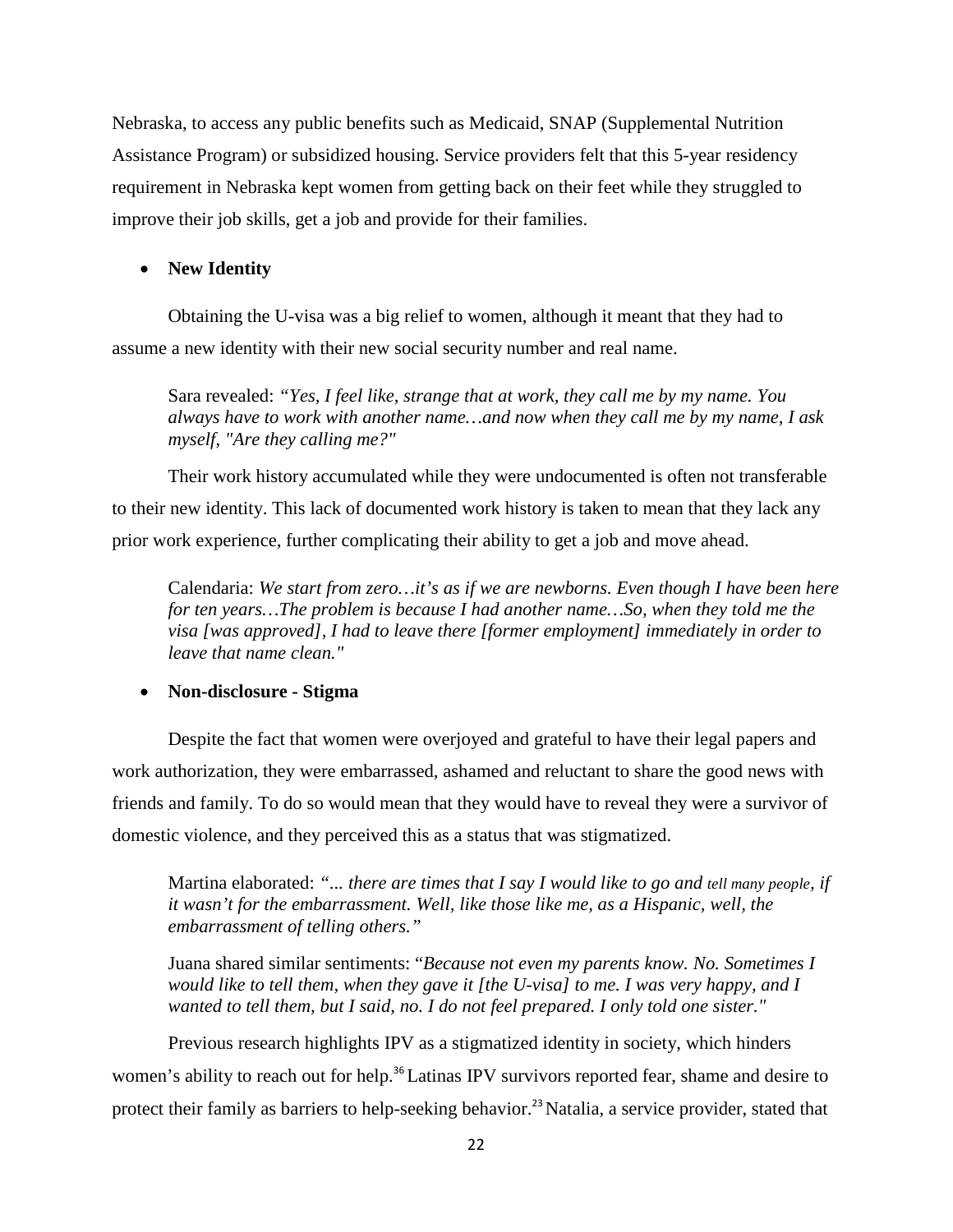in general, obtaining U.S. citizenship or a green card is a celebratory occasion, shared with others. Yet the U-Visa is, "…at little bit underground…" and women keep it private. The lack of social disclosure about IPV limits the community conversations about the benefits -- social/legal support and immigration relief -- of the U-Visa. Consequently, the message that should be distributed widely, is suppressed and fewer women are made aware of this option. Natalia, a service provider articulated that if people do not talk about, "it will be a myth" and the lack of awareness and misinformation persists.

#### • **Travel Restrictions**

Although the U-Visa provides women access to a state identification and a driver's license, giving them freedom to travel within the U.S., unfortunately, they are unable to travel outside the U.S. for fear that they may not be allowed to re-enter the country. Even though a woman might have a U-Visa, without legal permanent residency status (green card), she would need to visit a U.S. consulate in the foreign country for a return visa to the U.S., which could be denied. Women were eligible to apply for their permanent residency after three years of continuous and lawful residency with a U-Visa. Once they obtained their permanent residency, their top priority was to travel and visit family in their country of origin.

Juana underscored: *"And I have been here thirteen years. I would like to go to my country [Mexico] and see my grandparents."*

#### • **Emotional Support & Counseling**

Women expressed that they would like to have more access to both emotional and informational support. Women emphasized the need for counseling services for themselves and their children. It should be noted that although counseling is not a requirement for the U-Visa application process, documentation for the visa requires that women must demonstrate that they suffered mental or physical abuse from the crime. Hence, a counselor's evaluation or statement is always helpful in establishing suffering related to the crime. Therefore, service providers of the U-Visa encourage counseling both for the personal benefit of the applicant and better case documentation. Because of the benefits that many women experience, they often continue with the counseling beyond what might be needed to strengthen their U-Visa application. However, there is limited availability of free- or low-cost, bilingual counseling in the Omaha area.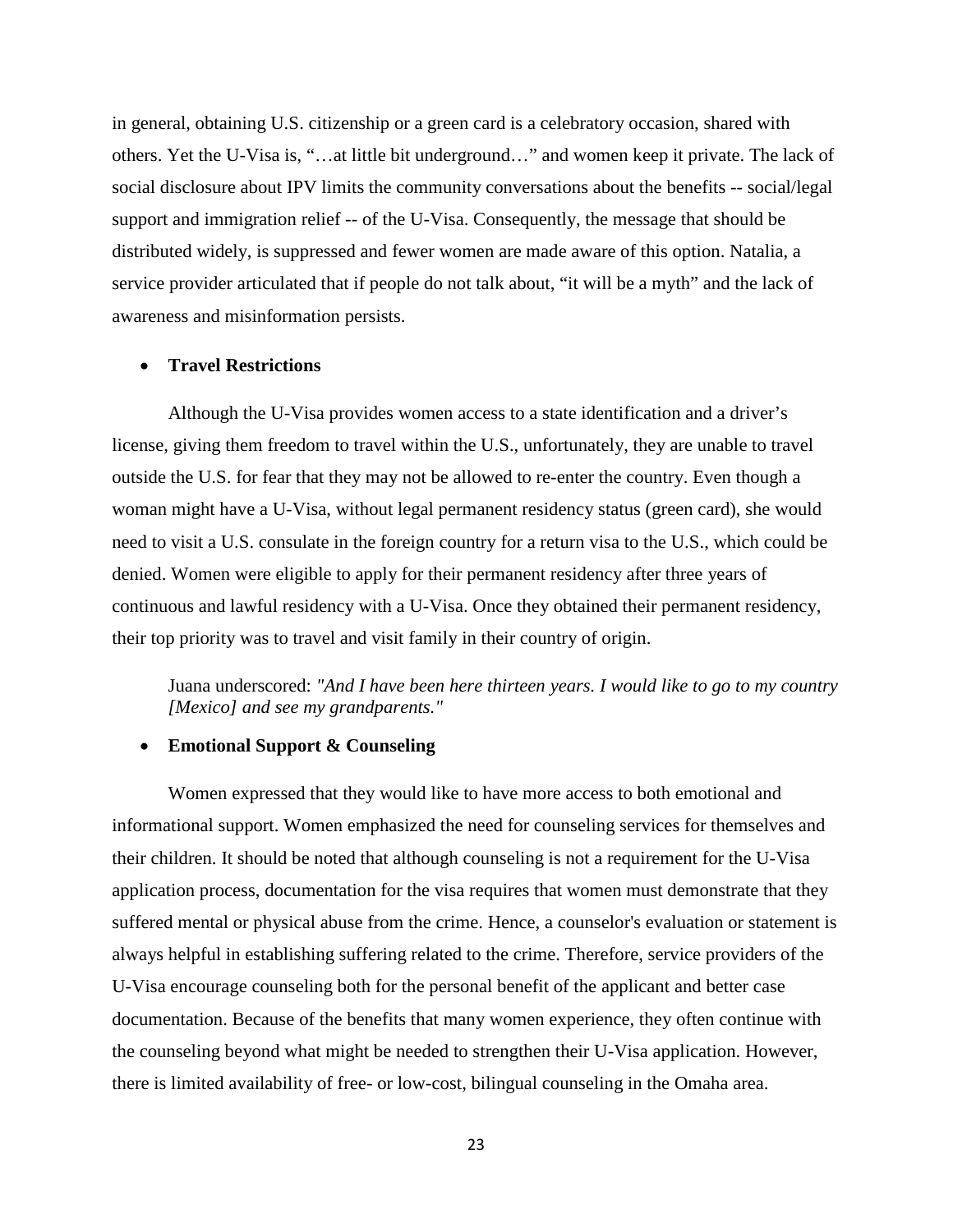Additionally, financial constraints kept women from paying out-of-pocket to access private counseling services.

Martina states: "*Because sincerely, there are times that, we hold ourselves back, and we don't do therapy. So, believe me that during, a lot of years have passed, and I still, when I go to therapy I feel, um, that I still haven't gotten everything I have inside out."*

Carolina: *I would say that the best thing is to send them [women] to counseling. Everyone to counseling to explain to them their rights.*

Service providers felt strongly that the dearth of no- or low-cost Spanish speaking counselors was a significant drawback for women's mental health well-being. Service providers are qualified to provide immigration/legal advice, but are not trained to provide counseling. Laura, a service provider, states, "I mean let's be honest we are not trained as counselors…so you try to be cognizant of their feelings, but I don't know how to talk to a victim of domestic violence. I wasn't trained that way…I mean you are talking to them about the worst part of their lives…" Laura, elaborated that women might be more receptive to learning more about and pursuing the U-Visa if they went through counseling, first, and had a chance to work through some of the trauma of the domestic violence experience.

Women felt that their children needed counseling as well since they often witnessed the abuse. Some children suffered from psychosomatic problems in later years that women attributed to prior exposure to the abuse.

#### • **Informational Support**

Women expressed that they did not have a clear idea of what the U-visa entailed. They stated that they would like a lot more information about the U-visa process, the benefits, challenges, and access to social services such as food pantries, shelters, etc. and other services that could sustain them as they went through the U-visa process. Women felt that they would have confidently applied for the U-Visa had they been provided with more support and reliable information.

Fabiola elaborated: *"Because frankly I speak for myself. Like I told you, I would have liked to have had emotional support…like, more information and maybe I would have applied immediately, without so much fear, and I would not have taken so long…Regardless, I think I lacked emotional support, more than anything."*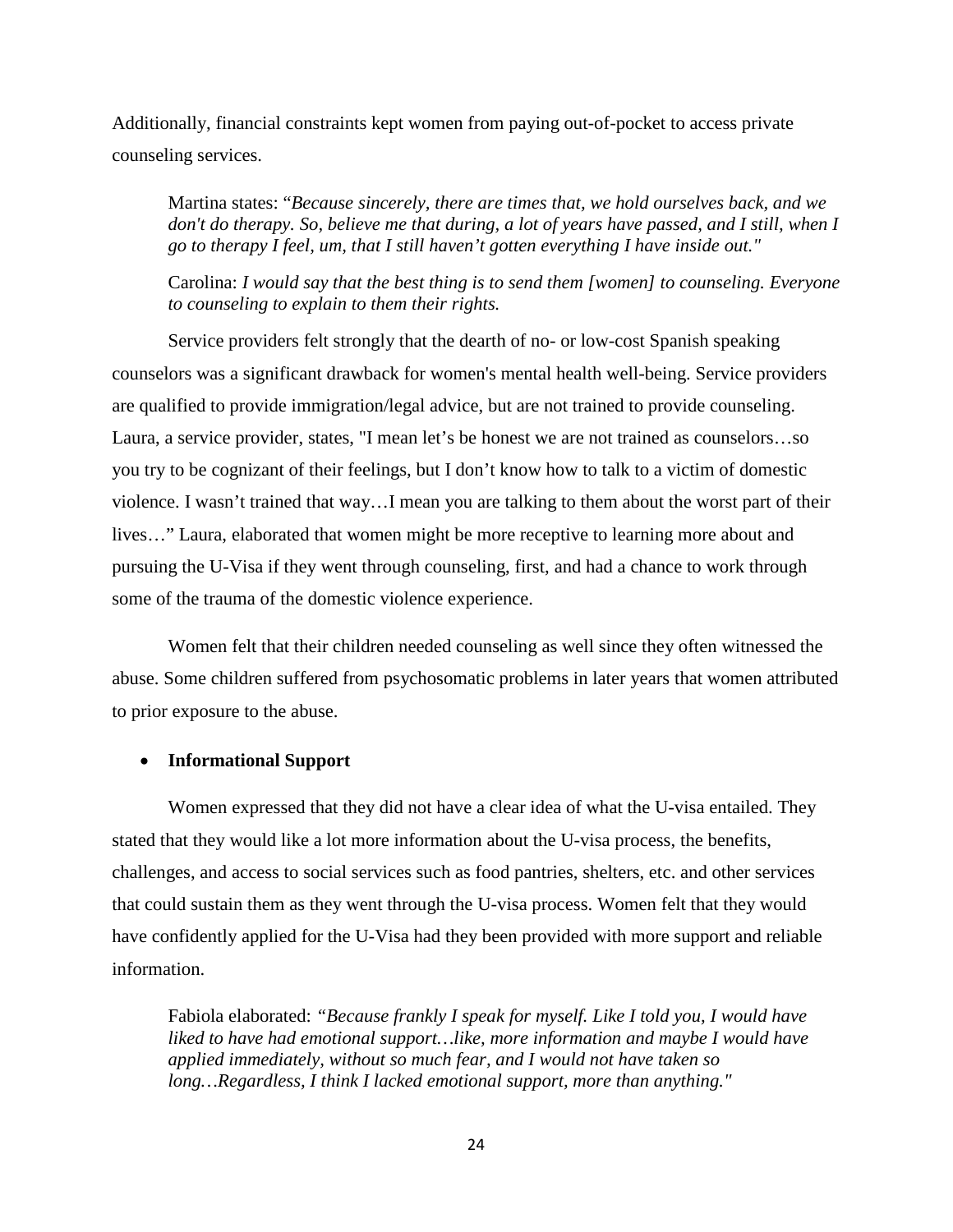In many instances, women were unaware of the U-visa. Even if they had vague knowledge about the U-Visa, while experiencing intimate partner violence, their priority was to get to a place of physical and emotional safety for themselves and their families, and hence did not pursue filing for a U-Visa at that time.

Antonia's words further illustrated this point: *"Yes, I was told and then…but during that time I was not really [ready]… I was more worried about what I was going through. At that time, I did not pay much attention because I just wanted to resolve my situation the*  best that I could. After several months, I contacted her when I felt a little more stable. I *had already left him, and I had started to analyze what I was going to do."*

Many women, due to language barriers, lack of legal residency documentation or being isolated (which is a part of the psychological abuse in IPV), were not familiar with services available nor did they have the knowledge to navigate the social system in this country.

Antonia highlighted the social isolation: *"…because at times when they are in this situation, they cannot see outside that circle that the aggressor creates for you."*

Carolina expressed similar sentiments and said that she thought the visa was part of the divorce and underscored that, "… one is going through domestic violence; you are closed off, you don't understand anything."

Women felt that having more reliable and trustworthy information about the U-Visa and services available would have greatly helped them as they went through the process. Indeed, women were very appreciative of the assistance that they received from community-based organizations (CBOs) in obtaining their visa. They had trust in the CBOs and were relieved to learn the information they provided, as part of the application process, would be kept confidential.

Reyna stated: *"We need more advice. Someone to tell you to show how to do things…It took me so long, because I never went to a place where truthfully they told me the truth…That is a great help that this place offers. They assist the people that don't have a lot of resources...I don't know. One wants to take a piece of your heart and give it to them. Because it changes your life."* 

Service providers stated that women often were not aware of the U-Visa. Indeed, a recent study of 80 community members (mostly women – 99%), conducted by this research team revealed that very few knew about the U-Visa (85%), nor were they able to accurately identify the community-based organizations that provided these services (69%). See Appendix A for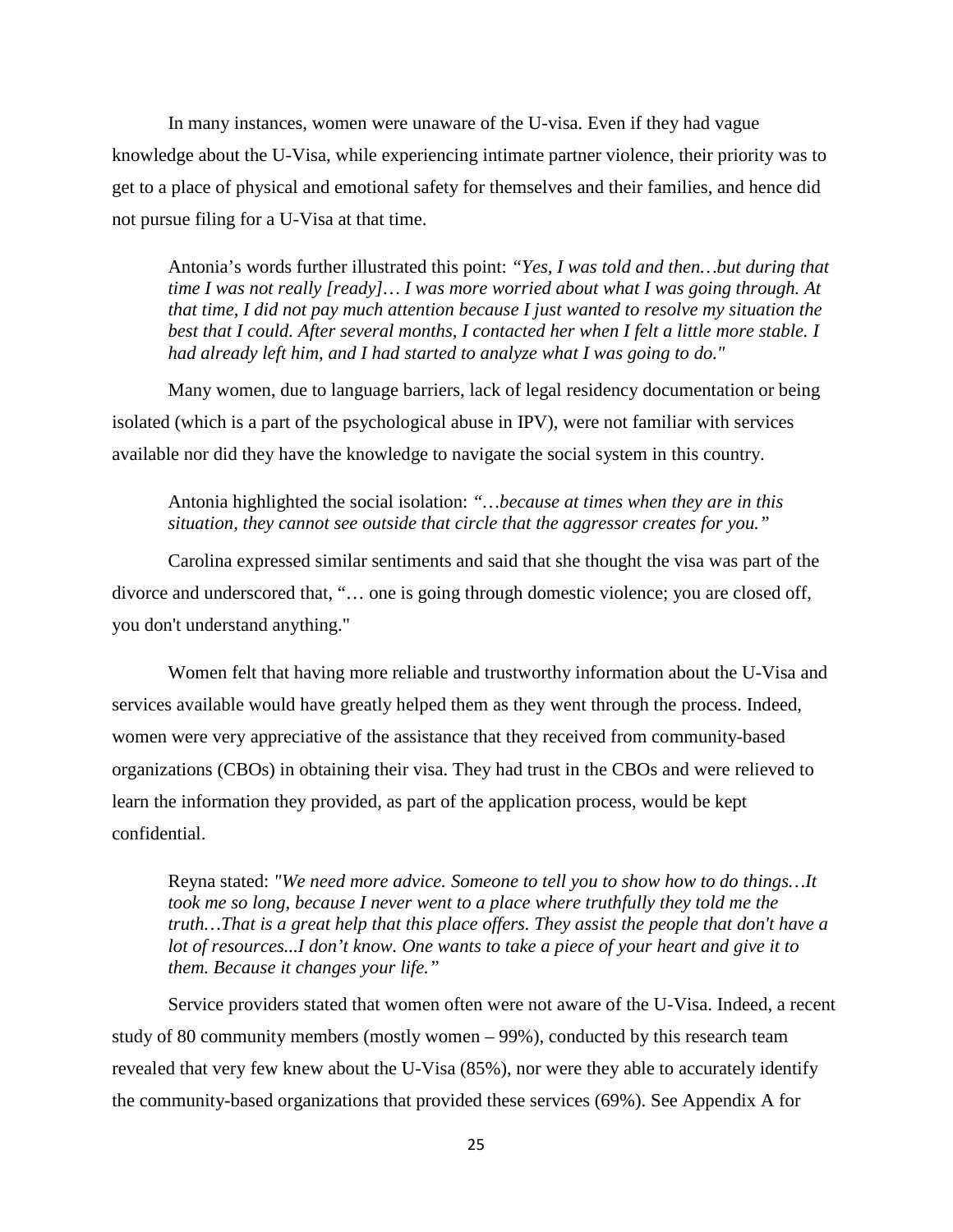further details of this study. Service providers stated that sometimes women had misinformation about the U-Visa process. For example, Laura, a service provider mentioned that sometimes women were afraid to help with the prosecution and go to court for fear that "ICE (Immigration Customs Enforcement) is gonna be there, picking them up…" which is not the case. Some women had already attempted to obtain their U-Visa through other sources, but did not make much headway.

#### For example, *Maria stated: I went to an attorney that was charging me \$5,000. I had paid \$800. And he hadn't done anything. I just got into more debt. And nothing."*

An attorney previously told Emiliana that she did not qualify. Quetzali recounted that she paid \$500 to an attorney who advertised free immigration legal advice, but heard nothing for a year. Later, she heard on the radio that the person was in jail for defrauding a lot of people. Another woman, Antonia, stated that she was grateful that there were avenues in the U.S. for IPV survivors to get help. She recounted that if it happened in her country, no one would have helped her.

Women learned about the U-Visa through various trusted sources: community-based including faith-based organizations; domestic violence and ESL classes; court-house; counselor / healthcare workers; priest; TV / newspaper; and friends and family. It was only by developing a trusted relationship with medical or other service providers that women felt comfortable revealing their abuse and were willing to take initial steps to learn more about the U-Visa.

#### • **Access to other legal assistance**

Service providers commented that they would like to have better access to reliable, free to low-cost legal services for women to help them with some of their other legal issues such as child custody, divorce, protection orders, etc., that are not related to their U-Visa application. A battle for custody is often one of the issues present in a domestic violence situation, which further exacerbates a stressful situation. Since some of the service providers were not attorneys, or even if they were attorneys, they only specialized in immigration law. Hence service providers may not be able to provide women with legal advice, but tried to connect women to other attorneys in the community who offered services for no- or low-cost.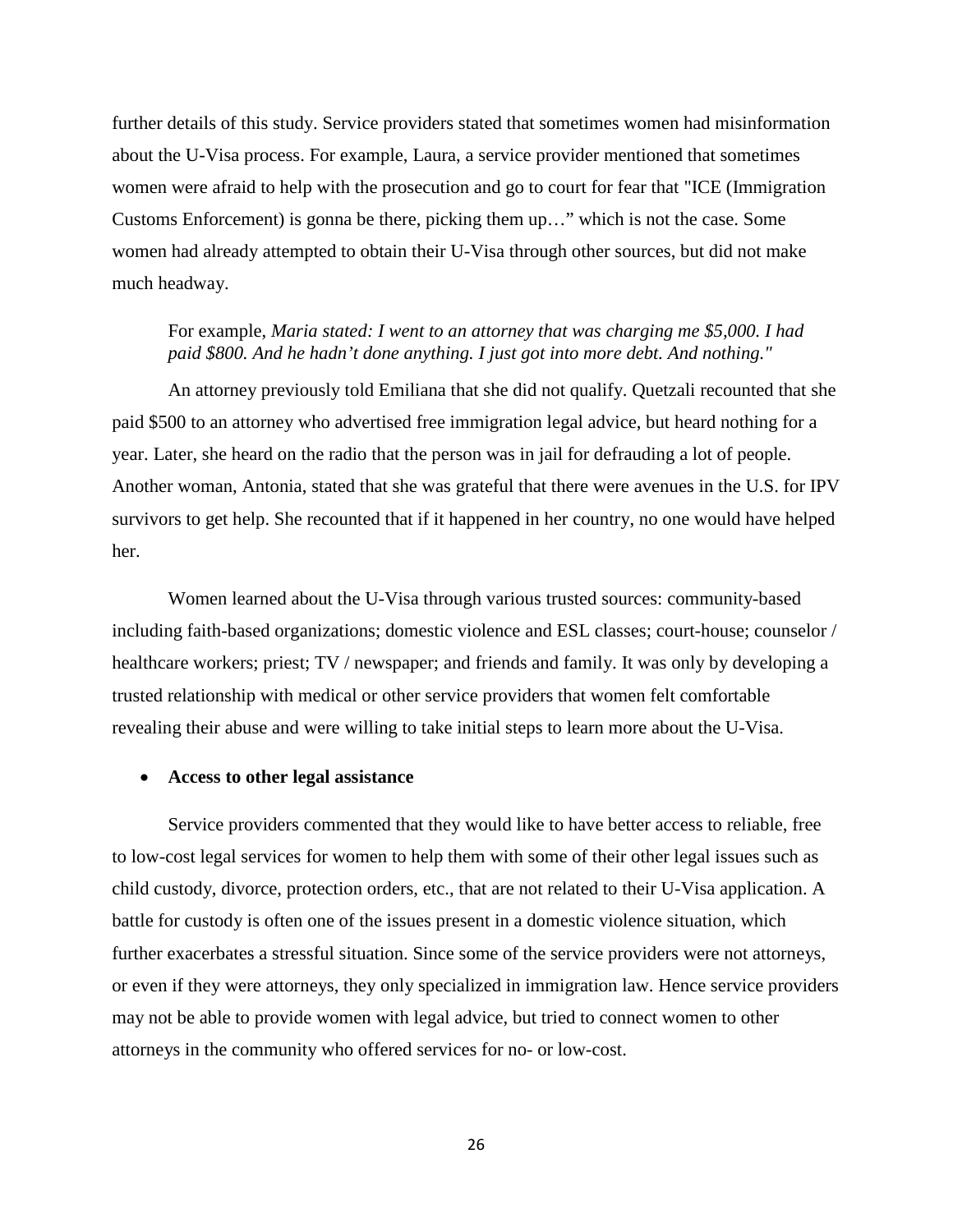#### • **Support from Law Enforcement**

The U-Visa application needs to include a "certificate of helpfulness" indicating that the victim has cooperated with police in the domestic violence case. Often the police provide this documentation, and their signature is discretionary. In general, service providers were pleased with the support from law-enforcement in the U-Visa process, and attributed their high success rate of U-Visa applications in part to good relationships with them. However, two service providers stated that they were displeased with the responsiveness of law enforcement. They felt that there were delays in getting the police report and also stated that no explanation was provided when a certification of the U-Visa was rejected. While granting of certification is discretionary, providers felt that learning more about the reasons for the rejection would help the communication process.

#### *Proposed Solutions*

#### • **Increase Community Awareness of the U-Visa**

Women wanted more reliable information on the U-Visa – the benefits, process of application, and agencies that would be able to provide these services. They wanted information that would be accessible to the community in general, and specifically to women who may be socially isolated. One woman suggested that information in the form of a pamphlet/flyer be made available at the courts.

She (Fabiola) stated: *"I never saw brochures, like a brochure [in the victims department in court] that would give you an idea of what the U-Visa is…if you may qualify or not…or the benefits of having a visa. Or simply to say, if you were the victim of domestic violence, you may have hope, and have documents for having been abused."*

She also stated that she had never seen any brochures at the Mexican consulate when she went to get her passport renewed. Reyna emphasized that there may be many women with limited education who are not literate, and unable to read or write. She suggested that they could be reached through promotional information on the radio.

Service providers emphasized, as well that more outreach and education about the U-Visa is needed in the community. Tammy articulated, "It's more, I think a matter of continuing to get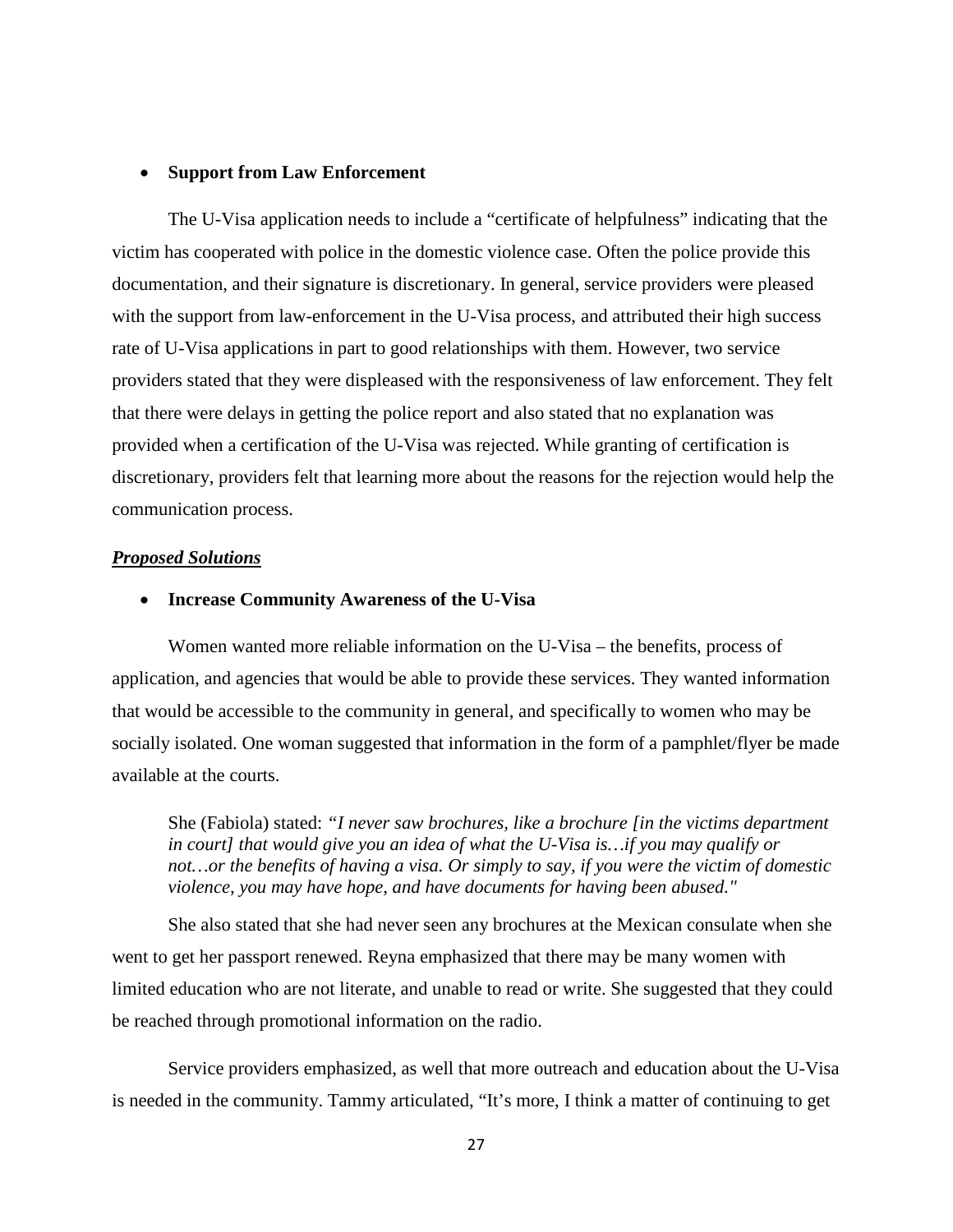the word out to those who might not be aware that the U-Visa exists. I think that's important." She stated that, "unfortunately, the need for these services is not going to decrease, and with new immigrants moving into the community, continuous outreach and education was necessary." Natalia stated that perhaps, the information could be presented as part of a safety week or healthy family's presentation. As noted earlier, women's reluctance to disclose domestic violence and the U-Visa limits community awareness. Service providers felt that it was also important to dispel the community of any misinformation that might exist. Novia mentioned that she had several consults with women who stated, "Oh I have never reported, because I thought I was going to get deported." In addition to the U-Visa, both women and service providers stressed the importance of increasing community awareness of other social services such as pantries, shelters, etc., that would provide more options for women who are both undocumented and experiencing intimate partner violence.

#### • **Increase Community Awareness of IPV**

Women stressed the need for classes on domestic violence to further educate women going through this situation.

Reyna continues: "*I think educate the women. Educate the women that we are not animals. The men, a lot of men, treat their wives, girlfriends, the women they have at their sides, very badly…I don't know, I think there should be places where they give classes to women, for women who are being abused, so that they find their voice. But a lot [of them] are scared…I think that they should educate the women. I know there are places, but very few…A lot of women have been murdered because they gave (a man) another chance. I was at the point of dying by this man. We need education."*

Quetzali stated that she greatly benefited from the domestic violence classes, and it helped her understand that it involved psychological abuse as well.

She (Quetzali) stated, *"I was explained what domestic violence is, that it involved yelling, pushing, and they explain to you how the domestic violence starts. Domestic violence, it's even psychological…"* 

She mentioned that she was able to share the information with her friends. Women also indicated that raising awareness in the community about domestic violence was important.

Gloria stated: *"At times we women think that without a man we cannot get ahead. But one is mistaken, because, yes, you can get ahead.*"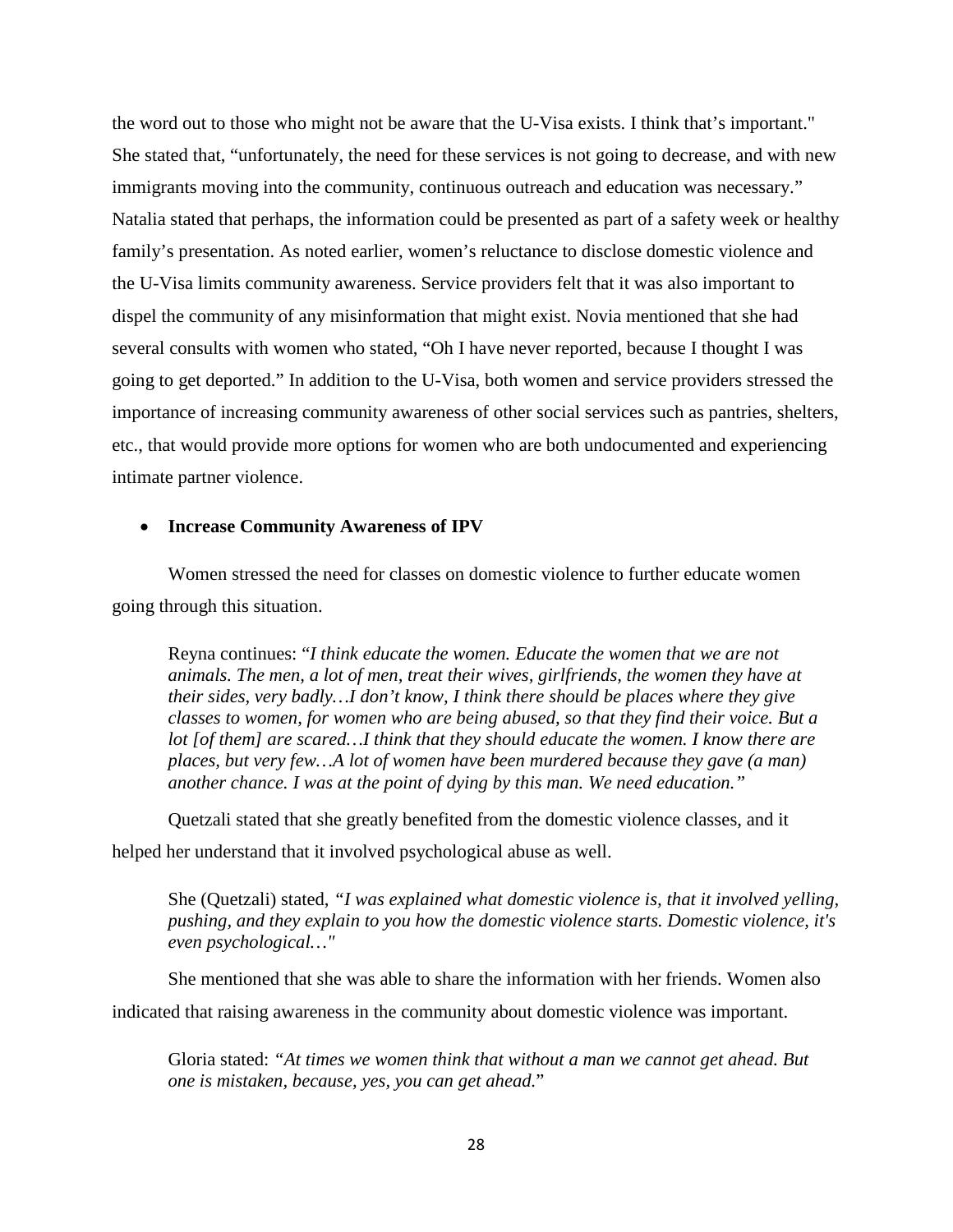And, Reyna reiterates: *"…and the women, they have a belief that comes from a lot of years ago, that their mothers passed on to them, that you just let it be [the violence]…I prefer to be alone than in bad company."*

#### • **Provide Better Housing Options**

Service providers felt that the lack of stable housing is especially challenging for women. While they are waiting for the U-Visa, women lack legal documentation and hence do not have access to most public benefits, including government subsidized housing. Novia, a service provider, suggested having a domestic violence shelter for immigrant women only. Tammy, a service provider, stated that a longer-term, transitional housing program that is subsidized and affordable would be very beneficial beyond a shelter that often meets women's short-term housing needs. Providing women with childcare within this environment would help allay their fears of losing their children. She elaborated that this "supportive long-term transitional environment" would help women, until they were able to get on their feet, obtain a stable job and rent an apartment on their own.

#### • **Provide Bilingual Counseling Services**

Women survivors and service providers were emphatic about the need to have access to free or low-cost counseling in Spanish. Timely counseling would help women and children work through the trauma of IPV, leading to improved mental health. Counseling would also help document the physical and emotional pain endured by women, thereby strengthening the U-Visa application.

#### • **Provide Wrap-around Supportive Services**

Women stressed the need to provide supportive, wrap-around services as they went through the U-Visa process. For example, women requested ESL classes, assistance in finding a job, opportunities to improve their job skills, reliable daycare, help with transportation, improved access to bilingual counseling services, etc.

Calendaria states: "*While one is waiting we can take English Language classes. A lot of people don't know about Metro [Community College]. Or they don't have a car to go to Metro…or helps us find a job. That [would help] a lot, because we suffer a lot due to [no] jobs…"*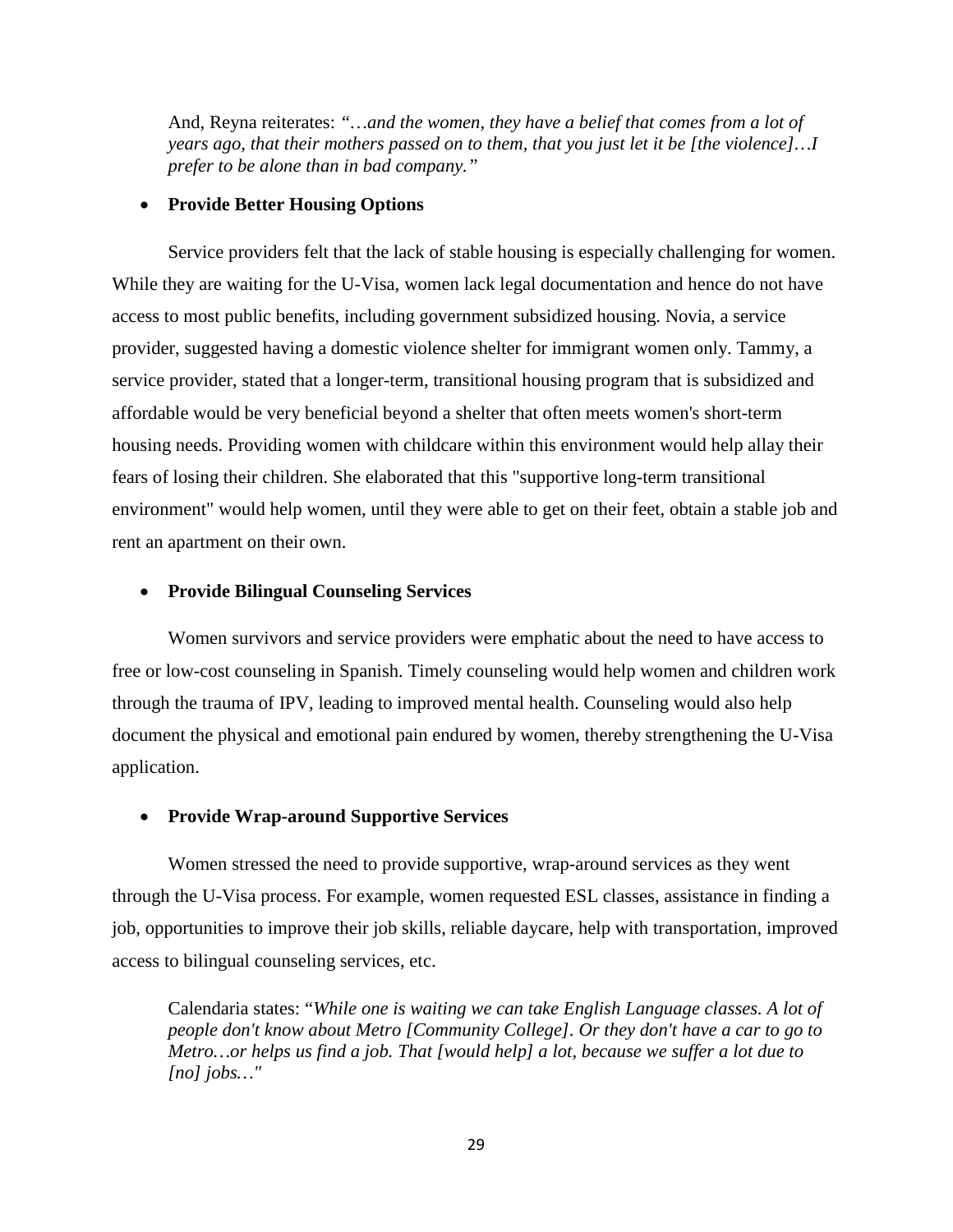Indeed, one woman (Sofia), completed her GED while at the shelter: *"Ah, I finished my GED when I was there at the shelter. I took classes. They gave me options on what I could do [and there was] someone to take care of my children, even though, I was going to school. And, that in truth was, "Wow!" because I finished my GED. And that is very important right now."* 

Service providers underscored the need to offer life/job-skills classes, including how to purchase a car, drive a car, write a resume, look for a job, interview for a job, etc. Novia, a service provider, further elaborated: "...to better prepare them to integrate into society without them feeling so awkward…that they don't belong here." Tammy, a service provider, articulated that the best outcomes for U-Visa recipients were those who were able to attend GED or ESL classes which are in short supply with an extended waiting list. In addition to skills training, providers concurred with women that the provision of daycare is essential.

Providing such wrap-around services requires collaboration between CBOs and, perhaps, stronger private-public partnerships. Natalia, a service provider stressed that women spent their time waiting for their U-Visa, and emphasized that social service organizations should take the initiative to work with women during this period, "like a case management situation" and identify their needs. She stated, "people need to feel that somebody is holding their hand for those first months of waiting period...it will definitely change the way that they see themselves...To own their success in future they need to start working now. So, I think instead of just waiting…and when their document (U-Visa) comes, it's a great surprise. It's a blessing of course, but they are not totally ready to take advantage of it (U-Visa)."

By working together, Natalia felt they could coordinate services among the different community-based organizations, "like a memorandum of understanding" to meet the need of women during this waiting period. Tammy, a service provider expressed similar sentiments, and elaborated that women who came from a shelter and had a case-worker were at an advantage in accessing necessary resources since they had a social worker advocating for them. Service providers of the U-Visa have limited resources, and try to provide support to women. It is a challenge for them to balance the multiple demands of their clients, since their role is restricted to the U-Visa, and they are not trained as social workers.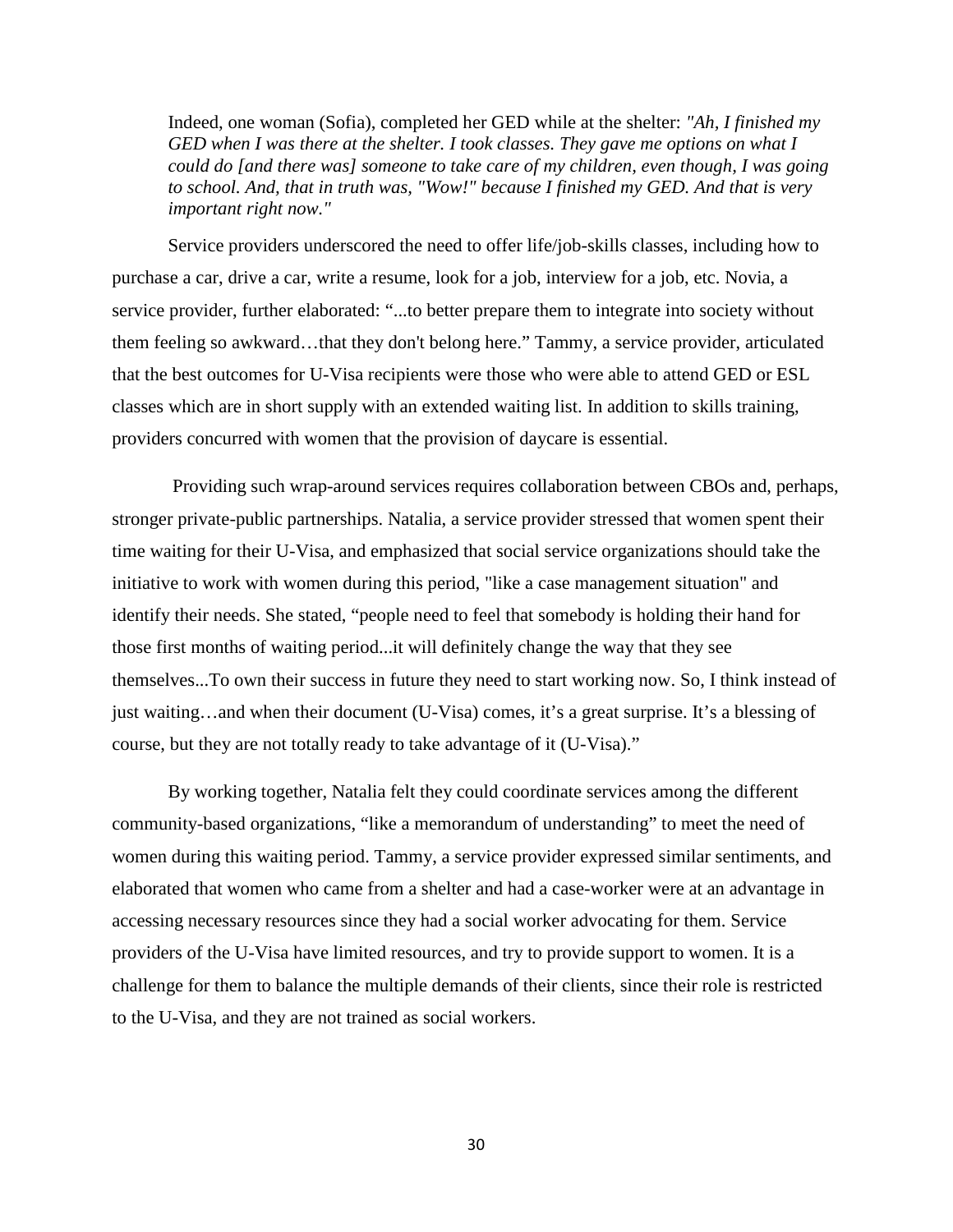#### • **Data on U-Visa Recipients**

Service providers suggested gathering information on how women and families were faring with the U-Visa. Natalia stated that this evaluation data would help establish the need for further resources or policy changes. She mentioned, "...use those things [data] in our request for more speedy results, or whatever is they need…legislation for these cases."

#### • **Advocate for Policy Changes**

Service providers proposed policy changes that would help lessen the burden and hardships women face, especially during the waiting period. Increasing the yearly cap beyond the current level of 10,000 primary applicants would contribute to reducing the backlog and the wait-time to get the U-Visa. Decreasing the waiting time for the visa will reduce financial and emotional stress of women. Novia stated, "…don't make them wait a whole year before you can tell them they can work. A lot of these women are actually not working because they are scared they are going to get in trouble for it later." Reduced wait time will also decrease the caseload for service providers, particularly those in community based-organizations who have limited resources and provide immigration services at no- to low-cost.

Service providers mentioned expanding the derivatives to allow more people to qualify under the U-Visa. A principle applicant – in this case, an undocumented woman who experienced domestic violence – can petition for derivative U-visa status for certain family members when applying for the visa. For example, if the principal applicant is over 21 years old, s/he can include unmarried children under age  $21$  (U-3).<sup>28</sup>

Expanding the derivative to include, parents, and extending the age eligibility for children to 25 years will support family unity, and allow for relatives who may be living with and helping support the principle applicant to have access to the U-Visa.

Service providers recommended a waiver of the 5-year permanent-residency eligibility before women could access public benefits. States can waive this 5-year waiting requirement for some public benefits such as Medicaid. Currently Nebraska allows pregnant women to obtain prenatal care through the State Children's Health Insurance Program (SCHIP), regardless of immigration status. Allowing women to access other public benefits would provide them with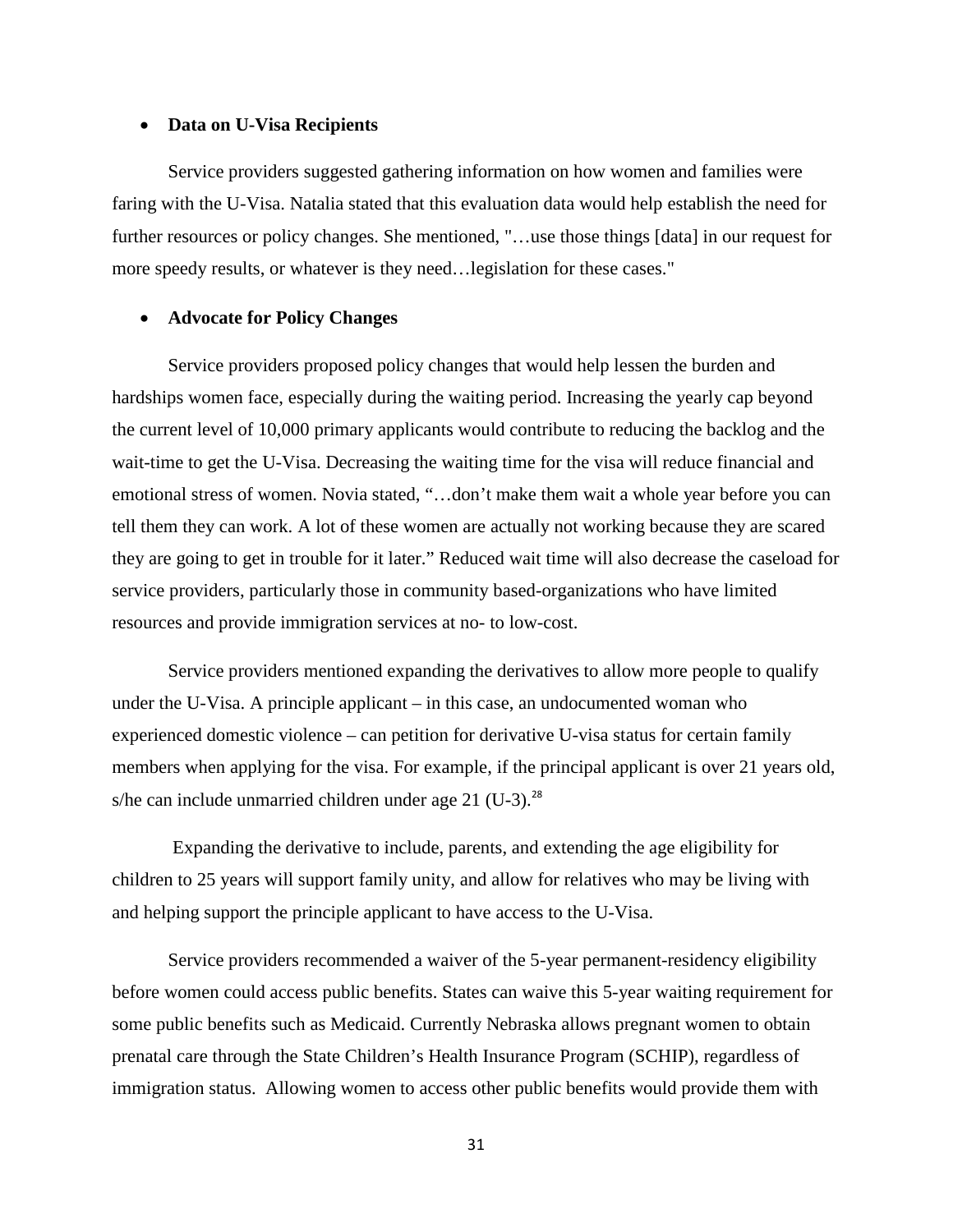access to much-needed governmental support while they move toward financially and social stability. Other policy changes that service providers suggested included expanding the types of crimes that are allowed under the U-visa (e.g., including hate-crimes, bullying-assault, etc.).

#### **DISCUSSION**

The U-Visa provides undocumented women with many benefits and opportunities to leave an abusive situation and to move toward emotional, social and economic stability. The original goal of the U-Visa was to remove immigration status as a barrier that kept undocumented women and children in an abusive relationship.<sup>22</sup>

The U-Visa provides women with protection against deportation and retaliation by the perpetrator if they are willing to cooperate with law enforcement in the prosecution of the perpetrator. It provides women with work authorization and a social security number. It allows for temporary legal status for up to 4 years through deferred action. After three years of continuous and lawful presence with a U-Visa, women can apply for permanent residency. After 5 years with lawful permanent residency status, they can apply for citizenship.

Women experienced many advantages with the U-Visa, including the ability to obtain state identification and a driver's license, work legally, get a job, improve their living situation, and to build credit, and in time, purchase a house. Women had better mental health with more peace of mind and less fear and anxiety. They had the freedom to travel freely within the U.S. without fear of being accosted by the police, or reported to ICE. Indeed, obtaining the U-Visa was a transformative experience and gave women a new sense of self-worth and confidence. With their new status, women were able to make future plans to "get ahead" (*Adelante*) and improve both their lives and that of their children, including enrolling in ESL and GED classes, going back to school and ensuring that their children were able to pursue higher education, as well.

While the end-result of obtaining their U-Visa was very beneficial, the process of obtaining the visas, particularly, during the waiting period was particularly stressful. Women experienced much fear and anxiety about the uncertainty of the outcome of their U-Visa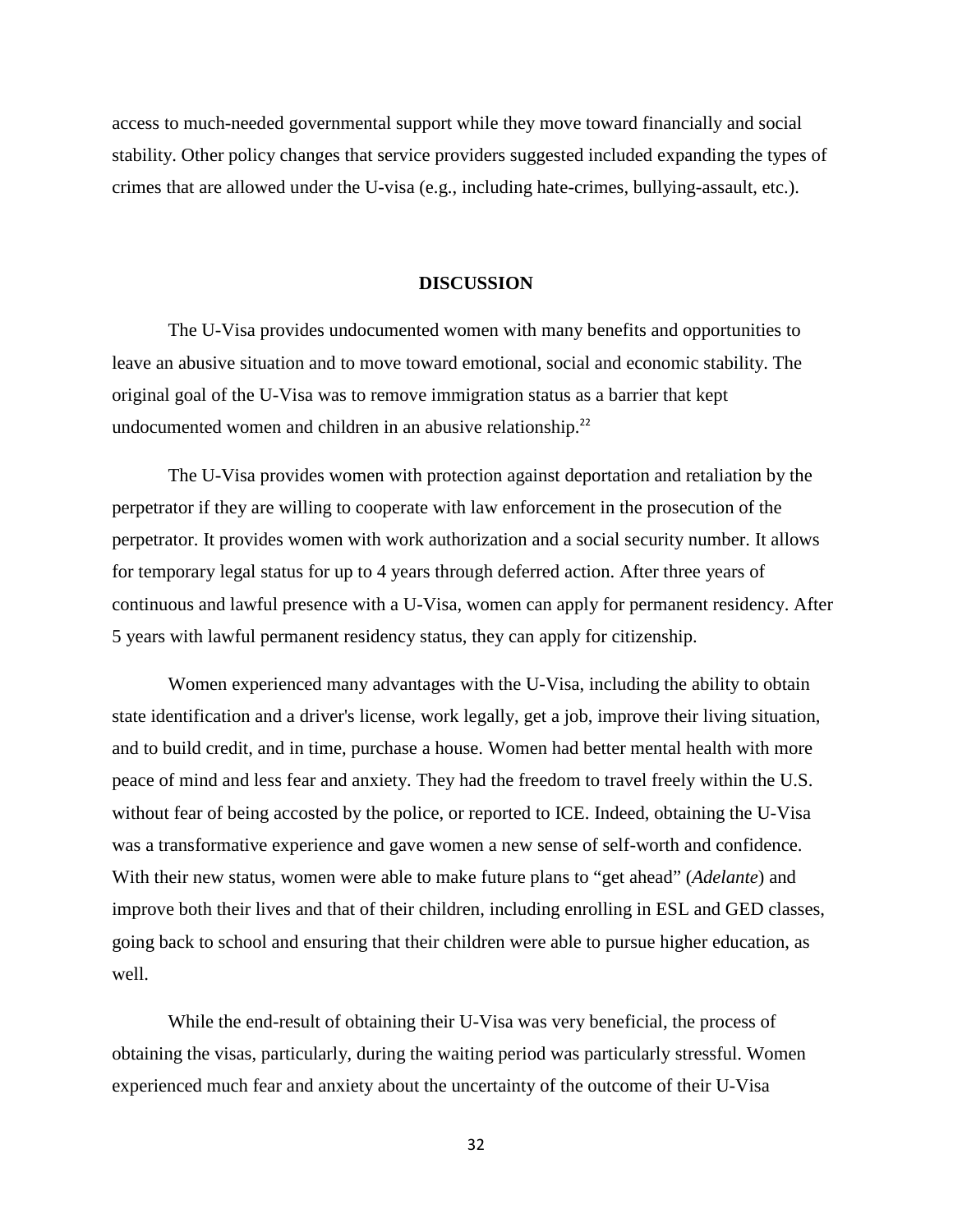application. They were in limbo and were not sure if their application was going to be accepted or rejected. They felt vulnerable and fearful since they had provided detailed personal information to law enforcement and the Department of Homeland Security; they felt that they could be deported and lose custody of their children. They suffered much economic hardship since they were not able to legally work during their waiting period which could be between 6 months to 2 years. Without a paycheck, some experienced homelessness and lived in domestic violence shelters. Often they were timed-out at a shelter that is not meant for an extended-stay, and had to move from one shelter to another with their children while awaiting the acceptance of their U-Visa application.

During this time, since they were still undocumented, and did not have access to most public benefits such as Medicaid. Also, while they are undocumented, they cannot purchase health insurance through the online marketplace or apply for tax credits to buy health insurance. After obtaining their U-Visa and subsequent lawful permanent residency status, they still had to wait five years, per state requirements to qualify for most public benefits. Even though parents could apply for public benefits such as food-stamps for their U.S. born children, many do not for fear of making their undocumented stats known to the authorities.

Once they obtained their U-Visa, they had to assume their new identity with a new social security number. Any work or credit accumulated while they were undocumented under a fake social security number was not transferable to their new status, making it more challenging to get a job and purchase a house or car. Despite the fact that they were overjoyed to receive their U-Visa, perceived social stigma, shame and embarrassment of being a domestic abuse survivor kept them from sharing this information with others. This non-disclosure further exacerbates the limited awareness of the U-Visa and other domestic violence and immigration services available in the community.

There was a lack of adequate free- or low-cost bilingual counseling for women and children in the community which hindered them from improving their mental health. Women also stated that there was a lack of information in the community of the U-Visa, and of other support services such as food pantries, shelters that could be of help as they awaited the acceptance of the U-Visa. Often women, as part of the intimate partner violence, lived isolated lives and were unaware of many of the resources in the community.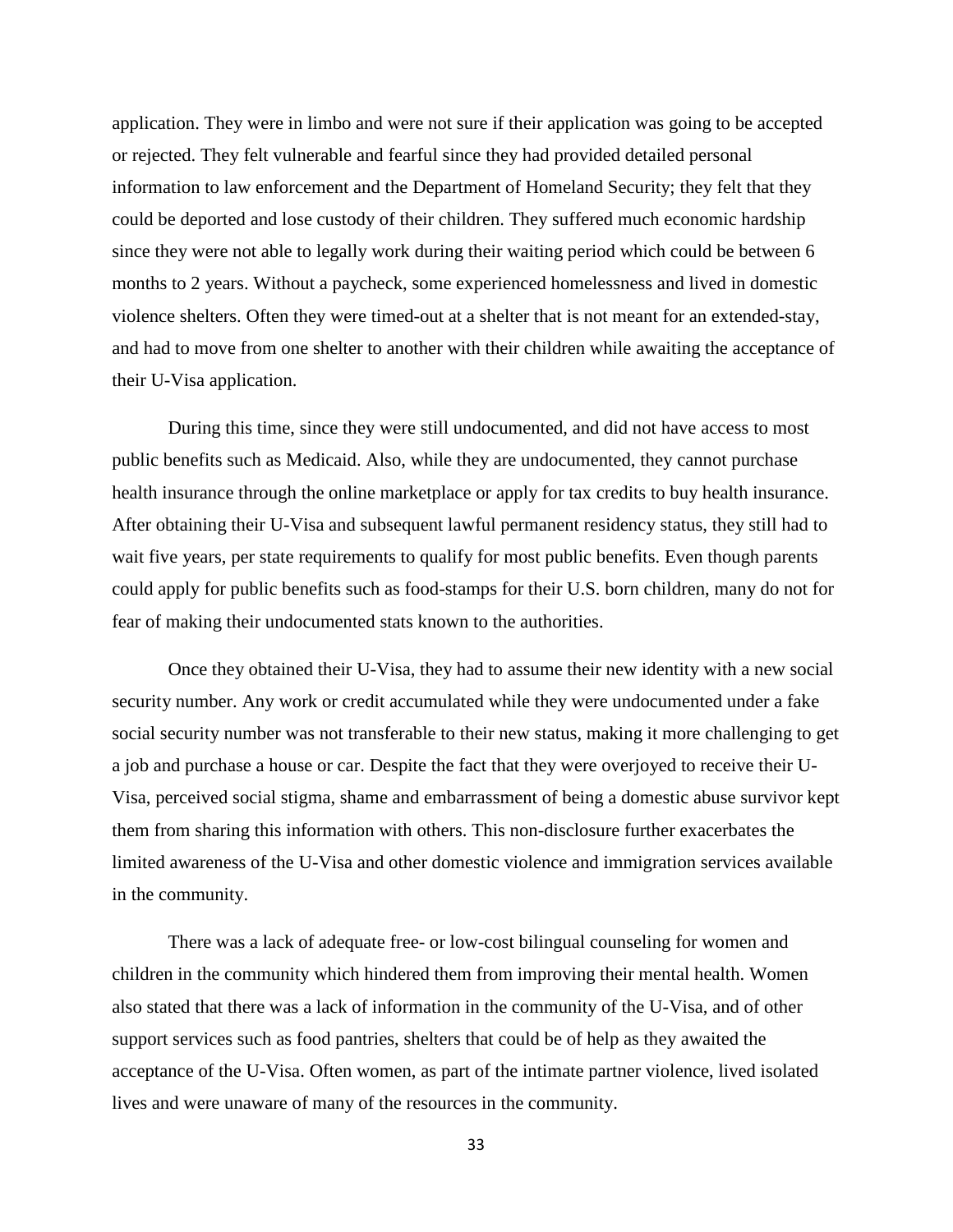Women learned about the U-Visa through various trusted sources: community- and faithbased organizations; domestic violence and ESL classes; court-house; counselor / healthcare workers; priest; TV / newspaper; and friends and family. The lack of access to reliable no- to low-cost legal service to meet their non-immigration needs such as child custody was a barrier as well. Indeed, unresolved child custody can be used as a tool by the perpetrator to coerce women to stop cooperating with law enforcement.

#### **RECOMMENDATIONS**

#### *Prevention*

#### • **Increase Community Awareness of IPV and Rights of Women**

Increase outreach/education on gender violence and sexual assault, rights of women and building healthy relationships and attachments.

### • **Increase Community Awareness of Immigration Relief for Undocumented IPV Survivors**

Increase outreach/education in the community on rights of immigrants and the U-Visa - benefits, process of application, and agencies providing no- to low-cost services.

#### • **Increase Community Awareness of Support Services**

Increase outreach/education in the community on support services such as pantries, shelters/housing, ESL and GED classes, etc., available for women regardless of their immigration status. Please see Appendix B on Asset Mapping of Services for Latina IPV survivors.

#### • **Improve Access to Bilingual Counseling**

Provide women with better access to bilingual counseling that will help improve their mental health and quality of life. Counseling will strengthen their U-Visa application by demonstrating they have endured physical and mental suffering relating to the IPV.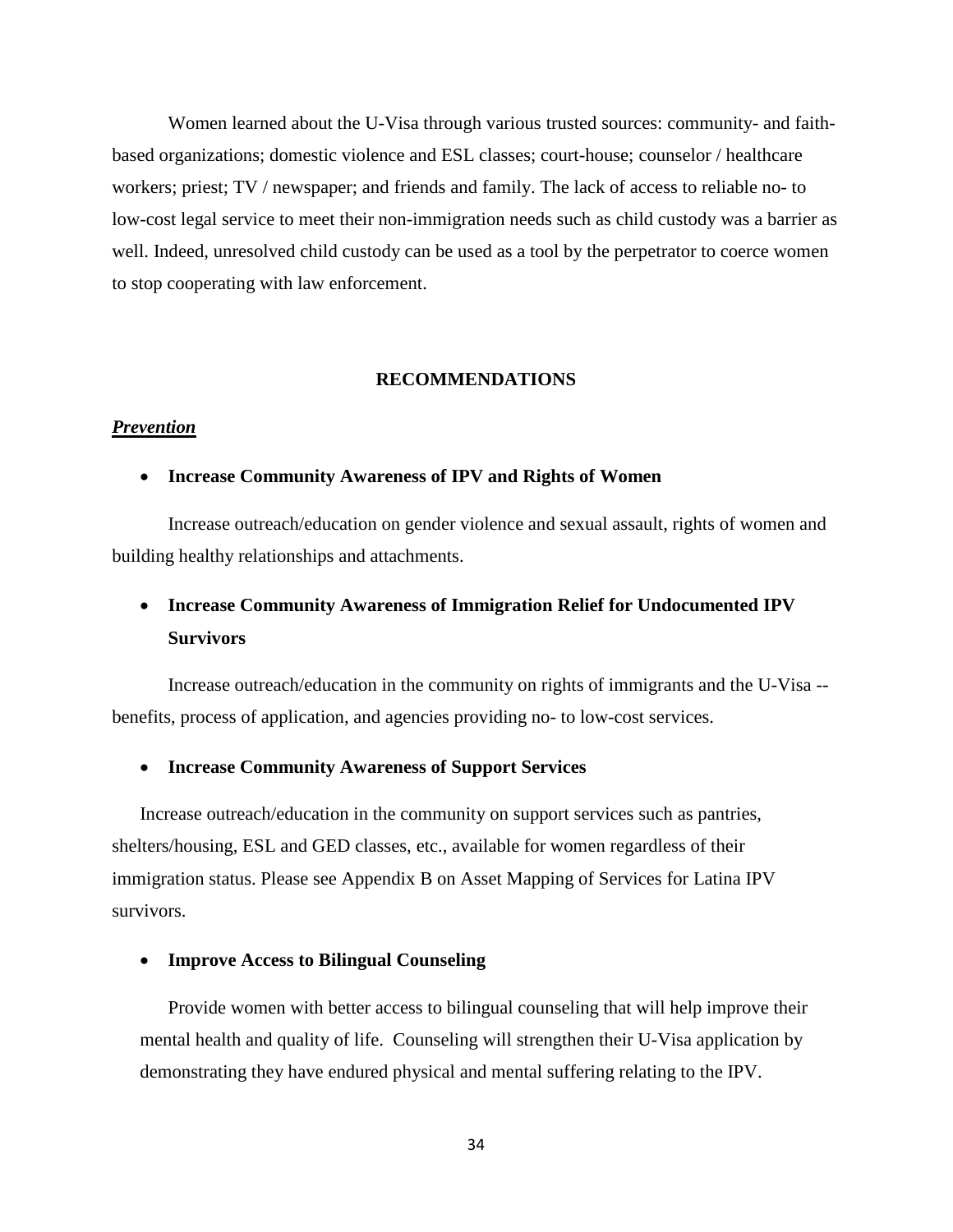#### • **Provide Better Housing Options**

Provide stable and affordable housing for women that meets both short-term (e.g., domestic violence shelters), and long-term needs (e.g., transitional housing programs) while they are waiting for their U-Visa and until they can obtain a stable job.

#### • **Provide Other Wrap-around Supportive Services**

Increase inter-agency collaboration and case-management of women to ensure that they have access to supportive services such as transportation, childcare, ESL and GED classes, job/life skills (e.g., writing resume, job interviews, buying a car, improving financial literacy, assistance in finding a job, access to other legal assistance, etc.), particularly during the U-Visa waiting-period.

#### *Data and Evaluation*

#### • **Needs Assessment of Supportive Services for U-Visa Applicants**

Gather systematic data on the needs of women applying for a U-Visa to ensure that resources can be garnered to address their needs fully.

#### • **Evaluation of Impact of the U-Visa**

Gather systematic data to demonstrate the social, emotional and economic impact of the U-Visa at the individual, family and community level.

#### *Policy Changes*

#### • **Increase Yearly Cap for U-Visas**

Increase current annual cap of 10,000 U-Visas for the principal applicant to reduce the backlog, and case load for providers, and lengthy wait-time for women.

#### • **Expand the Derivatives of U-Visa**

Expand the derivatives of the U-Visa (e.g., include children up to 25 years and parents [even if principle applicant is not under age 21]) to support family unity.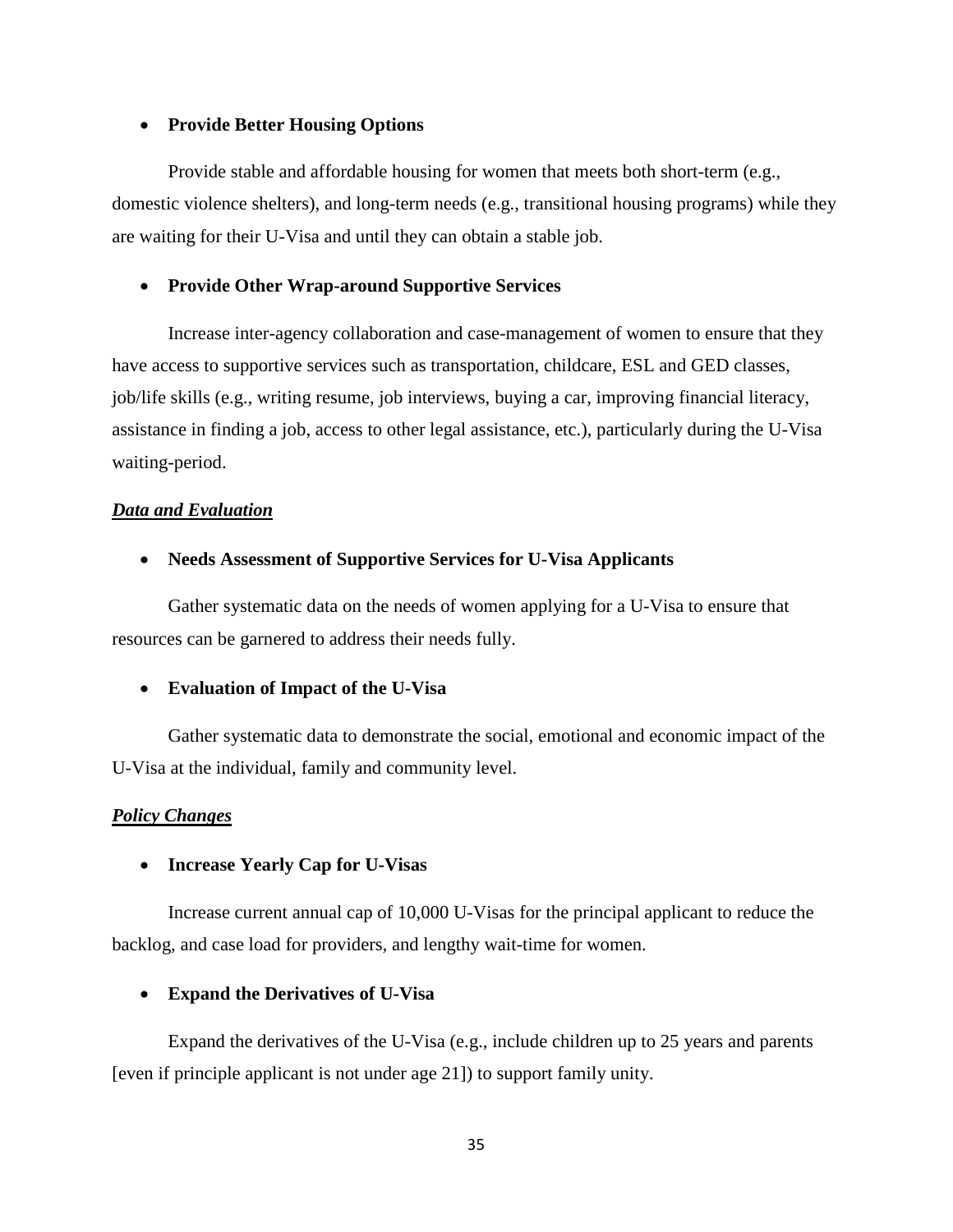#### • **Expand Qualifying Crimes for U-Visa**

Expanding the types of crimes allowed under the U-visa (e.g., include hate-crimes, bullying-assault, etc.).

#### • **Waiver of 5-year Eligibility**

State waiver of the 5-year permanent-residency requirement before people can access public benefits such as Medicaid.

#### **CONCLUSION**

Immigrant women's vulnerability within the context of IPV is based not only on gender but on the intersection of their other identities including race/ethnicity, language, immigration status, socioeconomic status, etc.<sup>7</sup> Obtaining the U-Visa is a transformative and life changing experience for Latina survivors of intimate partner violence. It provides women and their families with an opportunity toward enhanced social, emotional and economic stability. It results in improved public health for women and the community. Indeed, immigration policy is health policy.<sup>8</sup>

Challenges remain, that can be addressed by concerted individual, community, institutional, and societal efforts at the local, state, and federal level. A strong collaborative partnership between community-based organizations and academia is key in helping women *Adelante* (get ahead).

In the words of Quetzali, *Well…I don't feel like a prisoner anymore…I feel like I am free even though I am not in my country but, I feel free.*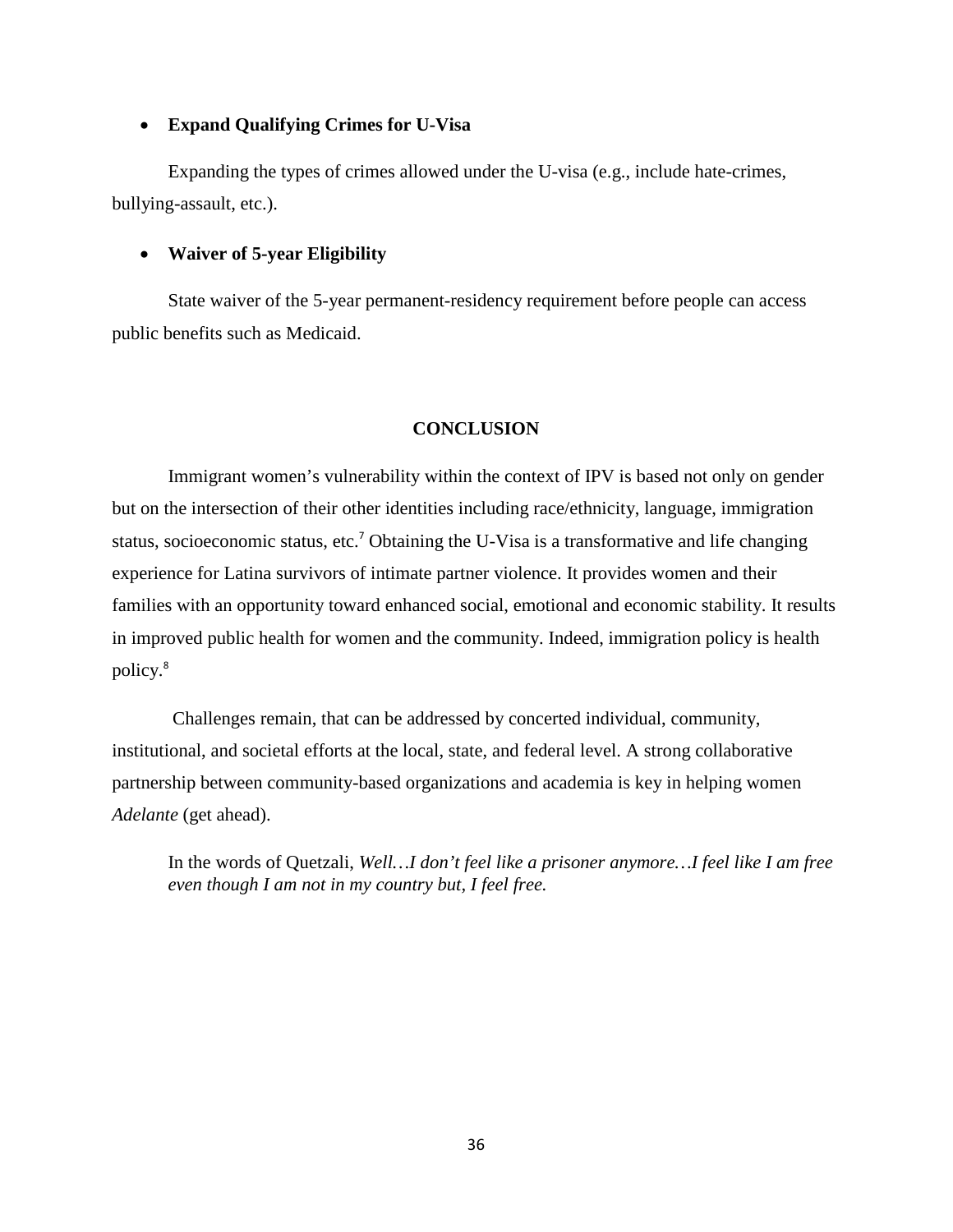#### **REFERENCES**

1. Breiding MJ, Chen J, Black MC. Intimate partner violence in the United States—2010. Atlanta, GA: National Center for Injury Prevention and Control, Centers for Disease Control and Prevention. 2014;7.

2. Violence against Women's Act of 2000. http://www.ncsl.org/issues-research/immig/violence-against-women-actof-2000.aspx. Updated 2000. Accessed March 15, 2013.

3. TVPA. Victims of Trafficking and Violence Protection Act 2000.

http://www.state.gov/documents/organization/10492.pdf. Published 2000. Updated 2014. Accessed Dec 27, 2014, . 4. Orloff LE, Feldman PE. National survey on types of criminal activities experienced by U-visa recipients. http://iwp.legalmomentum.org/reference/additionalmaterials/immigration/u-visa/research-reports-and-data/Orloff-Feldman%20Final%20U%20visa%20recipients%20criminal%20activity%20survey.pdf/view. Updated 2011. Accessed November 29, 2011.

5. Portes A, Rumbaut RG. Immigrant America: A portrait. Univ of California Press; 2006.

6. Rosenthal G, Köttig M. Migration and Questions of Belonging. Migrants in Germany and Florida. 2009;10(3).

7. Crenshaw K. Mapping the margins: Intersectionality, identity politics, and

violence against women of color. In: Fineman, M. & Mykitiuk, R., eds. The Public Nature of Private Violence. New York: Routledge.1994:93-118.

8. Rajaram S. Immigration policy as health policy -- women's voices and intimate partner violence. Abstract. Oral Presentation. American Public Health Association Annual Meetings. New Orleans. 2014.

9. Villalón R. Violence Against Latina Immigrants: Citizenship, Inequality, and Community. NYU Press; 2010. 10. Black MC, Basile KC, Breiding MJ, et al. Intimate partner violence and adverse health consequences: Implications for clinicians. Am J Lifestyle Med. 2011;5(5):428-439.

11. Centers for Disease Control and Prevention 2003. Costs of intimate partner violence against women in the United States. In: Costs of Intimate Partner Violence Against Women in the United States. CDC; 2003.

12. Center for Disease Control and Prevention. 2012. Injury prevention and control, intimate partner violence: Consequences. http://www.cdc.gov/violenceprevention/intimatepartnerviolence/consequences.html. Updated 2012. Accessed December 7, 2014, .

13. Heise L, Garcia-Moreno C. Violence by intimate partners World Report on Violence and Health. 2002:87-121. 14. Plichta SB. Intimate partner violence and physical health consequences: Policy and practice implications. J Interpers Violence. 2004;19(11):1296-1323.

15. Warshaw C, Brashler B, Gil J. Mental health consequences of intimate partner violence. In: Mitchell C, Anglin D, eds. Intimate Partner Violence: A Health Based Perspective. New York: Oxford University Press; 2009:147-171.

16. Gonzalez-Guarda R, Cummings A, Becerra M, Fernandez M, Mesa I. Needs and preferences for the prevention of intimate partner violence among Hispanics: A community's perspective. The Journal of Primary Prevention. 2013;34(4):221-235.

17. Bonomi AE, Anderson ML, Cannon EA, Slesnick N, Rodriguez MA. Intimate partner violence in Latina and non-Latina women. Am J Prev Med. 2009;36(1):43-48..

18. Krishnan SP, Hilbert JC, VanLeeuwen D. Domestic violence and help-seeking behaviors among rural women: Results from a shelter-based study. Fam Community Health. 2001;24(1):28-38.

19. Dutton MA, Orloff LE, Hass GA. Characteristics of help-seeking behaviors, resources and service needs of battered immigrant Latinas: Legal and policy implications. Geo.J.on Poverty L.& Pol'y. 2000;7:245.

20. Gondolf EW, Fisher E, McFerron R. Racial differences among shelter residents: A comparison of non-Latino white, black, and Latino battered women. Journal of Family Violence. 1988:103-113.

21. Zakar R, Zakar MZ, Faist T, Kraemer A. Intimate partner violence against women and its related immigration stressors in Pakistani immigrant families in Germany. Springerplus. 2012;1:5-1801-1-5. eCollection 2012.

22. Hass G, Yang E, Monahan K, Orloff L, Anver B. Barriers and successes in U visas for immigrant victims: The experiences of legal assistance for victims grantees. Arts Social Sci J S. 2014;1:2.

23. Rizo CF, Macy RJ. Help seeking and barriers of Hispanic partner violence survivors: A systematic review of the literature. Aggression and Violent Behavior. 2011;16(3):250-264.

24. Kasturirangan A, Krishnan S, Riger S. The impact of culture and minority status on women's experience of domestic violence. Trauma Violence Abuse. 2004;5(4):318-332.

25. Klevens J. An overview of intimate partner violence among Latinos. Violence Against Women. 2007;13:111-122.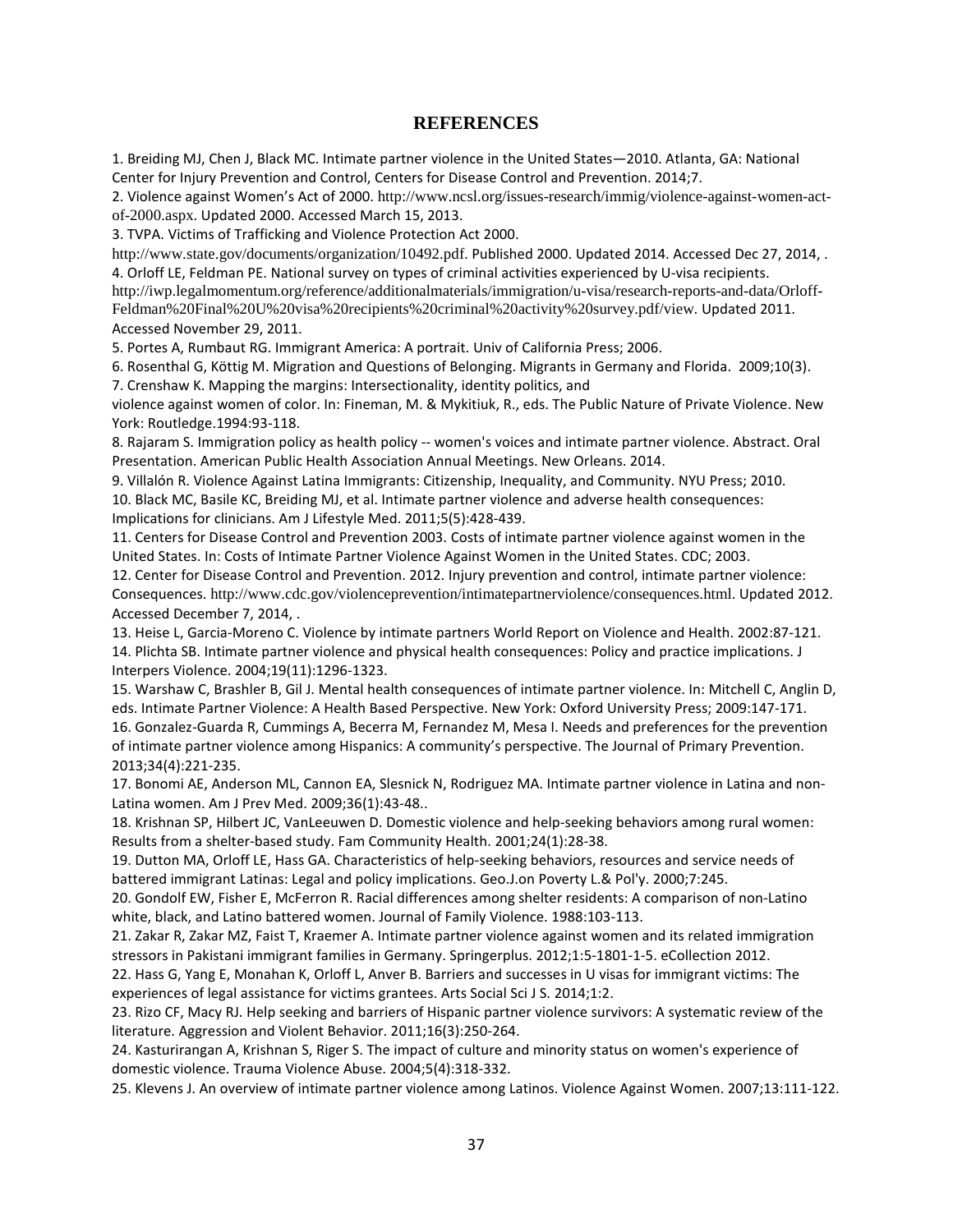26. Ramos A, Rajaram S, Gouveia L, et al. Health profile of Nebraska's Latino population. A collaborative effort of the College of Public Health at the University of Nebraska Medical Center, the Office of Latino and Latin American Studies at the University of Nebraska at Omaha and the Office of Health Disparities and health equity at the Nebraska department of health & human services.

2013. [http://www.unomaha.edu/ollas/pdf/HealthProfileReport2013\\_03112013.pdf](http://www.unomaha.edu/ollas/pdf/HealthProfileReport2013_03112013.pdf) (Accessed January 2015).

27. Bauer HM, Rodriguez MA, Quiroga SS, Flores-Ortiz YG. Barriers to health care for abused Latina and Asian immigrant women. J Health Care Poor Underserved. 2000;11(1):33-44.

28. Department of Homeland Security, United States Citizenship and Immigration Services. U-Visa law enforcement certification resource guide for federal, state, local, tribal and territorial law enforcement.

2014. [http://www.dhs.gov/xlibrary/assets/dhs\\_u\\_visa\\_certification\\_guide.pdf.](http://www.dhs.gov/xlibrary/assets/dhs_u_visa_certification_guide.pdf) (Accessed January 2015).

29. Mason M. Sample size and saturation in PhD studies using qualitative interviews. 2010;11(3).

30. Bazeley P, Jackson K. Qualitative data analysis with NVivo. Sage Publications Limited; 2013.

31. Thronson DB. Creating crisis: Immigration raids and the destabilization of immigrant families. Wake Forest L.Rev. 2008;43:391.

32. Baker, A. & Orloff, LE. Acceptable forms of identification for state drivers' license/identification cards. 2013. NIWAP. American University Washington College of

Law. [http://niwaplibrary.wcl.american.edu/reference/additional-materials/public-benefits/state-issued-drivers](http://niwaplibrary.wcl.american.edu/reference/additional-materials/public-benefits/state-issued-drivers-licenses-and-identification/Drivers-License-Access.pdf/view)[licenses-and-identification/Drivers-License-Access.pdf/view.](http://niwaplibrary.wcl.american.edu/reference/additional-materials/public-benefits/state-issued-drivers-licenses-and-identification/Drivers-License-Access.pdf/view) (Accessed January 15, 2015).

33. Sojico J. Fremont's housing ordinance is in effect, but difficult to enforce. NET News, Nebraska PBS & NPR Stations. Jun 6, 2014. Available from: http://netnebraska.org/article/news/921130/fremonts-housing-ordinanceeffect-difficult-enforce. Accessed December 15, 2014.

34. Cordes H. Kids can go hungry when families fall through social safety net's gaps. Omaha World Herald. Feb 4 2014;Omaha Metro. Available from: http://www.omaha.com/news/metro/kids-can-go-hungry-when-families-fallthrough-social-safety/article\_dfbbf668-10ba-5d1b-af91-3a75bb069011.html. Accessed Feb 16, 2015.

35. Stimpson JP, Shaw-Sutherland, K. & Wang, Y. The impact of health reform and the affordable care act (ACA) on Latinos and immigrants in the Omaha-council bluffs metropolitan area. March 2013.

36. Overstreet NM, Quinn DM. The intimate partner violence stigmatization model and barriers to help seeking. Basic and applied social psychology. 2013;35(1):109-122.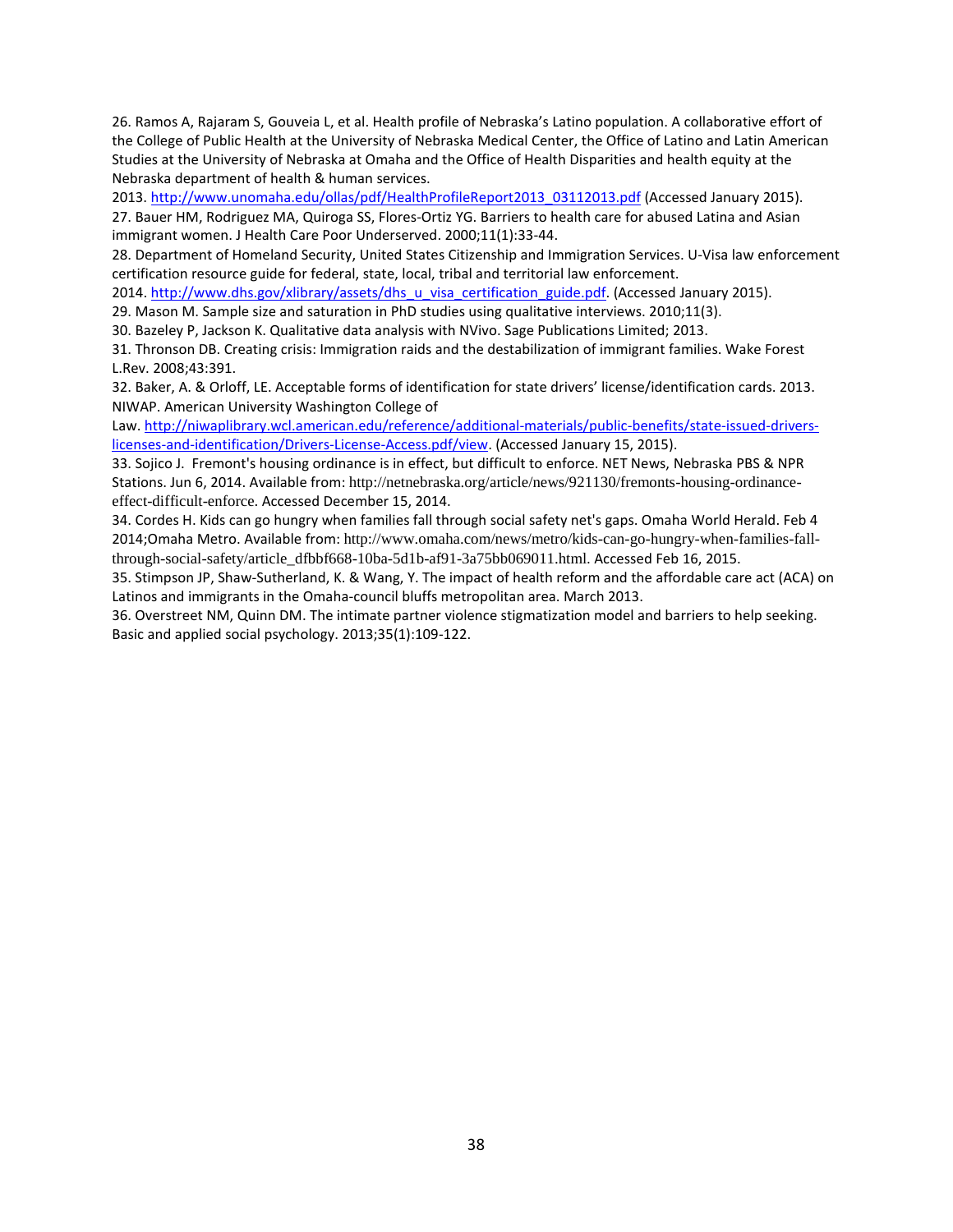## **APPENDIX – A**

## Knowledge and Attitude of Hispanics / Latinos toward Intimate Partner Violence (Abstract)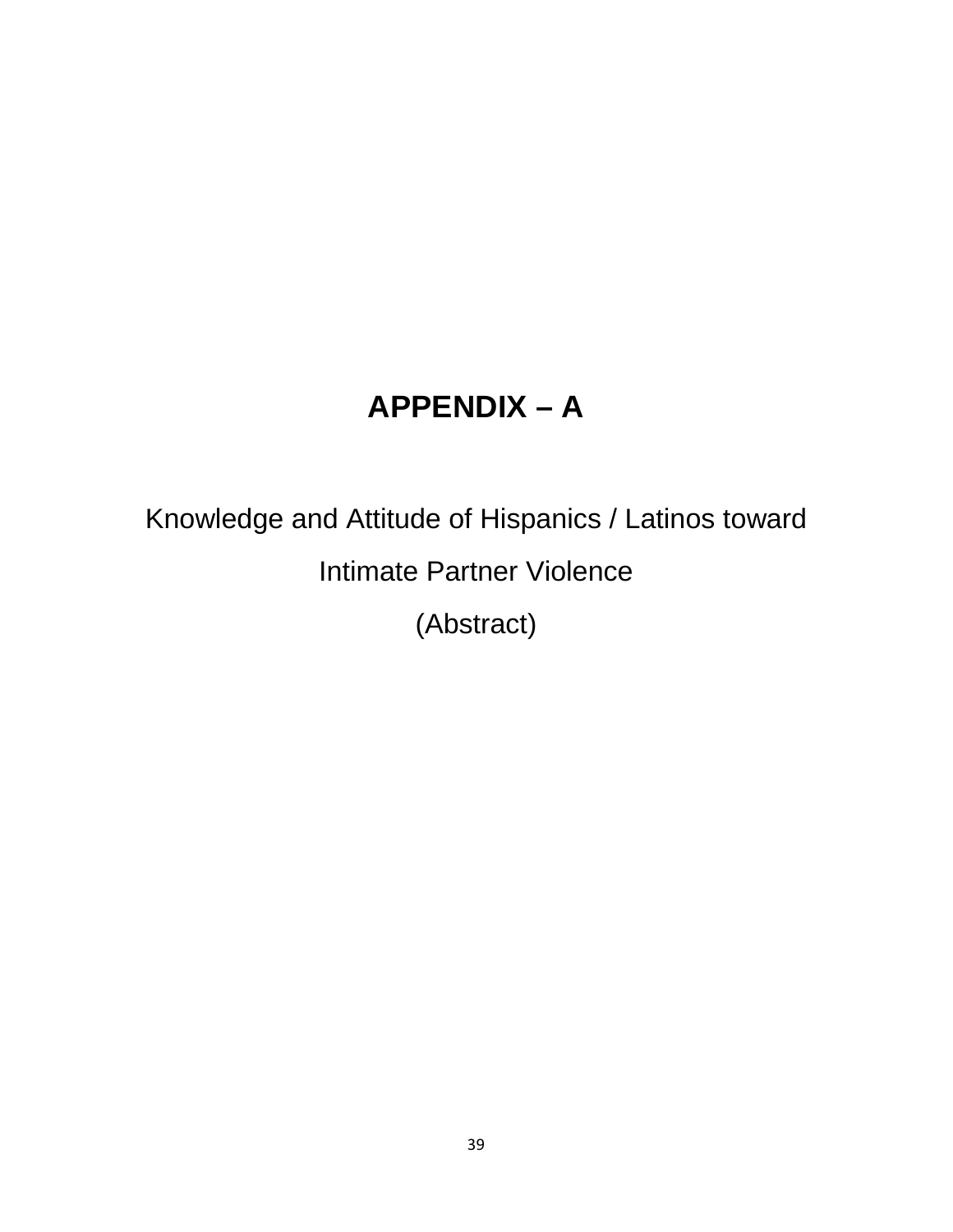#### **Knowledge and Attitude of Hispanics/Latinos toward Intimate Partner Violence (October 2014)**

### **(Rajaram, S., [1](#page-41-0) Barios, A.,[2](#page-41-1) Novak, E.,[3](#page-41-2) , Rogers, J.,[4](#page-41-3) Leal, S.[5](#page-41-4) & Garg, A.[6](#page-41-5) )**

Introduction: Immigration status is one of the issues of power and dominance in intimate partner violence (IPV). The Victims of Trafficking and Violence Prevention Act created a nonimmigrant visa (U-Visa) to provide lawful immigration status to undocumented crime victims who are willing to assist authorities in investigating crimes. The focus of this study was to explore knowledge and attitudes of women in the community relating to IPV, and the U-visa.

Methods: Data were gathered using a survey with structured questions that were translated into Spanish. The questions were drafted by a community-campus research partnership team focusing on IPV in the Latino community, and were previously included as part of an UNMC "Plaza Partnership" survey in the Latino community. The anonymous questionnaire was administered by three bilingual service providers in a private room at a community Health Fair in South Omaha in October 2014. Attendees at the fair were requested to participant in the study and they were free to decline or discontinue participation in the survey at any time. Questions were read aloud by the service providers to maintain consistency in data collection. Descriptive statistics were used to analyze the data.

Results: Eight participants responded to the survey. The majority of participants were women (99%), Hispanic / Latino (96%), aged 30-49 years old (73%) and born in Mexico (78%). They had children under 19 years of age (83%), had regular access to the internet (65%), lived in the South Omaha area in zipcodes 68105, 68107, and 68018 (58%) and preferred Spanish (85%) as their primary language. The majority of participants either "strongly agreed" (54%) or "agreed" (28%) that IPV was a problem in the community. However, the majority of participants were unable to accurately identify what a U-Visa was for (85%), and where they could go to apply for one (69%).

Conclusion: The findings of this study suggest that although women felt that IPV is a problem in the community, they had limited knowledge about resources for immigration relief for undocumented victims of IPV. This study highlights the need for increasing public awareness of immigration services for undocumented IPV survivors in South Omaha. Given the high connectivity to the internet, social media modes of engagement can be considered to complement community awareness efforts.

<span id="page-41-0"></span> <sup>1</sup> Health Promotions, College of Public Health, UNMC (email: ssrajaram@unmc.edu)

<span id="page-41-1"></span><sup>&</sup>lt;sup>2</sup> Juan Diego Center, Omaha, NE

<span id="page-41-2"></span><sup>&</sup>lt;sup>3</sup> Justice for Our Neighbors, Omaha, NE

<span id="page-41-3"></span><sup>4</sup> Catholic Charities, Omaha, NE

<span id="page-41-4"></span><sup>5</sup> Community Advocate

<span id="page-41-5"></span> $6$  Masters of Public Health Student, Health Promotions, College of Public Health (COPH), UNMC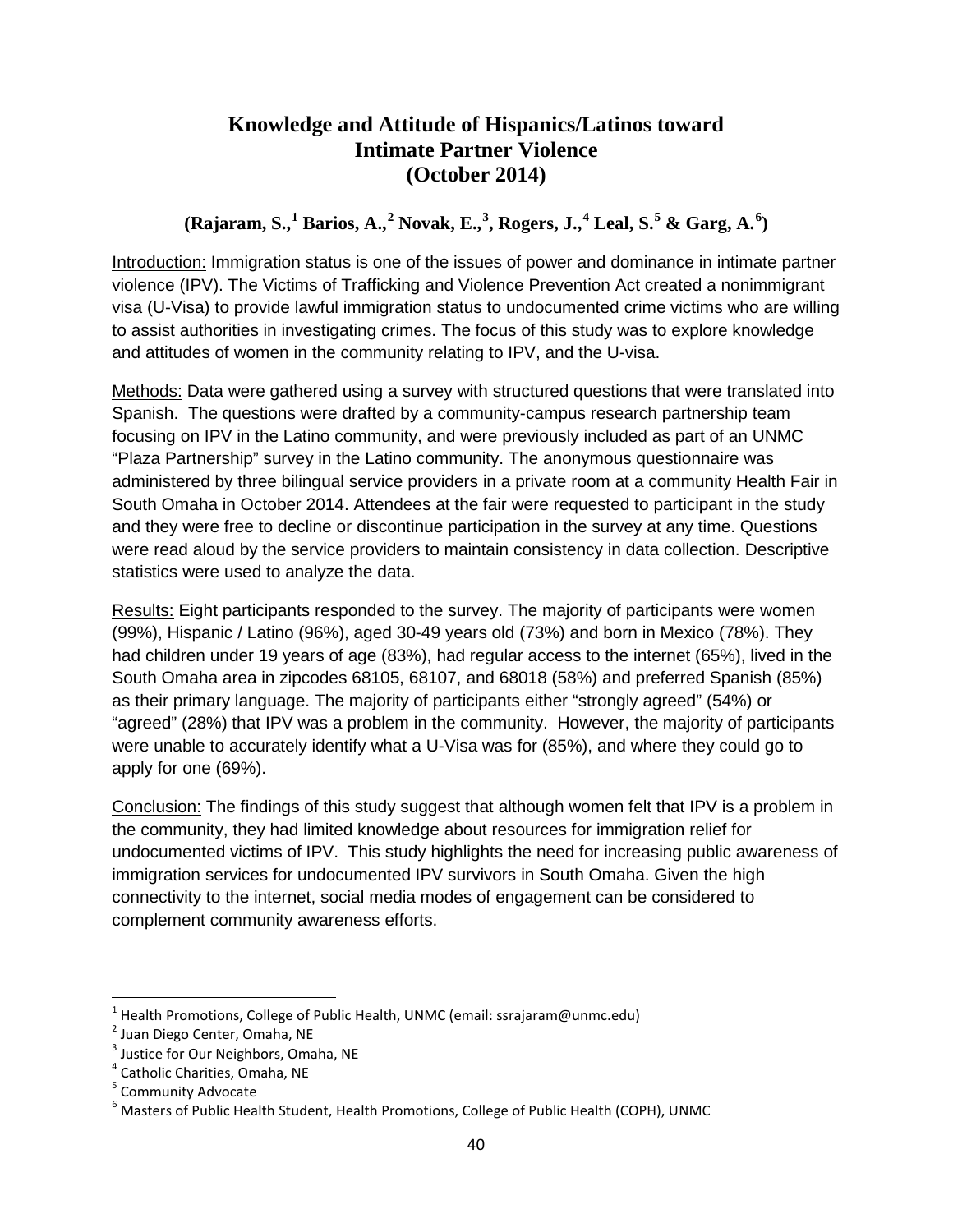## **APPENDIX – B**

Asset Mapping of Services for Latina IPV Survivors – Omaha, Nebraska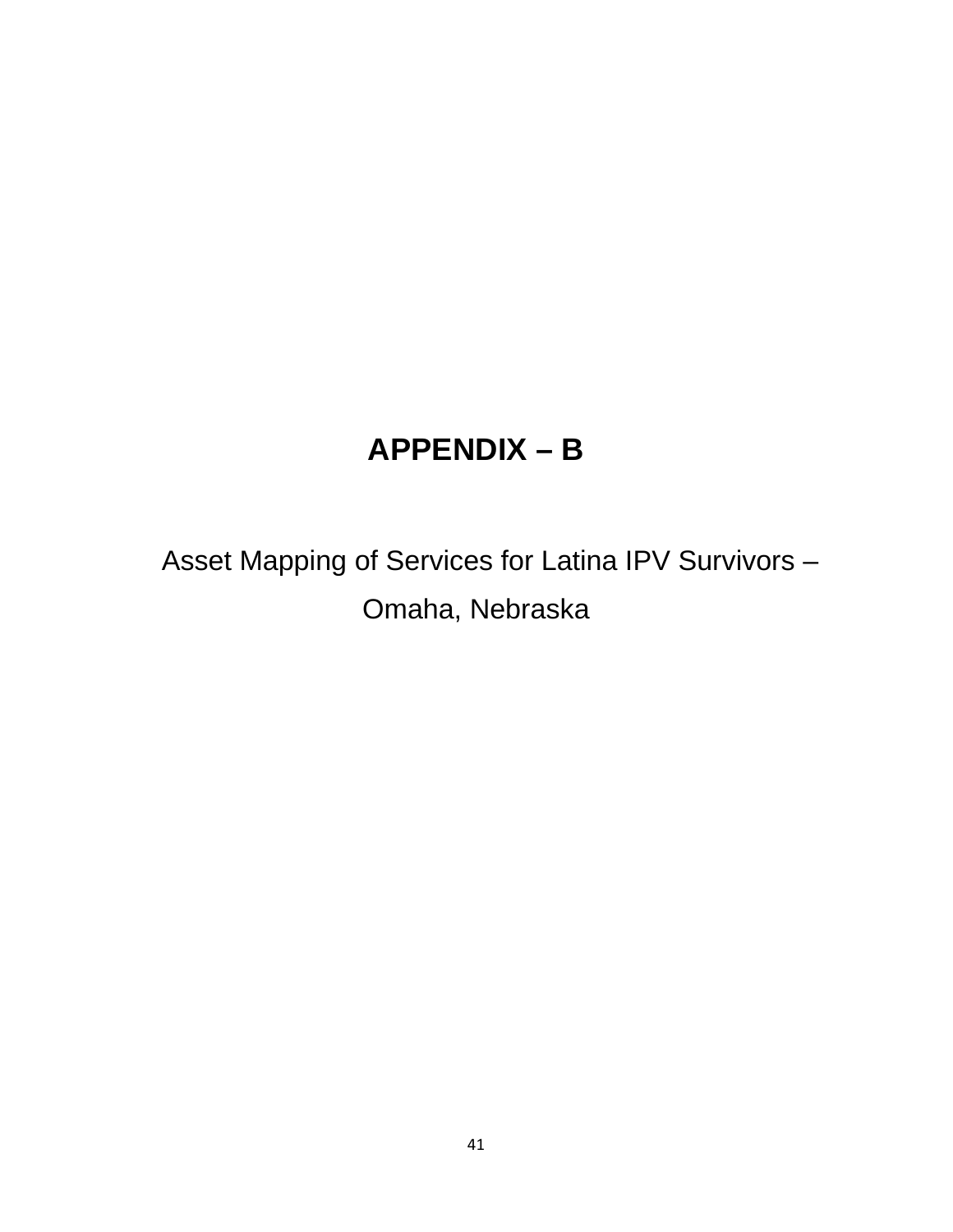## **Domestic Violence Support Services in Omaha, NE**

The following is a brief asset mapping of the current domestic violence support services available in Omaha, NE that are available and accessible to immigrant women. The list of services is compiled for the "Women's Voices and the U-Visa" research study. The services are considered available and accessible if they have the ability to serve Latina immigrant women through language capabilities and have had a visible presence in the community by conducting targeted outreach to Latina women.

The services were identified by either the social service providers or women who were interviewed for the study. Additionally, each organization was contacted to get the most up to date list of services they provide and their contact information was pulled from an internet search. The following services were identified: shelters, counseling, immigration legal services, legal services, and domestic violence classes.

| <b>Name</b>           | <b>Type of Service</b>          | <b>Location</b> | <b>Phone/Email</b> | <b>Languages</b> | <b>Mission</b>                               | <b>Comments</b>       |
|-----------------------|---------------------------------|-----------------|--------------------|------------------|----------------------------------------------|-----------------------|
| Catholic              | Shelter, Sessions,              | Omaha, NE       | 402-558-           | English and      | Mindful of the                               | Confidentiality       |
| Charities:            | and Support                     |                 | 5700/ catholic     | Spanish          | presence of God in                           |                       |
| The Shelter           | Groups                          |                 | charities@cco      |                  | our midst, we serve,                         |                       |
|                       |                                 |                 | maha.org           |                  | empower and                                  |                       |
|                       |                                 |                 |                    |                  | advocate for                                 |                       |
|                       |                                 |                 |                    |                  | individuals and                              |                       |
|                       |                                 |                 |                    |                  | families in need.                            |                       |
| Heartland             | Shelter, Support                | Papillion, NE   | 1-800-523-         | English and      | To strengthen                                | Can be from           |
| Family                | Groups,                         |                 | 3666/              | Spanish          | individuals and                              | anywhere.             |
| Services:             | Intervention                    |                 | info@Heartla       |                  | families in our                              | There is a limit      |
| Safe Haven            | Programs, Support               |                 | ndFamilyservi      |                  | community through                            | to only 20            |
|                       | & Educational                   |                 | ce.org             |                  | education,                                   | woman and             |
|                       | Groups, Advocacy,               |                 |                    |                  | counseling and                               | children at           |
|                       | Outreach work, &                |                 |                    |                  | support.                                     | shelter.              |
|                       | <b>Donation Center</b>          |                 |                    |                  |                                              |                       |
|                       | (Clothes)                       |                 | 402-422-           |                  |                                              |                       |
| Open Door<br>Mission: | Shelter, Permanent              | Omaha, NE       |                    | English and      | A Gospel Rescue<br><b>Mission that meets</b> | For men,              |
|                       | Supportive                      |                 | 1111/odm@o         | Spanish          | the basic needs of                           | women and<br>children |
| Lydia House           | Housing, Rehab                  |                 | pendoormissi       |                  | individuals and                              |                       |
|                       | Programs, Food,<br>And Outreach |                 | on.org             |                  | families while                               |                       |
|                       | Center (clothes,                |                 |                    |                  | inspiring HOPE for                           |                       |
|                       | diapers, beds,                  |                 |                    |                  | lasting change,                              |                       |
|                       | furniture, etc.)                |                 |                    |                  | providing long-term                          |                       |
|                       |                                 |                 |                    |                  | solutions and                                |                       |
|                       |                                 |                 |                    |                  | programs that break                          |                       |
|                       |                                 |                 |                    |                  | the cycle of                                 |                       |
|                       |                                 |                 |                    |                  | homelessness and                             |                       |

#### **Shelters**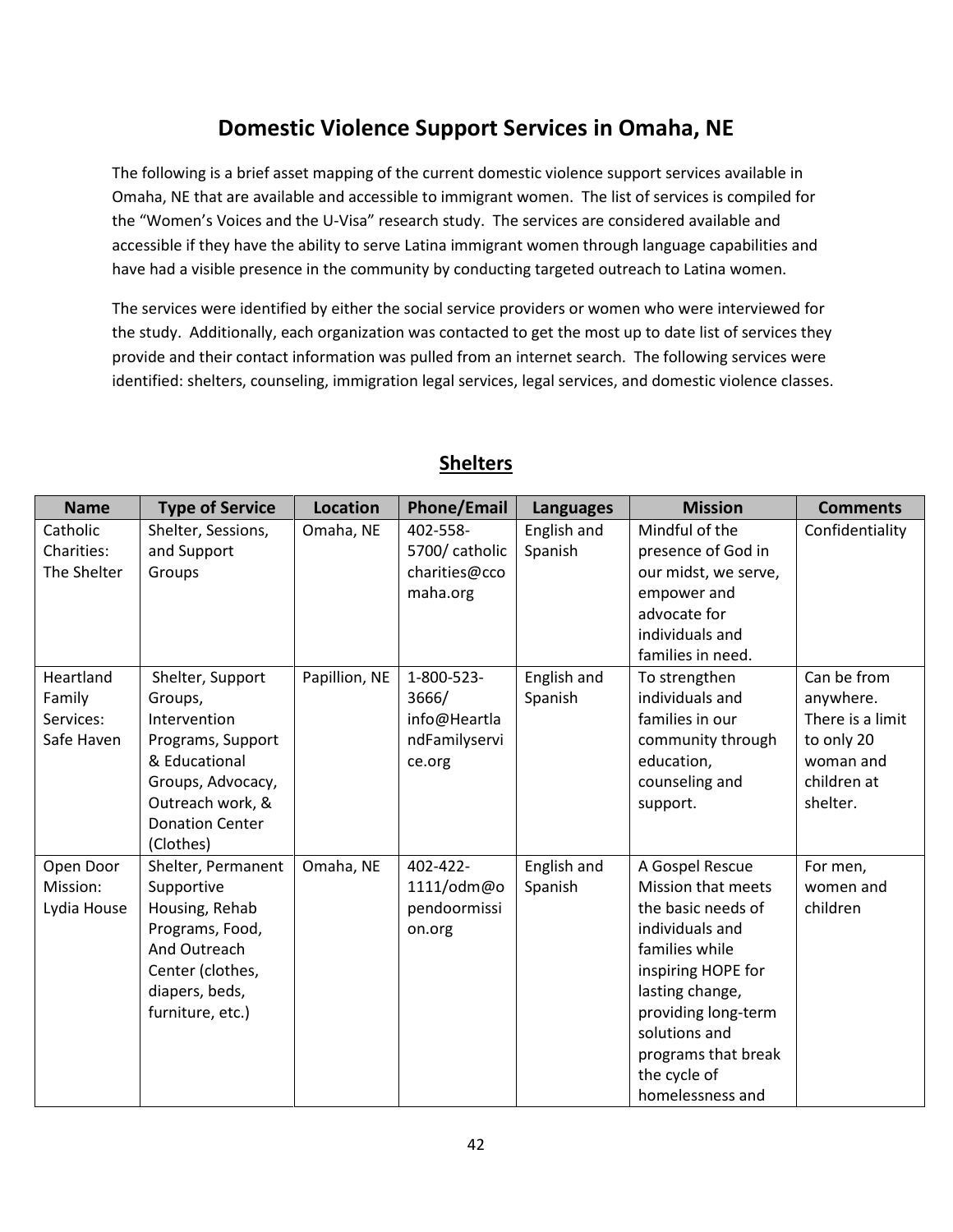|                                           |                                                                                                                                                              |                       |              |                        | poverty                                                                                                                                                                                                                        |                                                  |
|-------------------------------------------|--------------------------------------------------------------------------------------------------------------------------------------------------------------|-----------------------|--------------|------------------------|--------------------------------------------------------------------------------------------------------------------------------------------------------------------------------------------------------------------------------|--------------------------------------------------|
| Catholic<br>Charities<br>Phoenix<br>House | Shelter, Programs<br>(Counseling),<br>Advocating, Classes<br>and Responding to<br>emergency<br>situations at<br>hospitals. Hispanic<br>Community<br>Outreach | Council<br>Bluffs, IA | 712-328-0266 | English and<br>Spanish | Guided by the<br>teachings of the<br>Catholic Church, we<br>serve all people in<br>need with<br>compassion,<br>competence,<br>advocate for justice<br>and encourage all<br>people of good will<br>to join in these<br>efforts. | Do not have to<br>live in lowa to<br>be admitted |

## **Counseling/Therapy/Domestic Violence Classes**

| <b>Name</b>     | <b>Type of Service</b>      | Location    | <b>Phone/Email</b> | <b>Languages</b> | <b>Mission</b>           | <b>Comments</b> |
|-----------------|-----------------------------|-------------|--------------------|------------------|--------------------------|-----------------|
| Latina          | <b>Bilingual Advocates,</b> | 5211 S.     | $(402) 898 -$      | English and      | The Latina Resource      |                 |
| Resource        | DV Classes,                 | $31st$ St.  | 6760/              | Spanish          | Center provides          |                 |
| Center          | Therapy, Nutrition          | Omaha,      | nadiac@ccoma       |                  | culturally and           |                 |
| (Women's        | and English Classes,        | <b>NE</b>   | ha.org             |                  | language supported       |                 |
| Center for      | Crafts, Zumba               |             |                    |                  | community based          |                 |
| Advanceme       | Classes,                    |             |                    |                  | services for Latina      |                 |
| nt and          | Immigration                 |             |                    |                  | women. These             |                 |
| Catholic        | Program, Micro              |             |                    |                  | services enhance and     |                 |
| Charities)      | Business Program,           |             |                    |                  | promote the ability for  |                 |
|                 | Opportunity for             |             |                    |                  | these women to           |                 |
|                 | Loans (business             |             |                    |                  | confidently make         |                 |
|                 | startup)                    |             |                    |                  | informed decisions       |                 |
|                 |                             |             |                    |                  | about their future and   |                 |
|                 |                             |             |                    |                  | make safe, healthy       |                 |
|                 |                             |             |                    |                  | homes and fulfilling     |                 |
|                 |                             |             |                    |                  | lives for themselves     |                 |
|                 |                             |             |                    |                  | and their families.      |                 |
| Heartland       | Counseling,                 | Council     | (402) 553-3000     | English and      | <b>Heartland Family</b>  | Offer sliding   |
| Family          | Therapy,                    | Bluffs, IA, | (Main), (402)      | Spanish          | Service is a nonprofit,  | fee scale for   |
| <b>Services</b> | Emergency                   | Omaha,      | 552-7400           |                  | non-sectarian            | undocumente     |
|                 | Services, Parenting         | NE, and     | (Intake Hotline    |                  | counseling agency,       | d and lower     |
|                 | Classes, Spanish            | Papillion,  | English), (402)    |                  | founded in 1875. The     | income          |
|                 | Classes, Donations          | <b>NE</b>   | 552-7451           |                  | mission of the agency    | families        |
|                 | (Clothes, toys, etc.),      |             | (Intake Hotline    |                  | is to strengthen the     |                 |
|                 | and ESL Classes             |             | Spanish)           |                  | lives of individuals and |                 |
|                 |                             |             |                    |                  | families in our          |                 |
|                 |                             |             |                    |                  | community through        |                 |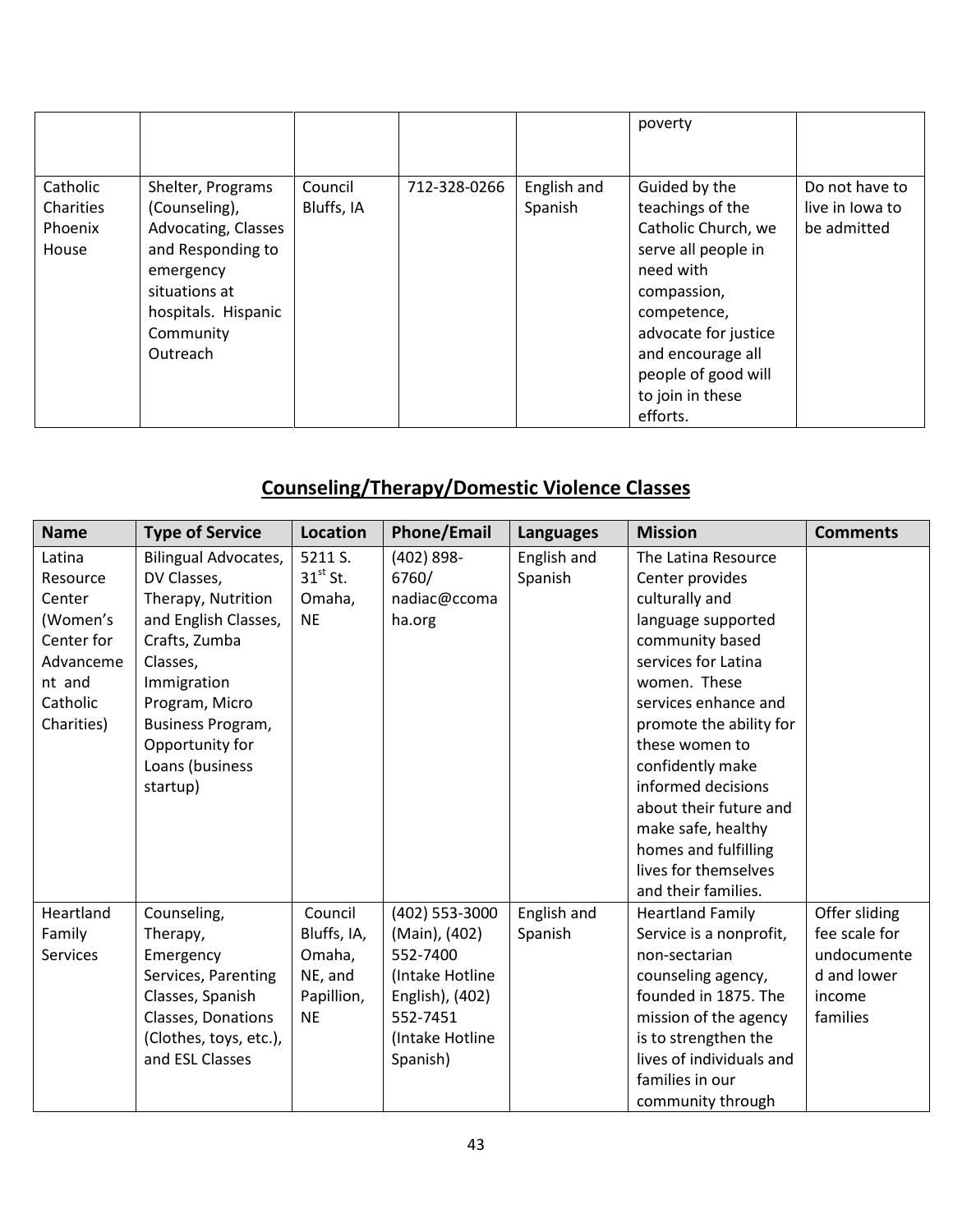|                                                |                                                                                                                                                                   |                         |                                                                |                        | education, counseling<br>and support services.<br>From more than<br>fifteen locations, we<br>serve people of all<br>ages and all incomes<br>- most on a sliding<br>fee scale.                                            |                                                                                                    |
|------------------------------------------------|-------------------------------------------------------------------------------------------------------------------------------------------------------------------|-------------------------|----------------------------------------------------------------|------------------------|--------------------------------------------------------------------------------------------------------------------------------------------------------------------------------------------------------------------------|----------------------------------------------------------------------------------------------------|
| Catholic<br>Charities<br>Phoenix<br>House      | Shelter, Programs<br>(Counseling),<br>Advocating, Classes<br>and Responding to<br>emergency<br>situations at<br>hospitals. Hispanic<br>Community<br>Outreach      | Council<br>Bluffs, IA   | 712-328-0266                                                   | English and<br>Spanish | Guided by the<br>teachings of the<br>Catholic Church, we<br>serve all people in<br>need with compassion,<br>competence, advocate<br>for justice and<br>encourage all people<br>of good will to join in<br>these efforts. | Do not have to<br>live in lowa to<br>be admitted                                                   |
| Heartland<br>Family<br>Services:<br>Safe Haven | Shelter, Support<br>Groups,<br>Intervention<br>Programs, Support<br>& Educational<br>Groups, Advocacy,<br>Outreach work, &<br><b>Donation Center</b><br>(Clothes) | Papillion,<br><b>NE</b> | 1-800-523-<br>3666/<br>info@Heartlan<br>dFamilyservice.<br>org | English and<br>Spanish | The mission of<br><b>Heartland Family</b><br>Service is to<br>strengthen individuals<br>and families in our<br>community through<br>education, counseling<br>and support.                                                | Can be from<br>anywhere.<br>There is a limit<br>to only 20<br>woman and<br>children at<br>shelter. |
| Catholic<br>Charities:<br>The Shelter          | Shelter, Sessions,<br>and Support<br>Groups                                                                                                                       | Omaha,<br><b>NE</b>     | 402-558-<br>5700/ catholicc<br>harities@ccom<br>aha.org        | English and<br>Spanish | Mindful of the<br>presence of God in our<br>midst, we serve,<br>empower and<br>advocate for<br>individuals and<br>families in need.                                                                                      | Confidentiality                                                                                    |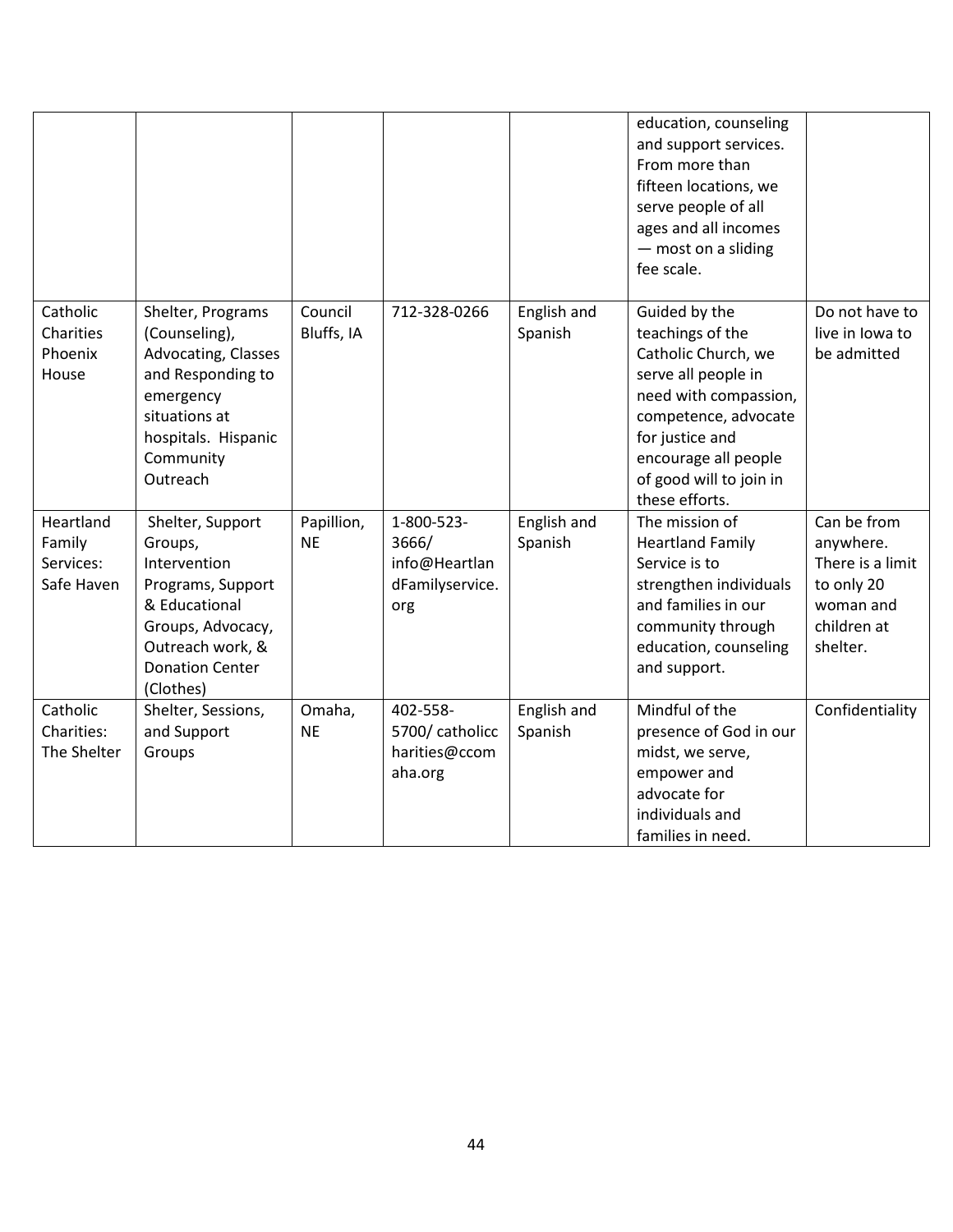## **Immigration Legal Services**

| <b>Name</b>  | <b>Type of Service</b> | Location   | <b>Phone/Email</b> | <b>Languages</b> | <b>Mission</b>                            | <b>Comments</b> |
|--------------|------------------------|------------|--------------------|------------------|-------------------------------------------|-----------------|
| Catholic     | Board of               | 5211 S.    | (402) 939-4615     | English and      | Mindful of the                            |                 |
| Charities:   | Immigration            | $31st$ St. |                    | Spanish          | presence of God in                        |                 |
| Juan Diego   | Appeals:               | Omaha,     |                    |                  | our midst, we serve,                      |                 |
| Center       | Direct legal           | NE 68107   |                    |                  | empower and                               |                 |
|              | representation         |            |                    |                  | advocate for                              |                 |
|              | for U-Visa/VAWA        |            |                    |                  | individuals and                           |                 |
|              |                        |            |                    |                  | families in need.                         |                 |
| Justice For  | Board of               | 2414 E St. | (402) 898-1349     | English and      | Justice For Our                           |                 |
| Our          | Immigration            | Omaha,     |                    | Spanish          | Neighbors-Nebraska                        |                 |
| Neighbors-NE | Appeals:               | NE 68107   |                    |                  | is a faith-driven                         |                 |
|              | Direct legal           | + Grand    |                    |                  | ministry, welcoming                       |                 |
|              | representation         | Island and |                    |                  | immigrants into our                       |                 |
|              | for                    | Lexington, |                    |                  | communities by                            |                 |
|              | U-Visa/VAWA            | <b>NE</b>  |                    |                  | providing free, high-                     |                 |
|              |                        |            |                    |                  | quality immigration                       |                 |
|              |                        |            |                    |                  | legal services,                           |                 |
|              |                        |            |                    |                  | education, and                            |                 |
|              |                        |            |                    |                  | advocacy.                                 |                 |
| Lutheran     | Board of               | 1941 S     | (402) 346-6100     | English and      | Lutheran Family                           |                 |
| Family       | Immigration            | 42nd St    |                    | Spanish          | Services of                               |                 |
| Services     | Appeals:               | #402,      |                    |                  | Nebraska expresses                        |                 |
|              | Direct legal           | Omaha,     |                    |                  | God's love for all                        |                 |
|              | representation         | NE 68105   |                    |                  | people by providing                       |                 |
|              | for                    | + Grand    |                    |                  | quality human care                        |                 |
|              | U-Visa/VAWA            | Island and |                    |                  | services that build                       |                 |
|              |                        | Lexington, |                    |                  | and strengthen                            |                 |
|              |                        | <b>NE</b>  |                    |                  | individual, family,                       |                 |
|              |                        |            |                    |                  | and community life.                       |                 |
| Latina       | <b>Bilingual</b>       | 5211 S.    | (402) 898-6760/    | English and      | The Latina Resource                       |                 |
| Resource     | Advocates, DV          | $31st$ St. | nadiac@ccomaha.org | Spanish          | Center provides                           |                 |
| Center       | Classes, Therapy,      | Omaha,     |                    |                  | culturally and                            |                 |
| (Women's     | Nutrition and          | <b>NE</b>  |                    |                  | language supported                        |                 |
| Center for   | English Classes,       |            |                    |                  | community based                           |                 |
| Advancement  | Crafts, Zumba          |            |                    |                  | services for Latina                       |                 |
| and Catholic | Classes,               |            |                    |                  | women. These                              |                 |
| Charities)   | Immigration            |            |                    |                  | services enhance and                      |                 |
|              | Program, Micro         |            |                    |                  | promote the ability<br>for these women to |                 |
|              | <b>Business</b>        |            |                    |                  | confidently make                          |                 |
|              | Program,               |            |                    |                  | informed decisions                        |                 |
|              | Opportunity for        |            |                    |                  | about their future and                    |                 |
|              | Loans (business        |            |                    |                  | make safe, healthy                        |                 |
|              | startup)               |            |                    |                  | homes and fulfilling                      |                 |
|              |                        |            |                    |                  | lives for themselves                      |                 |
|              |                        |            |                    |                  | and their families.                       |                 |